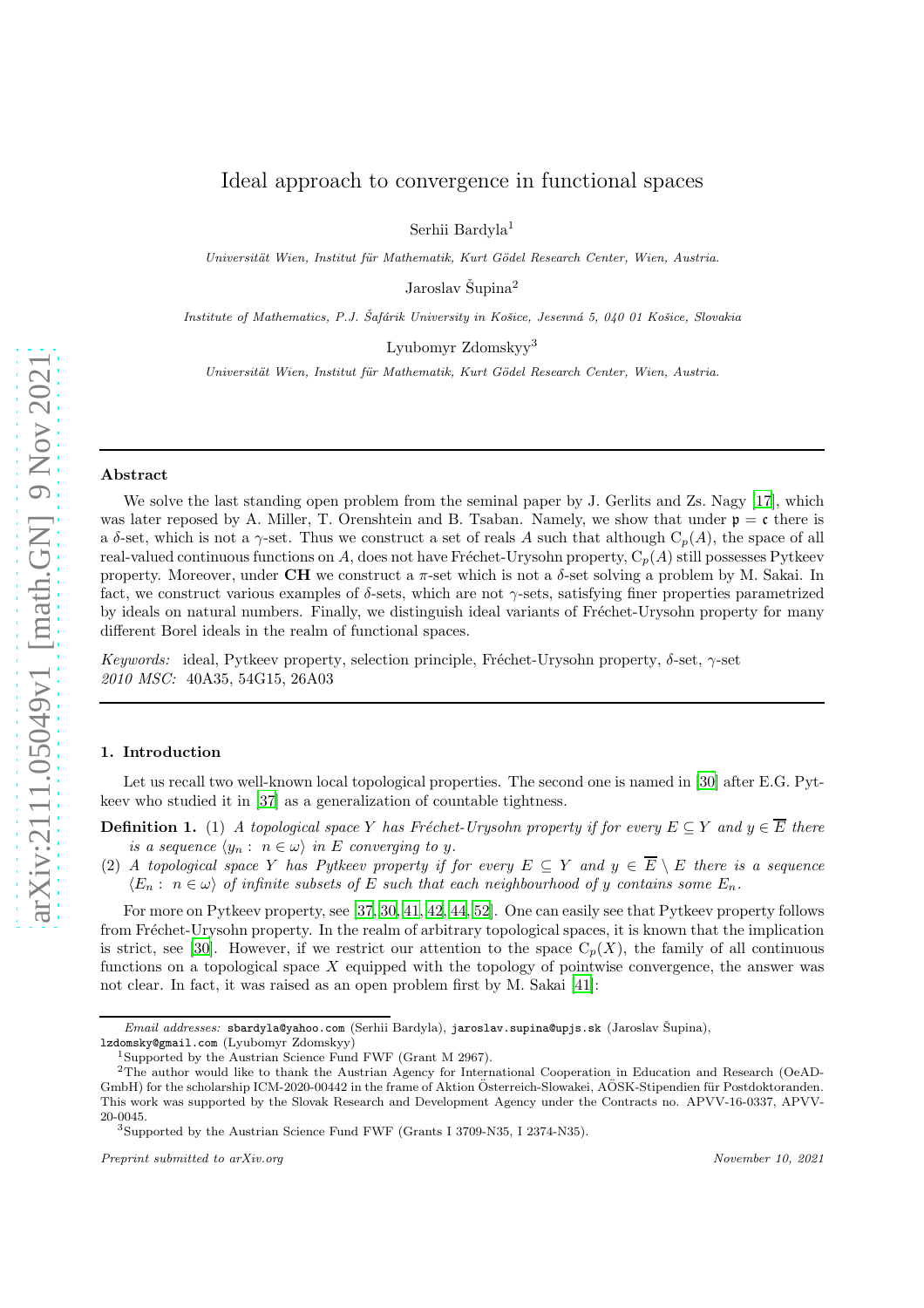<span id="page-1-4"></span>**Problem 1** (M. Sakai). Does the Pytkeev property imply Fréchet-Urysohn property for topological spaces of the form  $C_p(X)$ ?

In Theorem 5.1, using a set-theoretic assumption weaker than **CH**, we construct an example answering the above question negatively.

In the seminal paper by J. Gerlits and Zs. Nagy [\[17\]](#page-26-0), they studied several local topological properties of  $C_p(X)$ , including Fréchet-Urysohn property, and found the corresponding topological property of the domain space X. We summarize the duality results between local properties of  $C_p(X)$  and the domain X studied in our paper. They were obtained in [\[17,](#page-26-0) [34](#page-26-7), [41](#page-26-3)], respectively. We shall define all the notions later in the paper.

# **Theorem 1.1.** Let  $X$  be a Tychonoff space.

- (1) (J. Gerlits–Zs. Nagy)  $C_p(X)$  has Fréchet-Urysohn property if and only if X is a  $\gamma$ -set.
- (2) (T. Orenshtein–B. Tsaban)  $C_p(X)$  has partial limits property if and only if X is a  $\delta$ -set.
- (3) (M. Sakai)  $C_n(X)$  has Pytkeev property if and only if X is a  $\pi$ -set.<sup>[4](#page-1-0)</sup>

δ-sets were introduced by J. Gerlits and Zs. Nagy [\[17](#page-26-0)]. Right from the definition one can see that any γset is a  $\delta$ -set, see our Section [3.](#page-6-0) Moreover, it has been shown in [\[17](#page-26-0)] that any  $\delta$ -set of reals has strong measure zero. Thus it is consistent that both properties are equivalent. By [\[34\]](#page-26-7), among the problems posed in [\[17\]](#page-26-0), only the following one was still open. The question was listed as open by A. Miller [\[31\]](#page-26-8) as well.

# <span id="page-1-2"></span>**Problem 2** (J. Gerlits–Zs. Nagy). Is every  $\delta$ -set also a  $\gamma$ -set?

We show<sup>[5](#page-1-1)</sup> in Theorem 5.1 that under  $\mathfrak{p} = \mathfrak{c}$  there is a  $\delta$ -set of reals which is not a  $\gamma$ -set. M. Sakai [\[42\]](#page-26-4) has shown that any  $\delta$ -set is a  $\pi$ -set and raised the following question.

#### <span id="page-1-3"></span>**Problem 3** (M. Sakai). Is every  $\pi$ -set also a  $\delta$ -set?

We answer the question negatively, showing in Corollary [8.2](#page-19-0) that under CH there is a  $\pi$ -set of reals which is not a δ-set. Our key ingredient of the solutions of Problems [2,](#page-1-2) [3](#page-1-3) (and thus also Problem [1\)](#page-1-4) is an ideal approach to these, i.e., introducing ideals as parameters into corresponding definitions in the style of [\[47\]](#page-26-9). As it turns out the parametrized properties are related in the same way as the corresponding ideals with respect to the Katětov preorder, the question whether the strict relation implies that the respective covering properties are indeed different (Question [1\)](#page-24-0) being still open. However, in many cases we are able to actually distinguish them assuming CH and weakening thereof, see Section [8.](#page-18-0) Another ingredient is coherent omission of intervals invented by B. Tsaban in [\[33\]](#page-26-10) in their groundbreaking construction of  $\gamma$ -sets of reals from a very modest set-theoretic assumption. This method might be thought of as a state of the art application of the analysis of  $\omega$ -covers pioneered by F. Galvin and A. Miller in [\[16\]](#page-26-11).

Using parametrized properties, we explore in more detail the gap between  $\delta$ -sets and  $\gamma$ -sets. In fact, we define  $\omega_1$  many consistently different intermediate topological properties, see Diagram [1.](#page-1-5)



<span id="page-1-5"></span>Diagram 1: Relations among investigated properties.  $\alpha$  is a countable ordinal.

<span id="page-1-1"></span><span id="page-1-0"></span><sup>&</sup>lt;sup>4</sup>P. Simon and B. Tsaban [\[44](#page-26-5)] then improved original formulation of a  $\pi$ -set, see our Section [3.](#page-6-0)

<sup>5</sup>During the preparation of this manuscript we have been informed by Jialiang He that he has also solved this problem under CH.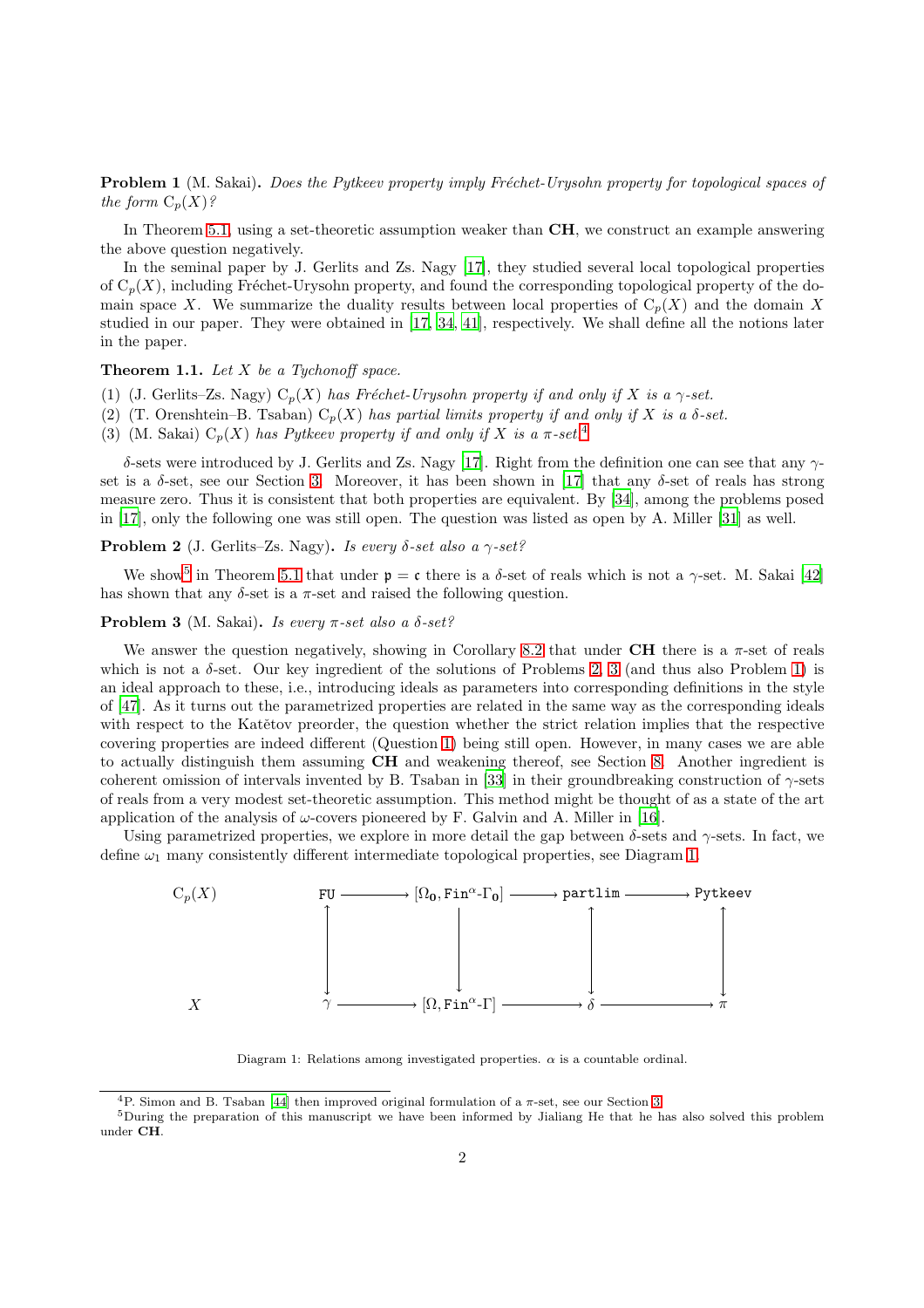$[\Omega, \text{Fin}^{\alpha} - \Gamma]$ -space is an ideal variation of a  $\gamma$ -set investigated in [\[47\]](#page-26-9). Ideals Fin<sup> $\alpha$ </sup> are those studied by M. Katětov [\[26\]](#page-26-12) (see our Section [2\)](#page-3-0). The definition of a  $\delta$ -set relies on the operator Lim, which we use to introduce class  $L^{\alpha}(\mathcal{V})$  (by its iterative application). In Corollary [8.4](#page-19-1) and Proposition [6.1](#page-13-0) we show the following.

**Theorem.** Let  $\alpha$  be a countable non-zero ordinal.

- (1) (CH) There is an  $[\Omega, \text{Fin}^{\alpha} \Gamma]$ -set of reals which is not an  $[\Omega, \text{Fin}^{\beta} \Gamma]$ -space for all  $\beta < \alpha$ .
- (2) A set of reals X is an  $[\Omega, \text{Fin}^{\alpha} \Gamma]$ -space if and only if  $X \in \text{L}^{\alpha}(\mathcal{V})$  for any open  $\omega$ -cover  $\mathcal V$  of X.

We study  $[\Omega, \mathcal{I}-\Gamma]$ -spaces for arbitrary ideal  $\mathcal I$  on natural numbers. When we do not stress parameter  $\mathcal I$ , we sometimes call them just ideal  $\gamma$ -sets. Two crucial combinatorial properties of ideals are isolated ( $\mathcal{I} \leq^{\omega}_K \mathcal{J}$ , a weakening of a classical Katětov order  $\mathcal{I} \leq_K \mathcal{J}$ , and  $\mathcal{J}$  is  $\omega$ -hitting), see Section [7,](#page-15-0) and Theorems [8.1,](#page-18-1) [6.4.](#page-14-0)

**Theorem** (CH). (1) If  $\mathcal{J}$  is a Borel ideal and  $\mathcal{I} \nleq_K^{\omega} \mathcal{J}$ , then there is an  $[\Omega, \mathcal{I}$ - $\Gamma]$ -set of reals which is not an  $[\Omega, \mathcal{J}$ -Γ $]$ -space.

(2) If J is  $\omega$ -hitting, then there is an  $[\Omega, \mathcal{J}$ -Γ]-set of reals which does not have property  $\pi$ .

Thus we distinguish an  $[\Omega, \mathcal{I}\text{-}\Gamma]$ -space for many of the pairs of ideals among standard critical ideals considered in [\[6,](#page-26-13) [7](#page-26-14), [19,](#page-26-15) [20](#page-26-16)], see Corollaries [6.5,](#page-15-1) [8.4,](#page-19-1) and Diagram [3.](#page-14-1) Moreover, we study similar variation of Fréchet-Urysohn property of  $C_p(X)$ , denoted  $\Omega_0$ ,  $\mathcal{I}\text{-}\Gamma_0$ -space, and introduced by P. Borodulin–Nadzieja and B. Farkas [\[5](#page-26-17)]. We distinguish also these properties (Theorem [9.5\)](#page-22-0).

A. Miller has shown that any π-set of reals has strong measure zero, see [\[44\]](#page-26-5). Therefore it is consistent that all the notions in Diagram [1](#page-1-5) are equivalent, even equivalent to being a countable set. On the other hand, our main result states that under CH none of the horizontal implications in Diagram [1](#page-1-5) can be provably reversed, see our Theorems 5.1, [5.2,](#page-12-0) [9.5,](#page-22-0) and Corollaries [8.2,](#page-19-0) [8.4,](#page-19-1) respectively. By J. Gerlits and Zs. Nagy [\[17\]](#page-26-0) and P. Simon and B. Tsaban [\[44](#page-26-5)], we obtain that all the notions in Diagram [1](#page-1-5) have the same uniformity number, namely the pseudointersection number  $\mathfrak{p}$ . Consequently, for the pseudointersection number  $\mathfrak{p}_K(\mathcal{J})$ introduced by P. Borodulin–Nadzieja and B. Farkas [\[5](#page-26-17)], we have the following result, see Corollary 10.1.

**Theorem.**  $\mathfrak{p}_K(\text{Fin} \times \text{Fin}) = \mathfrak{p}_K(\text{Fin}^{\alpha}) = \mathfrak{p}_K(\mathcal{E}D) = \mathfrak{p}_K(\mathcal{S}) = \mathfrak{p}_K(\text{nwd}) = \mathfrak{p}.$ 

In the most of the paper we consider open covers of a topological space which are countable. However, this is not a setback for topological spaces which are  $\varepsilon$ -spaces. The following characterization is a combination of results obtained in [\[1,](#page-25-0) [17,](#page-26-0) [36\]](#page-26-18). Note that all our examples are sets of reals, and therefore  $\varepsilon$ -spaces by the equivalence of (a) and (b) in the following theorem.

<span id="page-2-0"></span>Theorem 1.2 (A.V. Arkhangel'skii, E.G. Pytkeev, J. Gerlits–Zs. Nagy). Let X be a Tychonoff space. The following are equivalent.

- (a) X is an  $\varepsilon$ -space.
- (b) Every finite power of  $X$  is Lindelöf.
- (c)  $C_p(X)$  has countable tightness.

The announced constructions of counterexamples are presented from Section [5](#page-11-0) onwards. Although first three sections, namely Sections [2](#page-3-0) - [4](#page-8-0) have preliminary nature and may be skipped for the first reading, each one contains a new auxiliary result. Section [2](#page-3-0) recalls very briefly terminology on ideals (filters) on natural numbers and refers to relevant sources for more. Ideals equivalent to standard Katětov power ideals are discussed here. The next section is devoted exclusively to various covering principles in topology. The essential part of Katětov power ideals application is prepared here. The last preliminary section, Section [4,](#page-8-0) presents how various combinatorial principles affect topological behaviour of subsets of the Cantor set  $\omega$ 2. All our counterexamples are subsets of the Cantor set. Problems [1](#page-1-4) and [2](#page-1-2) are solved in Section [5](#page-11-0) by constructing  $\pi$ -sets,  $\delta$ -sets, and ideal  $\gamma$ -sets which are not  $\gamma$ -sets. We show that ideal  $\gamma$ -sets are very often  $\pi$ -sets, and under CH we isolate those ideals for which it is not true, see Section [6.](#page-13-1) The entire Section [7](#page-15-0) is devoted to the study of a combinatorial property  $\leq^{\omega}_K$  of ideals on natural numbers, which in Section [8](#page-18-0) leads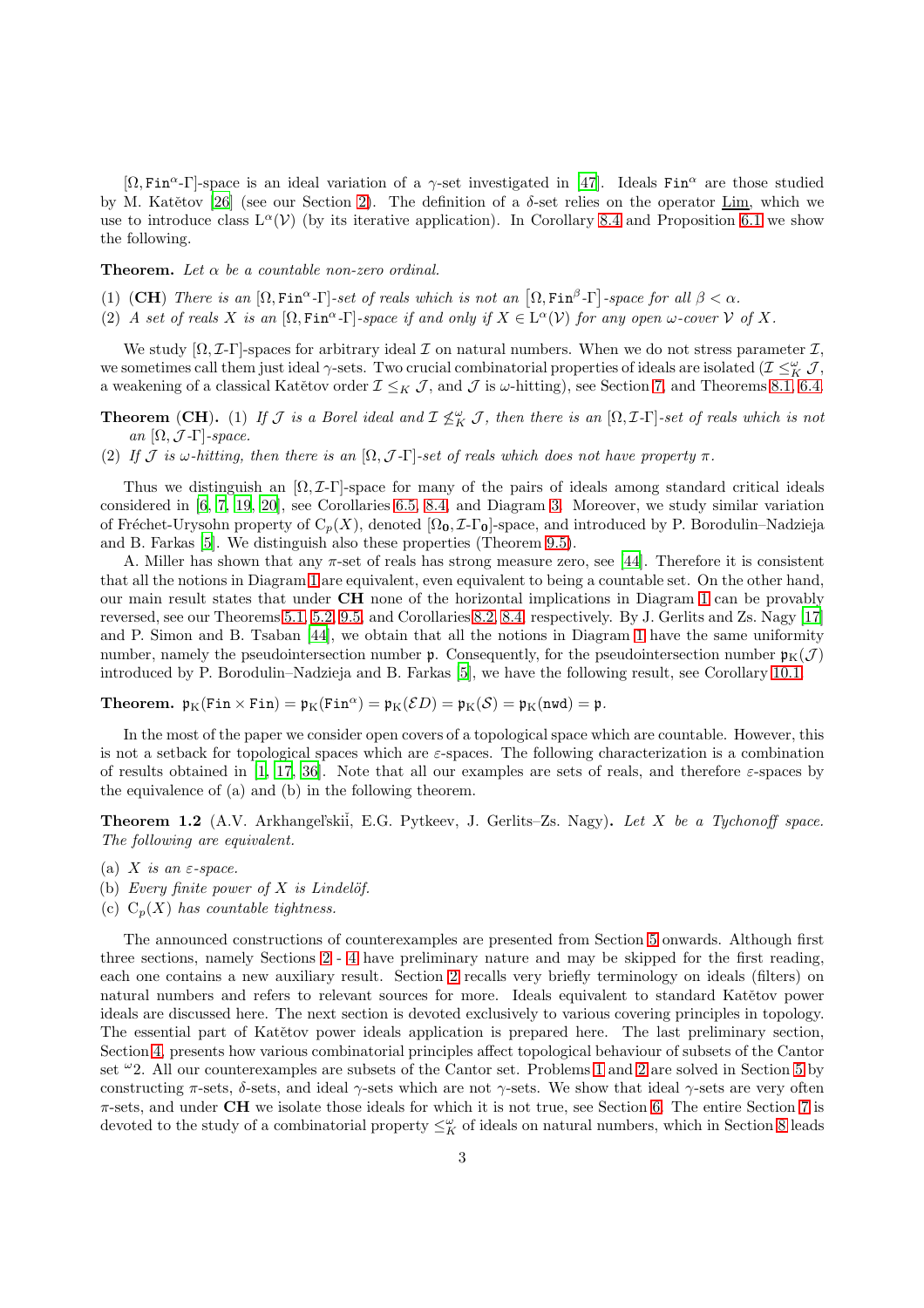to distinguishing ideal γ-sets for mutually different ideals, and to the solution of Problem [2.](#page-1-2) We distinguish ideal Fréchet-Urysohn property of  $C_p(X)$  for mutually different ideals using the same combinatorial principle in Section [9.](#page-20-0) The results about pseudointersection number as well as about other subsequence principles studied in [\[45,](#page-26-19) [47](#page-26-9)] are presented in Section [10.](#page-23-0) In the last section we collect some open problems which seem to require different approaches.

We shall not recall the definitions of standard cardinal invariants and we refer the reader to [\[4,](#page-25-1) [8](#page-26-20)] for the relevant information.

#### <span id="page-3-0"></span>2. Ideals on natural numbers, Katětov power ideals

In the first part of the section, we recall a basic terminology on ideals on natural numbers, which mainly follows  $[6, 7, 19, 20]$  $[6, 7, 19, 20]$  $[6, 7, 19, 20]$  $[6, 7, 19, 20]$  $[6, 7, 19, 20]$ . Afterwards, in the rest of the section, Katětov power ideals are introduced and discussed in more detail.

By an ideal on M, we understand a family  $\mathcal{I} \subseteq \mathcal{P}(M)$  that is closed under taking subsets (we call such families hereditarily in what follows), closed under finite unions, contains all finite subsets of M and  $M \notin \mathcal{I}$ . We consider just ideals on countable sets. Calligraphic  $\mathcal{I}, \mathcal{J}$  and  $\mathcal{K}$  are used exclusively to denote ideals, most often on  $\omega$  or  $\omega \times \omega$ . For  $\mathcal{A} \subseteq \mathcal{P}(M)$  we denote

$$
\mathcal{A}^* = \{ M \setminus A : A \in \mathcal{A} \}.
$$

 $\mathcal{F} \subseteq \mathcal{P}(M)$  is a filter if  $\mathcal{F}^*$  is an ideal. A maximal filter  $\mathcal{U} \subseteq \mathcal{P}(M)$  is called an ultrafilter. For an ideal  $\mathcal{K} \subseteq \mathcal{P}(M)$  we set  $\mathcal{K}^+ = \mathcal{P}(M) \setminus \mathcal{K}$ . One can see that  $B \in \mathcal{K}^+$  if and only if  $M \setminus B \notin \mathcal{K}^*$ . Depending on the context, Fin is the ideal of all finite subsets of  $\omega$ ,  $\omega$ ,  $\omega \times \omega$ , etc.

For  $\Box \in \{1-1, KB, K\}$  we say that  $\varphi \in {}^{\omega}\omega$  is  $\Box$ -function if  $\varphi$  is one-to-one, finite-to-one, arbitrary, respectively. For  $A_1, A_2 \subseteq \mathcal{P}(\omega)$  and  $\varphi \in {}^{\omega}\omega$ , we write  $A_1 \leq_{\varphi} A_2$  if  $\varphi^{-1}(K) \in \mathcal{A}_2$  for any  $K \in \mathcal{A}_1$ , and  $A_1 \leq_{\Box} A_2$  if there is a  $\Box$ -function  $\varphi$  such that  $A_1 \leq_{\varphi} A_2$ .<sup>[6](#page-3-1)</sup> One may easily see that

$$
\mathcal{A}_1 \subseteq \mathcal{A}_2 \Rightarrow \mathcal{A}_1 \leq_{1\text{-}1} \mathcal{A}_2 \Rightarrow \mathcal{A}_1 \leq_{KB} \mathcal{A}_2 \Rightarrow \mathcal{A}_1 \leq_{K} \mathcal{A}_2.
$$

Note that if  $A_1 \supseteq$  Fin and  $A_1 \leq_{\varphi} A_2$ , then  $\varphi$  is  $A_2$ -to-one. In Diagram [2,](#page-3-2) we summarize relations between standard Borel ideals on  $\omega$  studied in [\[6](#page-26-13), [7,](#page-26-14) [19,](#page-26-15) [20\]](#page-26-16) adding Katětov power ideals which play an important role in the study of  $\delta$ -sets, see below. Here an arrow means  $\leq_K$ .



<span id="page-3-2"></span>Diagram 2: Borel ideals studied in [\[6](#page-26-13), [7,](#page-26-14) [19](#page-26-15), [20](#page-26-16)]. Here  $2 \leq \beta < \alpha < \omega_1$ .

<span id="page-3-1"></span><sup>&</sup>lt;sup>6</sup>Similarly for  $\varphi \in {}^{M_2}M_1$  and  $\mathcal{A}_1 \subseteq \mathcal{P}(M_1), \mathcal{A}_2 \subseteq \mathcal{P}(M_2)$ .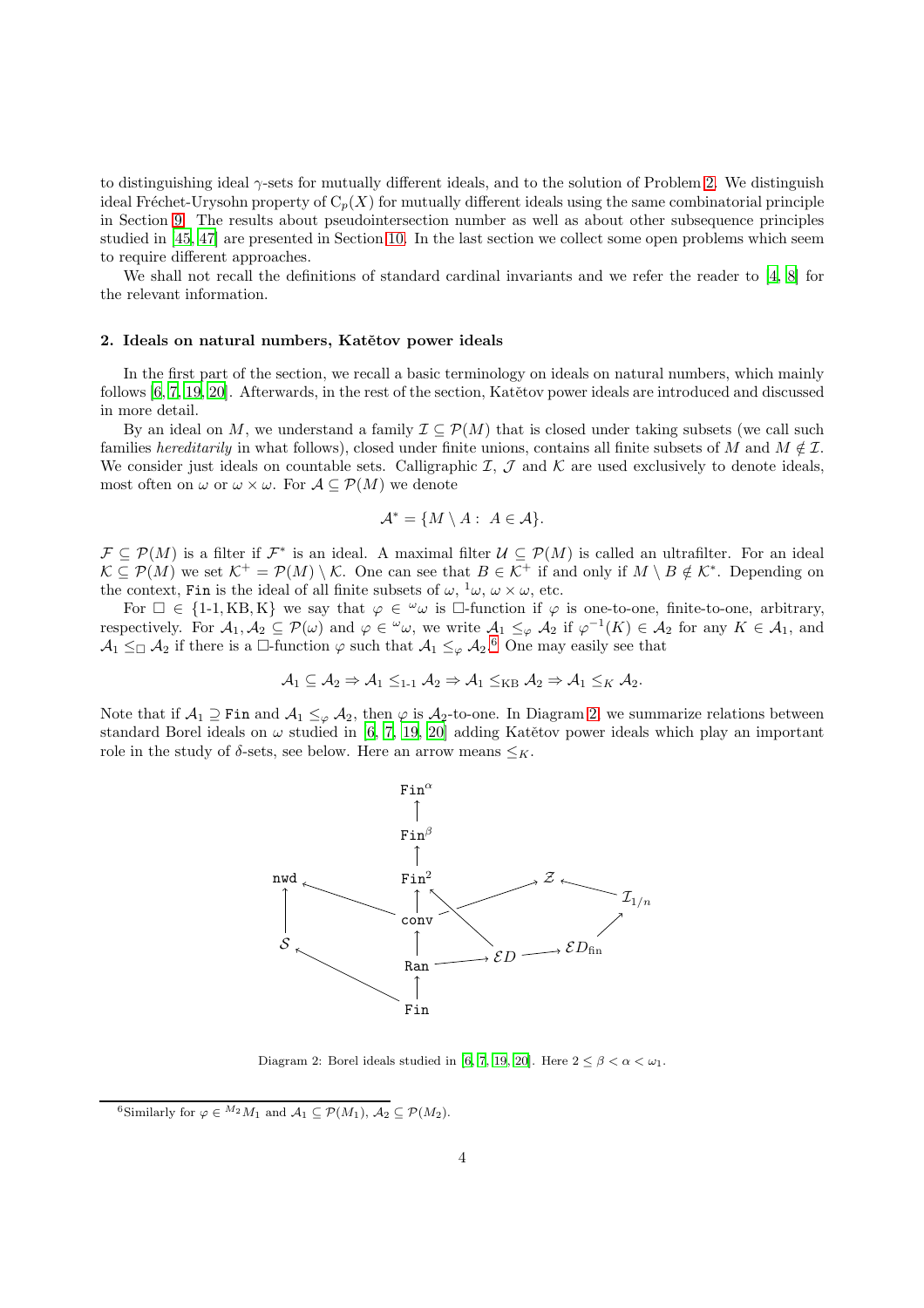Let us turn our attention to Katětov power ideals. Recall from [\[25](#page-26-21), [26](#page-26-12)] that for a family  $\{\mathcal{I}_a: a \in N\}$ , each  $\mathcal{I}_a$  being an ideal on  $N_a$ , and an ideal  $\mathcal I$  on  $N$ , the family

$$
\mathcal{I}\text{-}\sum\{\mathcal{I}_a:\ a\in N\}=\left\{\bigcup_{a\in N}(\{a\}\times I_a):\ (\exists I\in\mathcal{I})(\forall a\in N\setminus I)\ I_a\in\mathcal{I}_a\right\}
$$

is the ideal on  $\sum_{a\in N}N_a = \{(a,x): x \in N_a, a \in N\}$ . In particular,  $\mathcal{K}_1 \times \mathcal{K}_2 = \mathcal{K}_1$ -  $\sum \{\mathcal{K}_n: n \in N\}$ , where N is the domain of the ideal  $\mathcal{K}_1$  and  $\mathcal{K}_n = \mathcal{K}_2$  for any  $n \in N$ . Moreover,

$$
\mathcal{I}_0\oplus\cdots\oplus\mathcal{I}_{m-1}=\emptyset_m-\sum\{\mathcal{I}_i:\ i\in m\},\
$$

where  $\emptyset_m = \{\emptyset\}^7$  $\emptyset_m = \{\emptyset\}^7$  Note that  $\mathcal{K}_1 \leq_K \mathcal{K}_1 \times \mathcal{K}_2$  and  $\mathcal{K}_2 \leq_{KB} \mathcal{K}_1 \times \mathcal{K}_2$ . For a sequence of ideals  $\langle \mathcal{J}_n : n \in \omega \rangle$ we denote  $\mathcal{J}_{\infty} = \texttt{Fin-}\sum \{\mathcal{J}_n: n \in \omega\}.$ 

We recall the definition of the ideal  $\text{Fin}^\alpha$  introduced in [\[26,](#page-26-12) [18\]](#page-26-22), recently studied in [\[3,](#page-25-2) [12,](#page-26-23) [28](#page-26-24)]. Throughout the paper, the ideal  $\mathcal{K}_\alpha$  is the ideal on limit  $\alpha$  consisting of all subsets of ordinals smaller than  $\alpha$ . Fin<sup>1</sup> is the ideal Fin. For  $1 < \alpha < \omega_1$ , we set

$$
\text{Fin}^{\alpha} = \begin{cases} \text{Fin} \times \text{Fin}^{\beta} & \alpha = \beta + 1, \\ \mathcal{K}_{\alpha} \cdot \sum \{ \text{Fin}^{\beta} : \beta & \alpha \text{ limit.} \end{cases}
$$

The domain  $D_{\alpha}$  is defined inductively by  $D_{\alpha} = \omega \times D_{\beta}$  for  $\alpha = \beta + 1$ , and  $D_{\alpha} = \sum_{\beta < \alpha} D_{\beta}$  for  $\alpha$  limit. Note that  $\text{Fin} \times \text{Fin} \leq_K \mathcal{J}$  if and only if  $\text{Fin} \times \text{Fin} \leq_{1-1} \mathcal{J}$ , see [\[15\]](#page-26-25). For other equivalent conditions to Fin  $\times$  Fin  $\leq_K$  J and further references, see [\[15,](#page-26-25) [46](#page-26-26), [29\]](#page-26-27). Similarly, Fin<sup> $\alpha$ </sup>  $\leq_K$  J if and only if Fin<sup> $\alpha$ </sup>  $\leq_{1-1}$  J by [\[3](#page-25-2)]. It is known that  $\text{Fin}^{\alpha} \leq_{1-1} \text{Fin}^{\beta}$  and  $\text{Fin}^{\beta} \not\leq_K \text{Fin}^{\alpha}$  for  $\alpha < \beta$ , see [\[12](#page-26-23)] or our Proposition [2.1.](#page-4-1)

In the proof of the main result of the next section, in Lemma [3.1,](#page-7-0) we use a variant of original Katětov power ideal  $\text{Fin}^{\alpha}$  which we denote by  $\text{Fin}^{\alpha}_{M}$ . However, we show that both ideals are K-equivalent. Let us now introduce  $\text{Fin}_{M}^{\alpha}$  together with the auxiliary terminology.

We say that a set  $M \subseteq \omega_{\mathcal{U}}$  contains cofinal sequences if the following conditions are satisfied.

- (1) Each  $\xi \in M$  is strictly increasing or constant.
- (2) For each limit  $\alpha < \omega_1$  there is a unique  $\xi \in M$  such that  $\{\xi(n): n \in \omega\}$  is cofinal in  $\alpha$ .
- (3) M contains all constant sequences.

We fix a set M containing cofinal sequences, and we denote  $\text{Fin}_{M}^1$  to be an ideal of all finite subsets of  $\alpha' \omega$ . For  $1 < \alpha < \omega_1$  and  $\langle \alpha_n : n \in \omega \rangle \in M$  cofinal in  $\alpha$ , we set

$$
\operatorname{Fin}^\alpha_M=\operatorname{Fin-}\sum\{\operatorname{Fin}^{\alpha_n}_M:\ n\in\omega\}.
$$

In particular, for  $\alpha = \beta + 1$  we have  $\text{Fin}_{M}^{\alpha} = \text{Fin} \times \text{Fin}_{M}^{\beta}$ .  $\text{Fin}_{M}^{\alpha}$  is an ideal on a set  $D_{M}^{\alpha}$  which may be defined by induction as follows:  $D_M^{\alpha} = \sum_{n \in \omega} D_M^{\alpha_n}$  for  $\alpha < \omega_1$ . In particular,  $D_M^{\alpha} = \omega \times D_M^{\beta}$  for  $\alpha = \beta + 1$ . One can see that the ideal  $\text{Fin}^n$  coincides with ideal  $\text{Fin}^n_M$  for  $n \in \omega$ . For simplicity we often treat  $D_M^{\alpha}$  as a set of sequences, i.e.,  $D_M^{\alpha} = \{n^t : t \in D_M^{\alpha}, n \in \omega\}$ .<sup>[8](#page-4-2)</sup> Note that  $D_M^n$  for  $n \in \omega$  is the set of all sequences of length  $n$  or the set of all  $n$ -tuples.

We list the basic properties of ideal  $\text{Fin}_{M}^{\alpha}$ . One can see that  $\mathcal{I}_0 \oplus \cdots \oplus \mathcal{I}_n \leq_{1-1} \mathcal{I}_i$  for each  $0 \leq i \leq n$ .

<span id="page-4-1"></span>**Proposition 2.1.** Let  $0 < \alpha < \omega_1$  and  $M, N \subseteq \omega_1$  contain cofinal sequences.

- (1) If  $0 < \beta < \alpha$ , then  $\text{Fin}_{M}^{\beta} \leq_{1\text{-}1} \text{Fin}_{M}^{\alpha}$ .
- (2)  $\text{Fin}_{M}^{\alpha}$  and  $\text{Fin}_{N}^{\alpha}$  are (1-1)-equivalent.

<sup>&</sup>lt;sup>7</sup>Although m does not carry any ideal according to our definition,  $\emptyset_m$  is hereditary, closed under finite unions, and  $m \notin \emptyset_m$ . Moreover, our definition of  $\mathcal{I}_0\oplus\cdots\oplus\mathcal{I}_{m-1}$  applying  $\emptyset_m$  instead of ideal still gives that  $\mathcal{I}_0\oplus\cdots\oplus\mathcal{I}_{m-1}$  is an ideal on  $\sum_{i\in m}N_i$ . <sup>8</sup>By  $n^t$ , we mean the concatenation  $\langle n \rangle^t$  of the one-element sequence  $\langle n \rangle$  with the sequence t.

<span id="page-4-2"></span><span id="page-4-0"></span>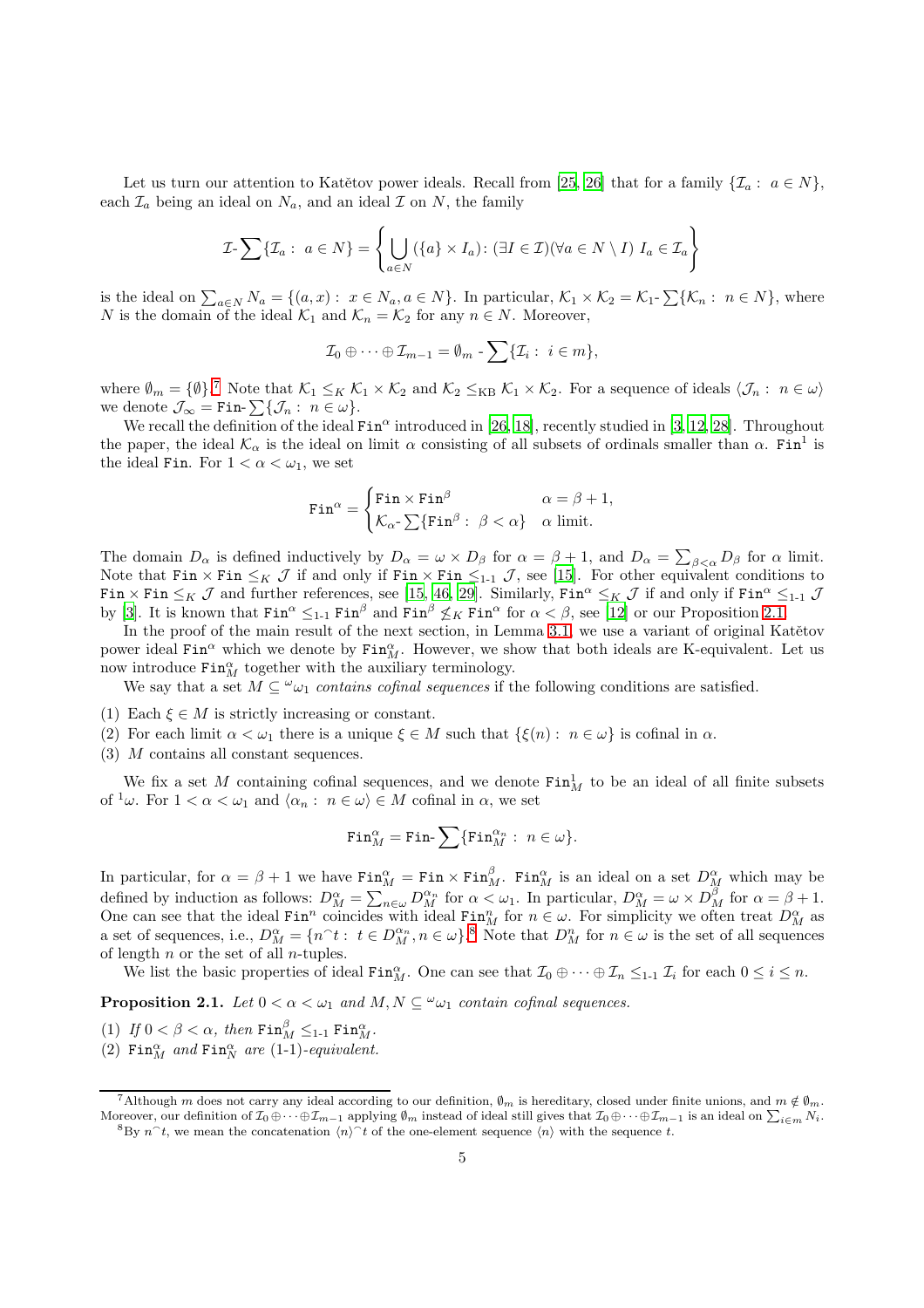- (3)  $\text{Fin}_{M}^{\alpha}$  and  $\text{Fin}_{M}^{\alpha} \oplus \cdots \oplus \text{Fin}_{M}^{\alpha}$  are (1-1)-equivalent.
- (4) Fin $_{M}^{\alpha}$  is (1-1)-equivalent to Fin $_{M}^{\alpha}$  | Y for any  $Y \notin \text{Fin}_{M}^{\alpha}$ .
- (5) Fin $^{\alpha}_{M}$  is K-equivalent to Fin<sup> $\alpha$ </sup>. Moreover, Fin $^{\alpha}$   $\leq_{1-1}$  Fin $^{\alpha}_{M}$ .
- (6) Fin $_M^{\alpha}$  is not K-equivalent to Fin $_M^{\beta}$  for  $\alpha \neq \beta$ .

We need an auxiliary assertion.

<span id="page-5-0"></span>**Lemma 2.2.** Let  $\omega \leq \alpha < \omega_1$ , and  $\{ \mathcal{I}_\beta : \beta < \alpha \}$ ,  $\{ \mathcal{J}_\beta : \beta < \alpha \}$  be families of ideals on countable sets.

- (1) If  $\mathcal{I}_k \leq \mathcal{I}_k$  for all but finitely many  $k \in \omega$ , then  $\mathcal{I}_\infty \leq \mathcal{I}_\infty$ .
- (2) Let  $\langle F_k : k \in \omega \rangle$  be a decomposition of  $\omega$  into finite sets (including possibly empty set). If  $\mathcal{I}_k \leq_{1\text{-}1}$  $\mathcal{I}_k \oplus \cdots \oplus \mathcal{I}_k$  (i times) for all  $i \in \omega$ , and  $\mathcal{I}_k \leq_{1\cdot} 1$   $\mathcal{J}_m$  for  $m \in F_k$  and all but finitely many  $k \in \omega$ , then  $\mathcal{I}_{\infty} \leq_{1-1} \mathcal{J}_{\infty}$ .

If  $\{\alpha_n : n \in \omega\} \in M$  is cofinal in  $\alpha$ , then we have the following.

- (3) If  $\mathcal{I}_{\alpha_k} \leq_{\square} \mathcal{J}_k$  for all but finitely many  $k \in \omega$ , then  $\mathcal{K}_{\alpha}$ - $\sum \{\mathcal{I}_{\beta}: \ \beta < \alpha\} \leq_{\square} \mathcal{J}_{\infty}$ .
- (4) If  $\mathcal{I}_k \leq_K \mathcal{J}_\beta$  for  $\alpha_k \leq \beta < \alpha_{k+1}$  and all but finitely many  $k \in \omega$ , then  $\mathcal{I}_\infty \leq_K \mathcal{K}_\alpha$ - $\sum \{ \mathcal{J}_\beta : \beta < \alpha \}.$

*Proof.* For a subset  $A \subseteq \alpha \times \omega$ , and  $\beta < \alpha$ , let  $A_{\beta}$  be the projection of  $\beta$ -th vertical section of A, i.e.,  $A_{\beta} = \{n : (\beta, n) \in A\}.$ 

(1) There are  $k_0$  and  $\Box$ -functions  $\varphi_k : \omega \to \omega$  for  $k \geq k_0$  such that  $\mathcal{I}_k \leq_{\varphi_k} \mathcal{J}_k$ . For  $k < k_0$  we set  $\varphi_k$  to be the identity. We define  $\varphi: \omega \times \omega \to \omega \times \omega$  by setting  $\varphi(k,n) = (k, \varphi_k(n))$ . We claim that  $\mathcal{I}_{\infty} \leq_{\varphi} \mathcal{J}_{\infty}$ . Indeed, let  $A \in \mathcal{I}_{\infty}$ , and  $k \geq k_0$ . Then  $A_k \in \mathcal{I}_k$ , and therefore  $\varphi_k^{-1}[A_k] \in \mathcal{J}_k$ . However, using the definition of  $\varphi$  one can easily check that  $(\varphi^{-1}[A])_k = \varphi_k^{-1}[A_k]$ .

(2) Let  $\mathcal{I}'_k = \mathcal{I}_k \oplus \cdots \oplus \mathcal{I}_k$  ( $|F_k|$  times), and  $\mathcal{J}'_k = \emptyset_{F_k}$  -  $\sum \{\mathcal{J}_m : m \in F_k\}$ . By respective assumptions, we obtain  $\mathcal{I}_k \leq_{1-1} \mathcal{I}'_k \leq_{1-1} \mathcal{J}'_k$ , which by (1) leads to  $\mathcal{I}_{\infty} \leq_{1-1} \mathcal{J}'_{\infty}$ . However, one can easily see that  $\mathcal{J}'_{\infty}$  and  $\mathcal{J}_{\infty}$  are (1-1)-equivalent.

(3) By the assumption and part (1), we immediately obtain Fin- $\sum \{ \mathcal{I}_{\alpha_k} : k \in \omega \} \leq_{\square} \mathcal{J}_{\infty}$ . We shall show that

$$
\mathcal{K}_{\alpha} \text{-} \sum \{ \mathcal{I}_{\beta} : \ \beta < \alpha \} \leq_{\varphi} \text{Fin} \text{-} \sum \{ \mathcal{I}_{\alpha_k} : \ k \in \omega \}
$$

for an injective  $\varphi: \omega \times \omega \to \alpha \times \omega$  defined by  $\varphi(k,n) = (\alpha_k, n)$ . Indeed, let  $A \in \mathcal{K}_{\alpha}$ - $\sum \{\mathcal{I}_{\beta}: \beta < \alpha\}$ . Then there is  $\beta_0 < \alpha$  such that  $A_{\beta} \in I_{\beta}$  for all  $\beta > \beta_0$ . Taking  $k_0 \in \omega$  with  $\alpha_{k_0} > \beta_0$  we obtain  $A_{\alpha_k} \in I_{\alpha_k}$  for all  $k > k_0$ .

(4) Similarly to previous cases, constructing an appropriate map using the assumption we obtain

$$
\mathcal{I}_k \leq_K \mathcal{J}'_k = \emptyset_{[\alpha_k, \alpha_{k+1})} \sum \{ \mathcal{J}_\beta : \ \alpha_k \leq \beta < \alpha_{k+1} \}
$$

for all but finitely many k's, where  $\emptyset_{[\alpha_k,\alpha_{k+1})}$  is the family containing just empty set. By part (1), we then have  $\mathcal{I}_{\infty} \leq_K \mathcal{J}'_{\infty}$ . However, one can check that ideals  $\mathcal{J}'_{\infty}$  and  $\mathcal{K}_{\alpha}$ - $\sum \{\mathcal{J}_{\beta}: \beta < \alpha\}$  are (1-1)-equivalent.

We are ready to proceed to the proof of Proposition [2.1.](#page-4-1)

Proof of Proposition [2.1.](#page-4-1) (1) Let  $\langle \xi_n : n \in \omega \rangle \in M$  be cofinal in  $\xi$ . We shall show by transfinite induction that  $\text{Fin}_{M}^{\xi_n} \leq_{1\text{-}1} \text{Fin}_{M}^{\xi}$  for any  $1 < \xi < \omega_1$ . Indeed, let  $\langle \xi_{n,k} : k \in \omega \rangle \in M$  be cofinal in  $\xi_n$ . By the inductive assumption, we have  $\text{Fin}_{M}^{\xi_{n,k}} \leq_{1-1} \text{Fin}_{M}^{\xi_{k}}$  for each  $k \geq n$ . By Lemma [2.2\(](#page-5-0)1), we obtain the conclusion.

(2) - (3) We shall show by transfinite induction, that  $\text{Fin}_{M}^{\alpha} \leq_{1-1} \text{Fin}_{N}^{\alpha}$  and  $\text{Fin}_{M}^{\alpha} \leq_{1-1} \text{Fin}_{M}^{\alpha} \oplus \cdots \oplus \text{Fin}_{M}^{\alpha}$ (*i* times) for any  $1 < \alpha < \omega_1$  and  $i \in \omega$ . Thus we assume that it holds for all  $\beta < \alpha$ . Moreover, one can easily see that  $\text{Fin}_{M}^{n} = \text{Fin}_{N}^{n}$  for any  $n \in \omega$ .

If  $\alpha = \beta + 1$ , then by inductive assumption, we have  $\text{Fin}_{M}^{\beta} \leq_{1-1} \text{Fin}_{N}^{\beta}$ . By Lemma [2.2\(](#page-5-0)1), we obtain  $\mathtt{Fin}_{M}^{\alpha} \leq_{1\text{-}1} \mathtt{Fin}_{N}^{\alpha}.$ 

Let  $\alpha$  be limit,  $\langle \xi_n : n \in \omega \rangle \in M$  and  $\langle \eta_n : n \in \omega \rangle \in N$  being cofinal in  $\alpha$ . We set  $N_n = [\xi_n, \xi_{n+1}) \cap \{\eta_m : n \in \omega\}$  $m \in \omega$   $\} \in \text{Fin}$ . If  $N_n$  is non-empty, then by inductive assumption, we have  $\text{Fin}_{M}^{\xi_n} \leq_{1\text{-}1} \text{Fin}_{M}^{\xi_n} \oplus \cdots \oplus \text{Fin}_{M}^{\xi_n}$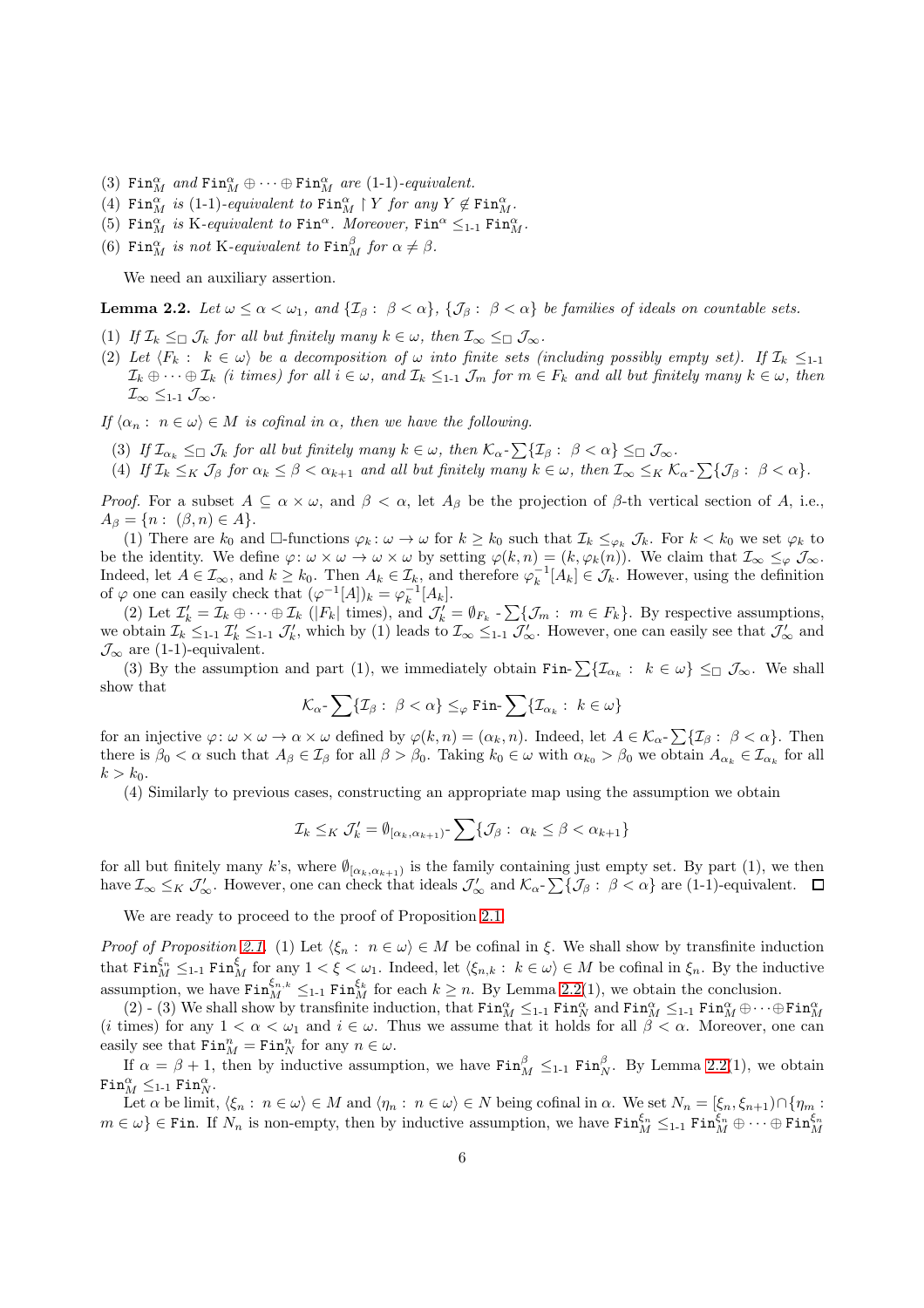$(|N_n| \text{ times})$ . If  $\eta_k \in N_n$ , then by inductive assumption and part (1), we have  $\text{Fin}_{M}^{\xi_n} \leq_{1-1} \text{Fin}_{N}^{\xi_n} \leq_{1-1} \text{Fin}_{N}^{\eta_k}$ . By Lemma [2.2\(](#page-5-0)2), we obtain  $\text{Fin}_{M}^{\alpha} \leq_{1\text{-}1} \text{Fin}_{N}^{\alpha}$ .

Finally, to obtain  $\text{Fin}_{M}^{\alpha} \leq_{1-1} \text{Fin}_{M}^{\alpha} \oplus \cdots \oplus \text{Fin}_{M}^{\alpha}$  (*m* times), let  $\langle \xi_n : n \in \omega \rangle \in M$  be cofinal in  $\alpha$ , and  $\{b_i: i \in m\} \subseteq [\omega]^\omega$  a decomposition of  $\omega$  into infinite sets. Let  $M_i \subseteq {}^{\omega}\omega_1$  be same as M, except for the cofinal sequence in  $\alpha$  is now  $\langle \xi_{b_i(n)} : n \in \omega \rangle$ , where  $b_i(n)$  is the *n*-th element of  $b_i$  in its increasing enumeration. It follows from the above that  $\text{Fin}_{M_i}^{\alpha} \leq_{1\text{-}1} \text{Fin}_{M}^{\alpha}$  for all i, and hence we are left with the task to show that  $\text{Fin}_{M}^{\alpha} \leq_{1-1} \text{Fin}_{M_0}^{\alpha} \oplus \cdots \oplus \text{Fin}_{M_{m-1}}^{\alpha}$ . This is witnessed by the bijection  $\langle i, n \rangle \mapsto b_i(n) \hat{\ }$ between their domains, where  $i \in m$ ,  $n \in \omega$ , and  $t \in D_{M_i}^{\xi_{b_i(n)}} = D_M^{\xi_{b_i(n)}}$ .

(4) One can easily check that the statement is true for ideal  $\text{Fin}_{M}^2$ . Let us continue using transfinite induction, so let us assume that the statement is true for all  $\beta < \alpha$ , and fix a sequence  $\langle \alpha_n : n \in \omega \rangle \in M$ , cofinal in  $\alpha$ . We assume that  $Y \notin \text{Fin}_{M}^{\alpha}$ . We denote  $Y_n = \{t \in D_{M}^{\alpha_n} : n \in Y\}$ , and we set  $I = \{n :$  $Y_n \notin \text{Fin}_{M}^{\alpha_n}$ . By the choice of Y, we obtain that I is infinite. Furthermore, by the inductive hypothesis, the ideal  $\overline{\text{Fin}_{M}^{\alpha_n}} \restriction Y_n$  is (1-1)-equivalent to  $\text{Fin}_{M}^{\alpha_n}$  for each  $n \in I$ . Thus by Lemma [2.2\(](#page-5-0)1), ideals  $\mathcal{I}, \mathcal{J}$  are (1-1)-equivalent, where

$$
\mathcal{I}=\text{Fin-}\sum\{\text{Fin}^{\alpha_n}_M\restriction Y_n:\ n\in I\},\ \text{and}\ \mathcal{J}=\text{Fin-}\sum\{\text{Fin}^{\alpha_n}_M:\ n\in I\}.
$$

However, by part (2), the ideal  $\mathcal J$  is (1-1)-equivalent to  $\text{Fin}_{M}^{\alpha}$ . On the other hand, we shall show that I is (1-1)-equivalent to  $\text{Fin}_{M}^{\alpha} \restriction Y$ , which would finish the proof. Indeed, the identity map is a witness for  $\text{Fin}_{M}^{\alpha}$  |  $Y \leq_{1-1} \mathcal{I}$ . Finally, a witness for  $\mathcal{I} \leq_{1-1} \text{Fin}_{M}^{\alpha}$  |  $Y$  is a map  $\varphi$  such that  $\varphi$  maps the sets  ${n \atop t}$   $t \in Y_n, n \notin I$  and  $\{I(0) \atop t \in Y_{I(0)}\}$  bijectively onto the latter one  $(I(0))$  being the 0-th element of I), and on the remaining part of Y,  $\varphi$  coincides with the identity.

(5) Ideal Fin<sup>n</sup> coincides with the ideal Fin<sub>n</sub> for  $n \in \omega$ . Let us assume that Fin<sup> $\beta$ </sup>  $\leq_{1-1}$  Fin<sub>n</sub><sup> $\beta$ </sup> and  $\text{Fin}_{M}^{\beta} \leq_K \text{Fin}^{\beta}$  for each  $\beta < \alpha$ . The successor stage follows by Lemma [2.2\(](#page-5-0)1). Therefore we assume that  $\alpha$ is limit. Then  $\text{Fin}^{\alpha} \leq_{1\text{-}1} \text{Fin}^{\alpha}_{M}$  by Lemma [2.2\(](#page-5-0)3).

Let  $\langle \alpha_n : n \in \omega \rangle \in M$  be cofinal in  $\alpha$ . By part (1), for  $\alpha_k \leq \beta < \alpha_{k+1}$  we have  $\text{Fin}_{M}^{\alpha_k} \leq_K \text{Fin}_{M}^{\beta}$ . Together with inductive assumption that leads to  $\text{Fin}_{M}^{\alpha_k} \leq_K \text{Fin}^{\beta}$  for  $\alpha_k \leq \beta < \alpha_{k+1}$ . The statement for  $\alpha$ then follows by Lemma [2.2\(](#page-5-0)4).

(6) Fin<sup> $\alpha$ </sup>  $\leq_K$  Fin since one may easily see that Fin  $\times$  Fin  $\leq_K$  Fin, and it has been already shown that Fin  $\times$  Fin  $\leq_{1-1}$  Fin<sup> $\alpha$ </sup> for  $\alpha \geq 2$ .

Let  $\beta < \alpha$ . By part (1), we have  $\text{Fin}_{M}^{\beta} \leq_K \text{Fin}_{M}^{\alpha}$ , and by part (5), it is enough to show that  $\text{Fin}^{\alpha} \not\leq_K$ Fin<sup>β</sup>. However, this follows by results by M. Katětov [\[26\]](#page-26-12):<sup>[9](#page-6-1)</sup> He has shown in his Theorem 7.1 that considering all pointwise limits of all continuous functions on a topological space with respect to  $\text{Fin}^{\xi}$ , one obtains exactly ξ-th Baire class of functions. If  $\text{Fin}^\alpha \leq_K \text{Fin}^\beta$ , then by M. Katětov [\[26\]](#page-26-12), Proposition 4.2, the α-th Baire class of functions is below  $\beta$ -th Baire class of functions. However, the  $\beta$ -th Baire class of functions on real line is proper subset of the  $\alpha$ -th Baire class of functions, see e.g. [\[8,](#page-26-20) Exercise 6.1].  $\Box$ 

## <span id="page-6-0"></span>3. Introducing π-set, δ-set,  $γ$ -set, and ideal  $γ$ -set

The section is devoted to the introduction of the notions in its title, and to a hierarchy of subsets of a topological space, which can be used to define a  $\delta$ -set. The role of the notions was described in the introduction. Main result of the section is Lemma [3.1](#page-7-0) showing that this hierarchy can be described via Fin<sup>α</sup>-γ-covers for Katětov power ideals Fin<sup>α</sup>.

According to [\[17\]](#page-26-0), for a family  $\{V_n: n \in \omega\} \subset \mathcal{P}(X)$ ,

$$
\underline{\text{Lim}}\{V_n: n \in \omega\} = \bigcup_{n \in \omega} \bigcap_{m \ge n} V_m = \{x \in X: (\forall^{\infty} n \in \omega) \ x \in V_n\}.
$$

If  $V$  is arbitrary family of subsets of X, using operator Lim we may define the following hierarchy:

<span id="page-6-1"></span> $9$ See [\[12,](#page-26-23) [15](#page-26-25)] as well.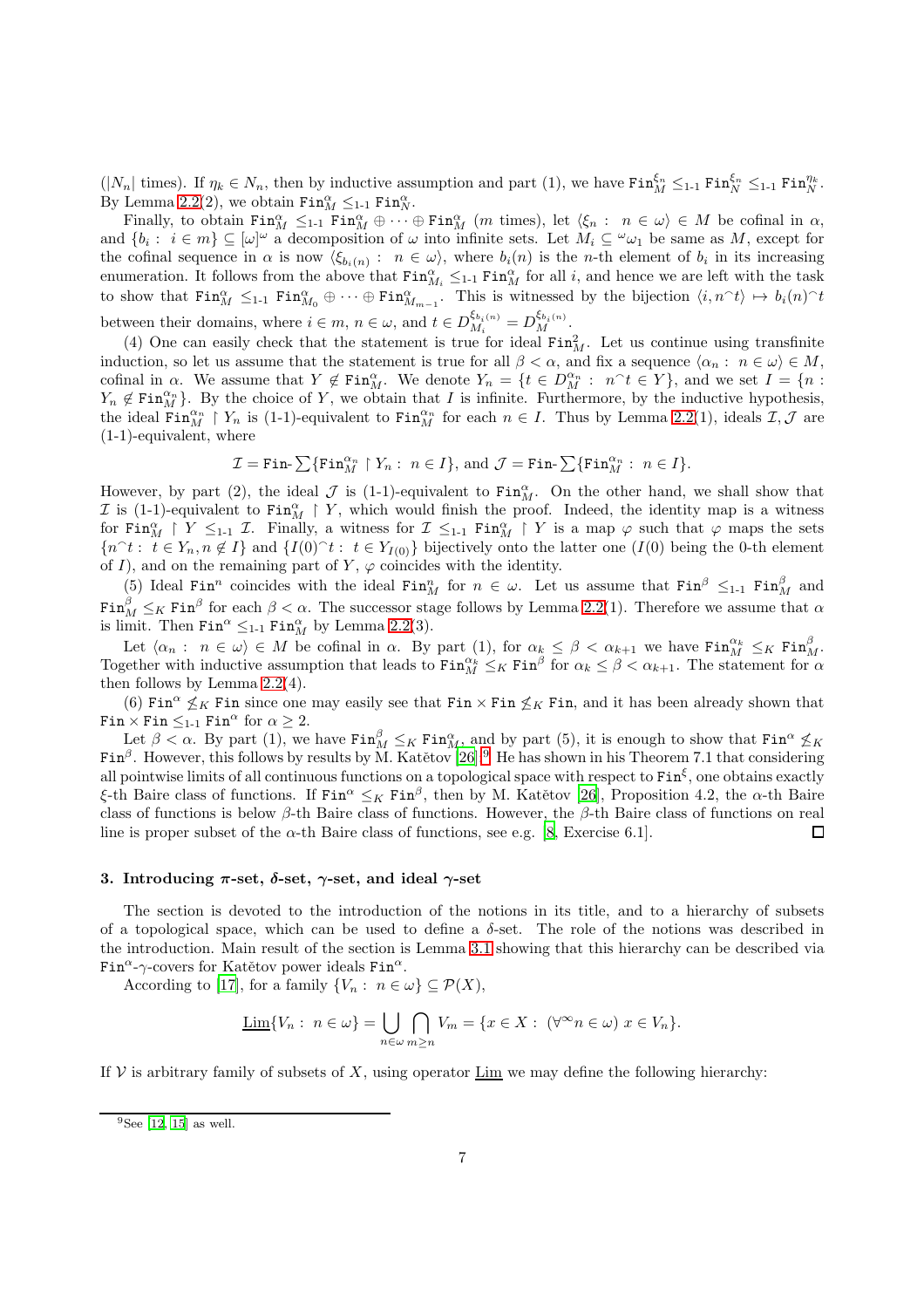$$
\begin{array}{rcl}\n\mathcal{L}^0(\mathcal{V}) & = & \mathcal{V}, \\
\mathcal{L}^\xi(\mathcal{V}) & = & \{\underline{\mathcal{L}im}\{W_n : n \in \omega\} : (\forall n \in \omega) \ W_n \in \bigcup_{\eta < \xi} \mathcal{L}^\eta(\mathcal{V})\}.\n\end{array}
$$

One can see that  $L^{\alpha}(\mathcal{V}) \subseteq L^{\beta}(\mathcal{V})$  for  $\alpha < \beta$ , and  $L^{\alpha}(\mathcal{V}) = L^{\omega_1}(\mathcal{V})$  for  $\alpha > \omega_1$ . Hence, according to [\[17](#page-26-0)],  $L(\mathcal{V}) = L^{\omega_1}(\mathcal{V})$  is the smallest family containing V and closed under operator Lim.

We shall show that there is a different way to represent the latter hierarchy in  $\varepsilon$ -spaces. Let us recall that for an ideal I on natural numbers, we say that a sequence  $\langle V_n : n \in \omega \rangle$  of proper subsets of X is  $\mathcal{I}\text{-}\gamma\text{-}cover \text{ of } X \text{ if } \{n: x \notin V_n\} \in \mathcal{I} \text{ for every } x \in X \text{, see } [10, 11, 48].$  $\mathcal{I}\text{-}\gamma\text{-}cover \text{ of } X \text{ if } \{n: x \notin V_n\} \in \mathcal{I} \text{ for every } x \in X \text{, see } [10, 11, 48].$  $\mathcal{I}\text{-}\gamma\text{-}cover \text{ of } X \text{ if } \{n: x \notin V_n\} \in \mathcal{I} \text{ for every } x \in X \text{, see } [10, 11, 48].$  $\mathcal{I}\text{-}\gamma\text{-}cover \text{ of } X \text{ if } \{n: x \notin V_n\} \in \mathcal{I} \text{ for every } x \in X \text{, see } [10, 11, 48].$  $\mathcal{I}\text{-}\gamma\text{-}cover \text{ of } X \text{ if } \{n: x \notin V_n\} \in \mathcal{I} \text{ for every } x \in X \text{, see } [10, 11, 48].$  $\mathcal{I}\text{-}\gamma\text{-}cover \text{ of } X \text{ if } \{n: x \notin V_n\} \in \mathcal{I} \text{ for every } x \in X \text{, see } [10, 11, 48].$  One can check that for ideals  $\mathcal{I}_1 \leq_{\varphi} \mathcal{I}_2$ , if  $\langle V_n : n \in \omega \rangle$  is an  $\mathcal{I}_1$ - $\gamma$ -cover of X, then  $\langle V_{\varphi(n)} : n \in \omega \rangle$  is an  $\mathcal{I}_2$ - $\gamma$ -cover of X.<sup>[10](#page-7-1)</sup> Finally, let us recall from previous section that  $D_{\alpha}$  is defined inductively by  $D_{\alpha} = \omega \times D_{\beta}$  for  $\alpha = \beta + 1$ , and  $D_{\alpha} = \sum_{\beta < \alpha} D_{\beta}$ for  $\alpha$  limit.

<span id="page-7-0"></span>**Lemma 3.1.** Let X be a set,  $G \subseteq X$ , and  $V = \{V_n : n \in \omega\}$  a family of subsets of X such that  $V_n \neq X$  for all  $n \in \omega$ . There is  $G' \in L^{\alpha}(\mathcal{V})$  with  $G' \supseteq G$  if and only if there is  $\varphi: D^{\alpha} \to \omega$  such that  $\langle V_{\varphi(s)}: s \in D^{\alpha} \rangle$ is a Fin<sup> $\alpha$ </sup>- $\gamma$ -cover of G.

*Proof.* We take a set M containing cofinal sequences, and we shall work with ideals  $\text{Fin}_{M}^{\alpha}$  which are Kequivalent to Fin<sup>α</sup>. The proof is accomplished by induction. Let  $\alpha \in \omega_1$  and let  $\langle \alpha_n : n \in \omega \rangle \in M$  be cofinal in  $\alpha$  (this includes  $\alpha_n = \beta$  for all n if  $\alpha = \beta + 1$ ).

Let us assume that  $G' \in L^{\alpha}(\mathcal{V})$  with  $G' \supseteq G$ . By definition, there is  $W_i \subseteq X$  and  $\beta_i < \alpha$  such that  $W_i \in L^{\beta_i}(\mathcal{V})$  and  $G' = \underline{\text{Lim}}\{W_i : i \in \omega\}$ . Since  $L^{\beta}(\mathcal{V})$  is monotone with respect to  $\beta$ , and  $\langle \alpha_n : n \in \omega \rangle$ is cofinal in  $\alpha$ , there is an increasing sequence  $\langle n_i : i \in \omega \rangle$  such that  $W_i \in L^{\alpha_{n_i}}(\mathcal{V})$ . We define a sequence  $\langle U_n : n \in \omega \rangle$  such that  $G' = \underline{\text{Lim}}\{U_n : n \in \omega\}$  and  $U_n \in L^{\alpha_n}(\mathcal{V})$  by setting  $U_n = W_i$  for  $n_i \leq n < n_{i+1}$  and  $U_n = W_0$  for  $n < n_0$ . By the inductive hypothesis on  $\alpha_n$ , there is  $\varphi_n \colon D_M^{\alpha_n} \to \omega$  such that  $\langle V_{\varphi_n(t)} : t \in D_M^{\alpha_n} \rangle$ is a Fin $_{M}^{\alpha_{n}}$ - $\gamma$ -cover of  $U_{n}$ . We define  $\varphi: D_{M}^{\alpha} \to \omega$  by setting  $\varphi(n^{\alpha}t) = \varphi_{n}(t)$  for each  $t \in D_{M}^{\alpha_{n}}$ . We claim that  $\langle V_{\varphi(s)}: s \in D_M^{\alpha} \rangle$  is a Fin $_M^{\alpha}$ - $\gamma$ -cover of G'. Indeed, let  $x \in G'$ . By the choice of  $\langle U_n: n \in \omega \rangle$ , there is an  $n_0$  such that  $x \in U_n$  for each  $n > n_0$ . However, for each  $n > n_0$  we have  $\{t \in D_M^{\alpha_n} : x \notin V_{\varphi_n(t)}\} \in \text{Fin}_M^{\alpha_n}$ . Hence,  $\{n^{\hat{}}t \in D_M^{\alpha} : x \notin V_{\varphi(n^{\hat{}}t)}\} \in \text{Fin}_M^{\alpha}.$ 

To prove the reversed implication, we assume there is  $\varphi: D_M^{\alpha} \to \omega$  such that  $\langle V_{\varphi(s)}: s \in D_M^{\alpha} \rangle$  is a  $\text{Fin}_{M}^{\alpha}$ - $\gamma$ -cover of G. We set

$$
W_n = \{ x \in X : \{ t \in D_M^{\alpha_n} : x \notin V_{\varphi(n^\frown t)} \} \in \text{Fin}_M^{\alpha_n} \}.
$$

Thus  $\langle V_{\varphi(n\gamma)}: t \in D_M^{\alpha_n} \rangle$  is a Fin $_M^{\alpha_n}$ - $\gamma$ -cover of  $W_n$ , and we may use the inductive hypothesis, so there is  $W'_n \in L^{\alpha_n}(\mathcal{V})$  with  $W'_n \supseteq W_n$ . We set  $G' = \underline{\text{Lim}}\{W'_n : n \in \omega\}$ , and we shall show  $G' \supseteq G$ . If  $x \in G$ , then  $\{s \in D_M^{\alpha}: x \notin V_{\varphi(s)}\} \in \text{Fin}_{M}^{\alpha}$ . Thus there is an  $n_0$  such that  $\{t \in D_M^{\alpha_n}: x \notin V_{\varphi(n^{\frown}t)}\} \in \text{Fin}_{M}^{\alpha_n}$  for any  $n > n_0$ , so  $x \in W_n \subseteq W_n'$  for any such n. Then necessarily  $x \in G'$ .

A family V of subsets of X is called an  $\omega$ -cover, if  $X \notin V$  and for every finite  $F \subseteq X$  there is  $V \in V$ such that  $F \subseteq V$ . An infinite V is called a  $\gamma$ -cover, if  $X \notin V$  and each  $x \in X$  belongs to all but finitely many elements of V. One can see that a sequence  $\langle V_n : n \in \omega \rangle$  of subsets of X is a Fin- $\gamma$ -cover of X if and only if  $\{V_n : n \in \omega\}$  is a  $\gamma$ -cover of X. By Lemma [3.1,](#page-7-0) if  $\langle V_n : n \in \omega \rangle$  is a Fin- $\gamma$ -cover of X, then  $X \in L^1(\{V_n: n \in \omega\})$ . A topological space X is a  $\gamma$ -set if for every open  $\omega$ -cover V of X we have  $X \in L^1(\mathcal{V})$ .

The operator Lim was introduced in [\[17\]](#page-26-0) to define a  $\delta$ -set. A topological space X has property  $\delta$ (alternatively, is a  $\delta$ -space, a  $\delta$ -set) if for every open  $\omega$ -cover V of X we have  $X \in L(V)$ . Thus a topological space X has property  $\delta$  if and only if for every open  $\omega$ -cover V of X there is an  $\alpha < \omega_1$  such that  $X \in L^{\alpha}(\mathcal{V})$ . We say that a topological space X has property  $\delta'$ , if there is  $\alpha < \omega_1$  such that for any open  $\omega$ -cover V we have  $X \in L^{\alpha}(\mathcal{V})$ . Thus if X has property  $\delta'$ , then X has property  $\delta$ , and we do not know whether the reversed implication does hold.

According to M. Sakai [\[41\]](#page-26-3), an open  $\omega$ -cover V is  $\omega$ -shrinkable if for each  $V \in V$  there is closed set  $C(V)$ such that  $C(V) \subseteq V$ , and the family  $\{C(V): V \in V\}$  is an  $\omega$ -cover. A topological space X is a  $\pi$ -set if

<span id="page-7-1"></span><sup>&</sup>lt;sup>10</sup>See Lemma 6.1(4), in [\[45\]](#page-26-19) for instance.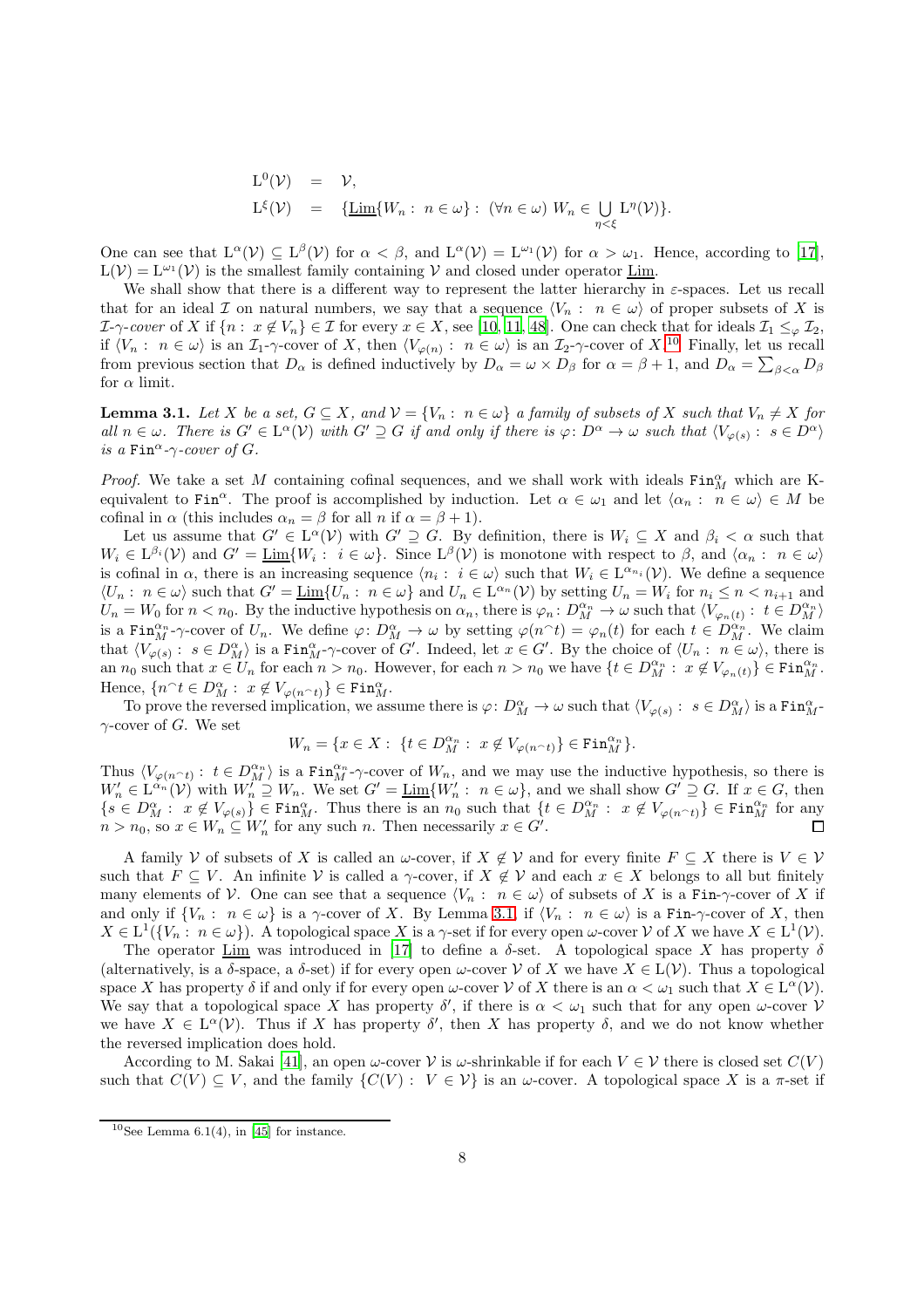for every  $\omega$ -shrinkable open  $\omega$ -cover V of X, there is a family  $\{V_k : k \in \omega\}$  of countably infinite subfamilies of V such that the family  $\{\bigcap \mathcal{V}_k : k \in \omega\}$  is an  $\omega$ -cover of X. Equivalently, for every  $\omega$ -shrinkable open  $ω$ -cover *V* of *X*, there is a family {*V<sub>k</sub>* :  $k ∈ ω$ } of countably infinite subfamilies of *V* such that for any finite  $F \subseteq X$  there is  $k \in \omega$  with  $F \subseteq V$  for all but finitely many  $V \in \mathcal{V}_k$ . Indeed, if the family  $\{ \mathcal{V}_k : k \in \omega \}$ satisfies the latter condition, then the family  $\bigcup_{k\in\omega}\{\mathcal{W}\subseteq\mathcal{V}_k:\ |\mathcal{V}_k\setminus\mathcal{W}|<\omega\}$  satisfies the original one. Note that P. Simon and B. Tsaban [\[44](#page-26-5)] have shown that for a Tychonoff topological space  $X$ , the space  $C_p(X)$ has Pytkeev property if and only if X is zero-dimensional and for every clopen  $\omega$ -cover V of X there is a family  $\{\mathcal{V}_k: k \in \omega\}$  of infinite subfamilies of V such that the family  $\{\bigcap \mathcal{V}_k: k \in \omega\}$  is an  $\omega$ -cover of X.

According to [\[17\]](#page-26-0), a topological space X has property  $\varepsilon$  if every open  $\omega$ -cover of X contains a countable ω-subcover of X. For a Lindelöf-like characterization of topological spaces possessing property  $ε$ , see Theorem [1.2](#page-2-0) in the introduction.

Ideal  $\gamma$ -sets were investigated in [\[47\]](#page-26-9). In fact, three versions were considered, corresponding to each  $\square \in \{1\text{-}1, \text{KB}, \text{K}\}.$  A topological space X is an  $\lbrack \Omega, \mathcal{J}\text{-}\Gamma \rbrack_{\square}$ -space<sup>[11](#page-8-1)</sup> if for every open  $\omega$ -cover V there is a  $\mathcal{J}\text{-}$  $\gamma$ -cover  $\langle V_n : n \in \omega \rangle$  such that each  $V_n$  belongs to V and is repeated at most once, finitely many times, arbitrary many times in the sequence  $\langle V_n : n \in \omega \rangle$ , respectively.<sup>[12](#page-8-2)</sup> We immediately obtain

$$
\gamma \to \begin{bmatrix} \Omega \\ \mathcal{J}\text{-}\Gamma \end{bmatrix}_{1\text{-}1} \to \begin{bmatrix} \Omega \\ \mathcal{J}\text{-}\Gamma \end{bmatrix}_{KB} \to \begin{bmatrix} \Omega \\ \mathcal{J}\text{-}\Gamma \end{bmatrix}_{K}.
$$

In case of  $[\Omega, \mathcal{J} - \Gamma]_K$ -space we usually abuse the subscript and we write  $[\Omega, \mathcal{J} - \Gamma]$ -space. A version of an  $[\Omega, \mathcal{J}\text{-}\Gamma]_{\square}$ -space for countable open  $\omega$ -covers is called an  $[\Omega^{\text{ct}}, \mathcal{J}\text{-}\Gamma]_{\square}$ -space. However, for an  $\varepsilon$ -space we have

$$
\begin{bmatrix} \Omega \\ \mathcal{J}\text{-}\Gamma \end{bmatrix}_{\square} \Leftrightarrow \begin{bmatrix} \Omega^{\text{ct}} \\ \mathcal{J}\text{-}\Gamma \end{bmatrix}_{\square}.
$$

Note that a topological space X is an  $[\Omega^{\tt ct}, \mathcal{J}\text{-}\Gamma]_{\square}$ -space if and only if for every countable open  $\omega$ -cover  $\langle V_n : n \in \omega \rangle$  there is a  $\Box$ -function  $\varphi \in \omega$  such that  $\langle V_{\varphi(m)} : m \in \omega \rangle$  is a  $\mathcal{J}$ - $\gamma$ -cover. In particular, we may assume here that  $\varphi$  is  $\mathcal{J}$ -to-one. For more, see Observation 12.3 in [\[47](#page-26-9)].

Finally, we stress that we recalled just a fraction of terminology in selection principles, which started to be systematically studied by M. Scheepers in [\[43\]](#page-26-31). We refer the reader to [\[8](#page-26-20), [9,](#page-26-32) [35](#page-26-33)] for further reading on the topic, and more recent sources.

# <span id="page-8-0"></span>4. Combinatorial properties and topology of subsets of the Cantor set

The section is devoted to preparation of arguments why our constructions of counterexamples in the following sections satisfy the desired topological properties, the actual constructions are postponed to later sections. All our (counter)examples are subspaces of  $\mathcal{P}(\omega)$ , equipped with the topology copied from the Cantor space  $\omega_2$  via the bijection  $\omega \supseteq a \mapsto \chi_a \in \omega_2$ , where  $\chi_a$  is the characteristic function of a. This way, the family  $\{ \{ a \subseteq \omega : a \cap n = s \} : n \in \omega, s \subseteq n \}$  is a base of  $\mathcal{P}(\omega)$ .

As usually, we identify an infinite set  $a \in [\omega]^{\omega}$  with a unique increasing enumeration of its elements. Thus a set  $a \in [\omega]^\omega$  is often treated as an increasing function  $a \in \omega$ , and  $a(n)$  stands for the *n*-th element of a. This convention is useful since we do not have to introduce a separate notation for the family of all increasing sequences of natural numbers.

Family  $A \subseteq \mathcal{P}(\omega)$  is tall if for any  $b \in [\omega]^{\omega}$  there is  $a \in A$  such that  $a \cap b$  is infinite, i.e., family  $A \supseteq \text{Fin}$ does not have a pseudounion or equivalently, family  $A^* \supseteq$  Fin<sup>\*</sup> does not have a pseudointersection, where  $A^* = {\omega \setminus a : a \in A}.$ <sup>[13](#page-8-3)</sup> Family  $A \subseteq \mathcal{P}(\omega)$  is  $\omega$ -hitting if for any sequence  $\langle a_n : n \in \omega \rangle$  of infinite subsets of  $\omega$  there is a set  $a \in A$  such that  $a_n \cap a$  is infinite for each  $n \in \omega$ . According to [\[10\]](#page-26-28), we say that  $A \subseteq \mathcal{P}(\omega)$ has finite union property, shortly FUP, if for any  $a_0, \ldots, a_k \in A$ , the set  $\omega \setminus \bigcup_{i=0}^k a_i$  is infinite. In particular,

<sup>&</sup>lt;sup>11</sup>We shall write  $\begin{bmatrix} \Omega \\ \mathcal{J}\text{-}\Gamma \end{bmatrix}_{\square}$  as well.

<span id="page-8-1"></span><sup>&</sup>lt;sup>12</sup>Ω in the notation stands for the family of all open ω-covers of X, and J-Γ is the family of all J- $\gamma$ -covers of X, see [\[43,](#page-26-31) [10](#page-26-28)].

<span id="page-8-3"></span><span id="page-8-2"></span><sup>13</sup>As pseudointersection is infinite set, the complement of a pseudounion is infinte as well, see [\[10](#page-26-28)].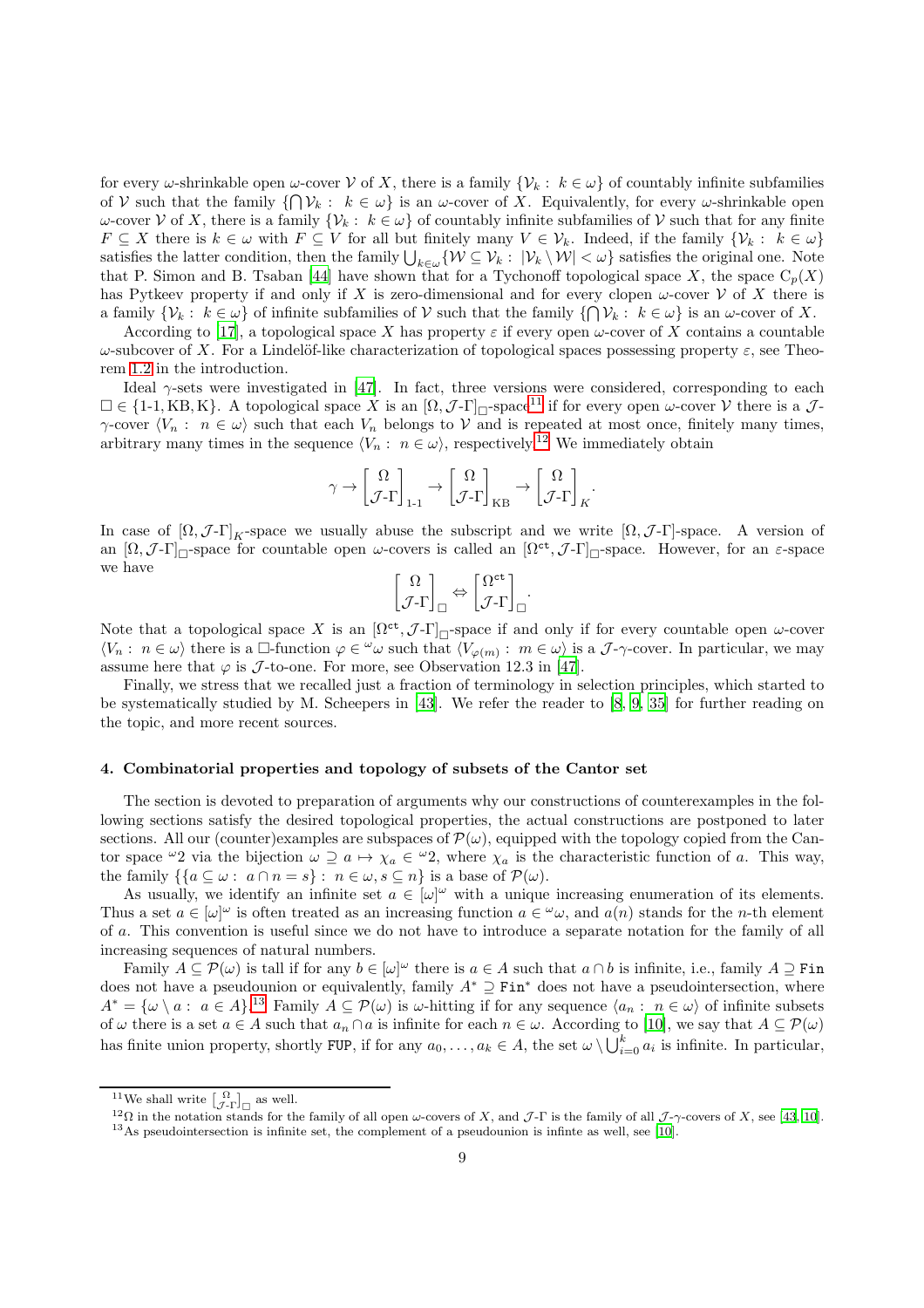family A with FUP induces an ideal. Usually a dual property, finite intersection property FIP, is considered in the literature. Family A with finite intersection property induces a filter.

Part  $(1)$  of the next assertion is by [\[16](#page-26-11)], part  $(4)$  by [\[47](#page-26-9)].

<span id="page-9-3"></span>Lemma 4.1. Let  $A \subseteq \mathcal{P}(\omega)$  possess FUP.

(1) (folklore) If A is tall, then A is not a  $\gamma$ -set.

(2) If A is  $\omega$ -hitting, then A is not a  $\pi$ -set.

(3) If  $A \nleq_K \text{Fin}^\alpha$  for each  $\alpha < \omega_1$ , then A is not a  $\delta$ -set.

(4) If  $A \nleq \mathcal{J}$ , then A is not an  $[\Omega, \mathcal{J} - \Gamma]_{\Box}$ -space.

*Proof.* Let us assume that A has FUP. Then  $V = \{V_n : n \in \omega\}$  for  $V_n = \{a \in A : n \notin a\}$  is an  $\omega$ -cover of A.

(1) To get the contradiction, let us assume that A is a  $\gamma$ -set. There is  $I \in [\omega]^\omega$  such that  $\{V_n : n \in I\}$  is a  $\gamma$ -cover ( $V_n$  mutually distinct for  $n \in I$ ). Since A is tall there is  $a \in A$  such that  $a \cap I$  is infinite. However, for any  $n \in a \cap I$  we have  $a \notin V_n$ , a contradiction.

(2) To get the contradiction, let us assume that A is not a  $\pi$ -set. Thus there is a sequence  $\langle V_k : k \in \omega \rangle$ of infinite subsets of V such that for any finite set  $F \subseteq A$  there is  $m \in \omega$  with  $F \subseteq V$  for all but finitely many  $V \in \mathcal{V}_m$ . Taking  $c_k = \{n \in \omega : V_n \in \mathcal{V}_k\}$  we obtain a sequence  $\langle c_k : k \in \omega \rangle$  of infinite subsets of  $\omega$ such that for any finite set  $F \subseteq A$  there is  $m \in \omega$  with  $(\bigcup F) \cap c_m$  finite. Let  $a \in A$  be such that  $|a \cap c_m| = \omega$ for each  $m \in \omega$ . Thus, for  $F = \{a\}$  we have  $|a \cap c_m| < \omega$  for all m, a contradiction.

(3) Let  $A \subseteq \mathcal{P}(\omega)$  have property  $\delta$ . There is  $\alpha < \omega_1$  such that  $X \in L^{\alpha}(\mathcal{V})$ . By Lemma [3.1,](#page-7-0)<sup>[14](#page-9-0)</sup> there is  $\varphi: D^{\alpha} \to \omega$  such that  $\langle V_{\varphi(s)}: s \in D^{\alpha} \rangle$  is a Fin<sup> $\alpha$ </sup>- $\gamma$ -cover of A. Thus for  $a \in A$  we have  $\varphi^{-1}(a) = \{s \in D^{\alpha} : s \in D^{\alpha} \}$  $a \notin V_{\varphi(s)}\} \in \text{Fin}^{\alpha}.$  $\Box$ 

(4) Lemma 3.2(2), in [\[47\]](#page-26-9).

All counterexamples in this article are constructed using transfinite induction and have form

$$
A = \{a_{\alpha} : \ \alpha < \mathfrak{c}\} \cup \texttt{Fin}
$$

for suitably chosen  $a_{\alpha}$ 's so that A is (not) a  $\pi$ -set,  $\delta$ -set,  $[\Omega, \mathcal{J}\text{-}\Gamma]_{\square}$ -set, etc. This approach follows the legacy of the construction by F. Galvin and A.W. Miller [\[16\]](#page-26-11), which was afterwards improved in various modifications by Tsaban and collaborators, see, e.g., [\[33,](#page-26-10) [48,](#page-26-30) [49,](#page-26-34) [51\]](#page-26-35).

If  $n < m$ , then the family  $\{a \subseteq \omega : [n,m) \cap a = \emptyset\}$  is an open set in  $\mathcal{P}(\omega)$ . Thus an infinite set  $b \in [\omega]^{\omega}$ induces an open  $\gamma$ -cover  $\langle V_j : j \in \omega \rangle$  of Fin, defined by  $V_j = \{a \subseteq \omega : [b(j), b(j + 1)) \cap a = \emptyset\}$ . Due to following folklore lemma observed in [\[16\]](#page-26-11), such open sets play a crucial role in many constructions.

<span id="page-9-2"></span>**Lemma 4.2** (F. Galvin – A.W. Miller). Let  $E \in [\omega]^\omega$ .

- (1) If  $\mathcal V$  is an open  $\omega$ -cover of Fin, then there is  $b \in [E]^\omega$  and a family  $\{V_j : j \in \omega\} \subseteq \mathcal V$  of distinct sets such that  $a \in V_j$  if  $a \cap [b(j), b(j+1)) = \emptyset$ .
- (2) Let V be an open  $\omega$ -cover of  $A \supseteq$  Fin of cardinality less than  $\mathfrak{p}$ . Then there is  $b \in [E]^{\omega}$  and a  $\gamma$ -cover  ${V_i: j \in \omega} \subseteq V$  of A such that

$$
V_j \supseteq \{a \subseteq \omega : [b(j), b(j+1)) \cap a = \emptyset\}.
$$

We begin with a  $\pi$ -set and a  $\delta$ -set. We shall see in Theorem 5.1 that the families with properties assumed in Lemma [4.3](#page-9-1) exist under  $p = c$ .

<span id="page-9-1"></span>**Lemma 4.3.** Let  $\{b_{\alpha}:\ \alpha < \mathfrak{c}\}\$  be an enumeration of all sets from  $[\omega]^{\omega}$  (each set repeated  $\mathfrak{c}$  many times),  ${a_{\alpha}: \alpha < \mathfrak{c}} \subseteq [\omega]^{\omega}$  being such that  ${a_{\beta}: \beta < \alpha}$  is a  $\gamma$ -set. Let  ${I_n: n \in \omega} \subseteq [\omega]^{\omega}$  be a partition of  $\omega$ . We denote  $A = \{a_{\alpha} : \alpha < \mathfrak{c}\}\cup \text{Fin}.$ 

(1) If the family

<span id="page-9-0"></span><sup>&</sup>lt;sup>14</sup>Let us recall that  $D_{\alpha}$  is defined inductively by  $D_{\alpha} = \omega \times D_{\beta}$  for  $\alpha = \beta + 1$ , and  $D_{\alpha} = \sum_{\beta < \alpha} D_{\beta}$  for  $\alpha$  limit.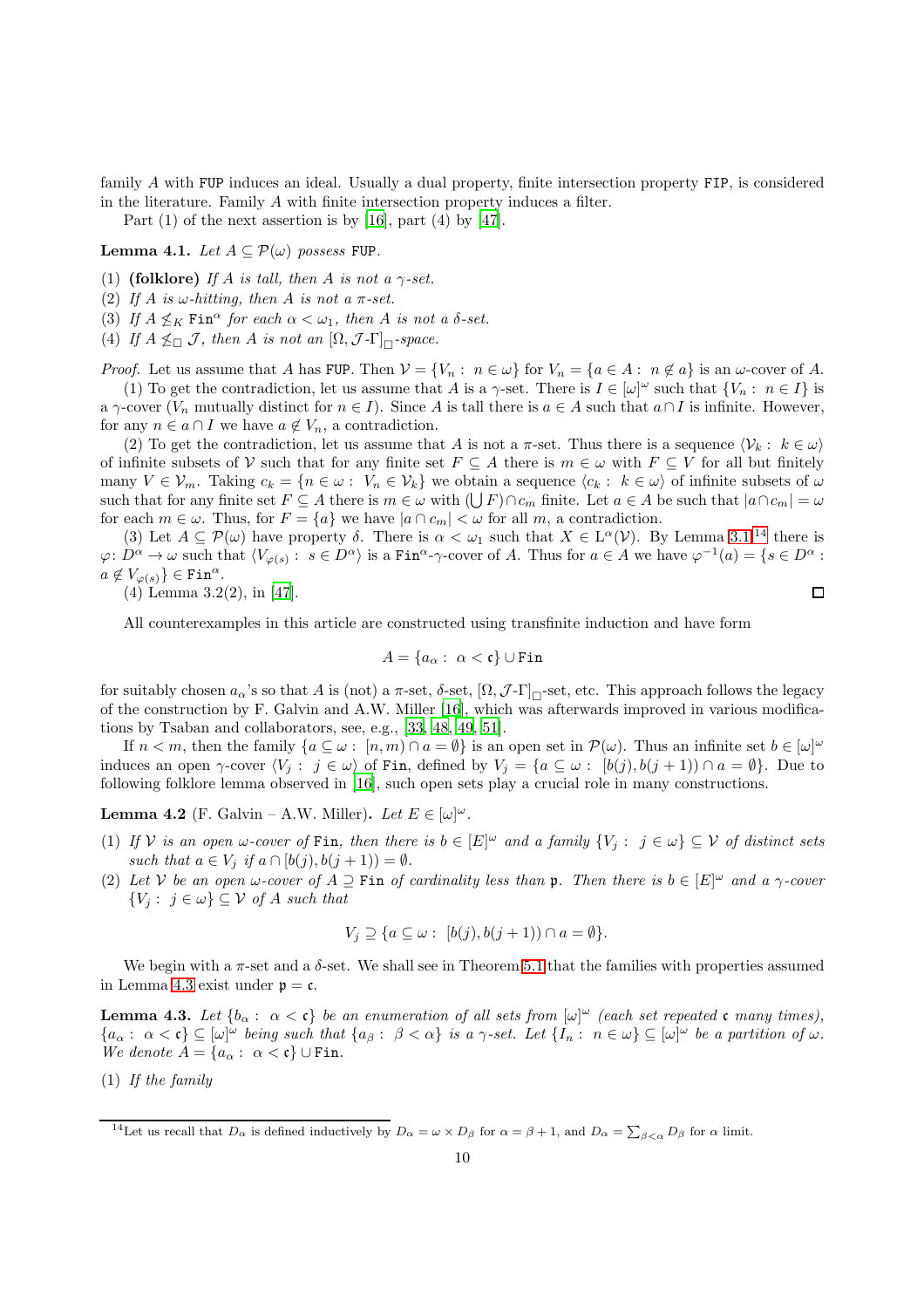$$
\{\{n\in\omega:\ (\exists^\infty j\in I_n)\ [b_\beta(j),b_\beta(j+1))\cap a_\alpha\neq\emptyset\}:\ \beta\leq\alpha\}\ \text{has FUP},
$$

then  $A$  is a  $\pi$ -set.

<span id="page-10-0"></span>(2) If we have

$$
|\{n \in \omega : (\exists^{\infty} j \in I_n) \; [b_{\beta}(j), b_{\beta}(j+1)) \cap a_{\alpha} \neq \emptyset\}| \text{ is finite for all } \beta \leq \alpha,
$$

then A is a  $\delta$ -set.

*Proof.* Let  $V_0$  be an  $\omega$ -cover of  $A = \{a_\alpha : \alpha < \mathfrak{c} \} \cup \text{Fin}$ , so an  $\omega$ -cover of Fin. By Lemma [4.2\(](#page-9-2)1), there is  $\alpha_0 < \mathfrak{c}$  and a family  $\{V_{0,j} : j \in \omega\} \subseteq V_0$  of distinct sets such that

$$
V_{0,j} \supseteq \{a \subseteq \omega : [b_{\alpha_0}(j), b_{\alpha_0}(j+1)) \cap a = \emptyset\}.
$$

Let us suppose we have  $V_0, \ldots, V_m$ .  $V_0$  is an  $\omega$ -cover of  $\{a_\alpha : \alpha < \alpha_m\}$ UFin, so there is a  $\gamma$ -cover  $V_{m+1} \subseteq V_0$ covering  $\{a_{\alpha} : \alpha < \alpha_m\}$  U Fin. Anyway,  $\mathcal{V}_{m+1}$  is an  $\omega$ -cover of Fin. Again, by Lemma [4.2](#page-9-2) there is an increasing sequence  $b_{\alpha_{m+1}}$  with  $\alpha_{m+1} > \alpha_m$  and a family  $\{V_{m+1,j} : j \in \omega\} \subseteq V_{m+1}$  of distinct sets such that

$$
V_{m+1,j} \supseteq \{a \subseteq \omega : [b_{\alpha_{m+1}}(j), b_{\alpha_{m+1}}(j+1)) \cap a = \emptyset\}.
$$

We set  $\alpha_* = \sup{\{\alpha_i : i \in \omega\}}$  and  $\mathcal{W}_{i,n} = \{V_{i,j} : j \in I_n\}$ . We continue considering separate cases.

(1) We claim that for any  $F \in [A]^{<\omega}$  there are  $i, n \in \omega$  such that  $F \subseteq V$  for all but finitely many  $V \in \mathcal{W}_{i,n}$ . Indeed, pick an arbitrary  $F \in [A]^{<\omega}$ , and set  $J = \{\alpha : a_{\alpha} \in F\}$ . Also, let  $J_{< j} = J \cap \alpha_*$  and  $J_{>} = J \cap [\alpha_*, \mathfrak{c}).$ 

If  $\alpha \in J_{\geq}$ , then  $\alpha \geq \alpha_i$  for each  $i \in \omega$ . By the assumption, there is  $n_i \in \omega$  such that

$$
(\forall \alpha \in J_{\geq})(\forall^{\infty} j \in I_{n_i}) \; [b_{\alpha_i}(j), b_{\alpha_i}(j+1)) \cap a_{\alpha} = \emptyset.
$$

Hence,  $\{a_{\alpha} : \alpha \in J_{\geq}\}\subseteq V_{i,j}$  for all but finitely many  $j \in I_{n_i}$ . One can see that  $\{a_{\alpha} : \alpha \in J_{\geq}\}\cup (F \cap \text{Fin}) \subseteq$  $V_{i,j}$  for all but finitely many  $j \in I_{n_i}$  as well. For all  $\alpha \in J_{\leq \alpha}$  we have  $\alpha < \alpha_m$  for some  $m \in \omega$ . Family  ${V_{i,j} : j \in I_{n_i}}$  is a  $\gamma$ -cover of  ${a_\alpha : \alpha < \alpha_i}$  U Fin for each  $i > m$ . Hence,  $F \subseteq V$  for all but finitely many  $V \in \mathcal{W}_{m+1,n_{m+1}}$ .

(2) It follows that

$$
\{a_{\alpha} : \alpha < \alpha_m\} \cup \{a_{\alpha} : \alpha \ge \alpha_{m+1}\} \cup \text{Fin} \subseteq \underline{\text{Lim}}\{\underline{\text{Lim}}\{V_{m+1,j} : j \in I_n\} : n \in \omega\},\
$$

and

$$
A = \underline{\mathrm{Lim}}\big\{\{a_{\alpha} : \alpha < \alpha_m\} \cup \{a_{\alpha} : \alpha \ge \alpha_{m+1}\} \cup \mathrm{Fin} : m \in \omega\big\},\
$$

and hence  $A \in L(V_0)$  which completes our proof.

We say that the family  $\{b_{\xi} : \xi < \kappa\} \subseteq [\omega]^{\omega}$  codes representative covers of  $\{a_{\xi} : \xi < \kappa\} \subseteq [\omega]^{\omega}$  if each open  $\omega$ -cover of  $\{a_{\xi} : \xi < \kappa\}$  ∪ Fin contains a subfamily  $\{V_i : j \in \omega\}$  such that for some  $\eta < \kappa$  we have:

(1) For each  $j \in \omega$  we have  $V_j \supseteq \{a \subseteq \omega : [b_{\eta}(j), b_{\eta}(j+1)) \cap a = \emptyset\},\$ 

(2)  $\{V_i: j \in \omega\}$  is a  $\gamma$ -cover of  $\{a_{\xi}: \xi < \eta\}$   $\cup$  Fin.

We assume that the sequence  $\langle V_i : j \in \omega \rangle$  is injective. Lemma [4.2](#page-9-2) gives an idea how to construct these families. In fact, we shall construct families  ${b_{\xi} : \xi < \kappa}$  coding representative covers of  ${a_{\xi} : \xi < \kappa}$ for  $\kappa = \mathfrak{p} = \mathfrak{c}$ , see Theorems [5.2,](#page-12-0) [6.4,](#page-14-0) [8.1,](#page-18-1) [9.5.](#page-22-0) Moreover, we shall ask more about families  $\{b_{\xi} : \xi < \kappa\}$ ,  ${a_{\xi}:\xi<\kappa}$ . Therefore we say that the family  ${a_{\xi}:\xi<\kappa}\subseteq[\omega]^{\omega}$  *J*-evades a family  ${b_{\xi}:\xi<\kappa}\subseteq[\omega]^{\omega}$ if for any  $\alpha < \kappa$  we have

$$
\{j \in \omega : [b_{\beta}(j), b_{\beta}(j+1)) \cap a_{\alpha} \neq \emptyset\} \in \mathcal{J} \text{ for any } \beta \leq \alpha.
$$

 ${a_{\xi}, b_{\xi}:\xi < \kappa}$  is *J*-evading double scale if  ${a_{\xi}:\xi < \kappa}$  *J*-evades family  ${b_{\xi}:\xi < \kappa}$  and  ${b_{\xi}:\xi < \kappa}$ codes representative covers of  $\{a_{\xi}: \xi < \kappa\}.$ 

 $\Box$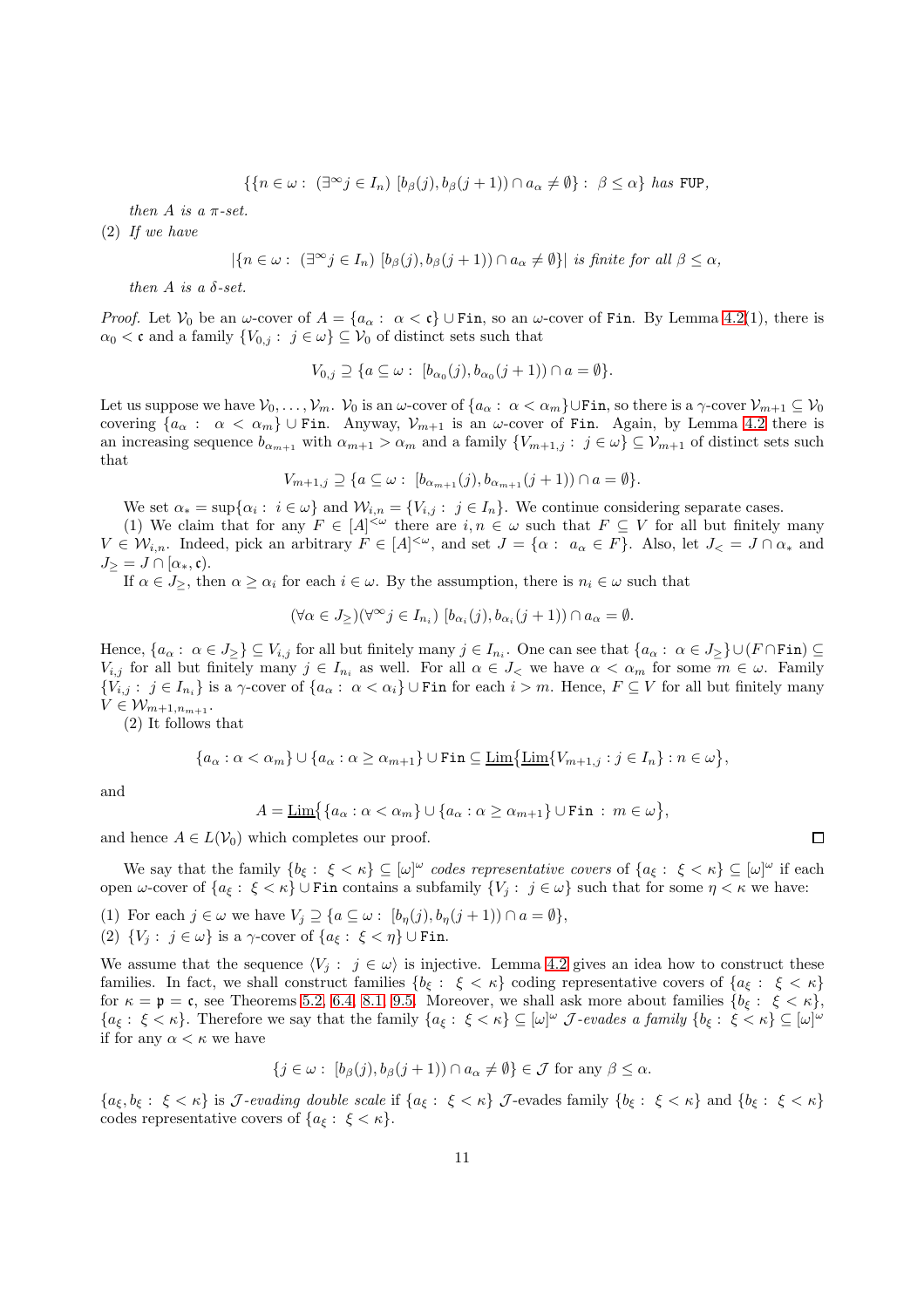<span id="page-11-3"></span>**Lemma 4.4.** If  $\{a_{\xi}, b_{\xi} : \xi < \kappa\}$  is J-evading double scale then the set  $A = \{a_{\alpha} : \alpha < \kappa\}$   $\cup$  Fin is an  $[\Omega, \mathcal{J}$ -Γ $]_{1-1}$ -space.

*Proof.* To see that A is an  $[\Omega, \mathcal{J}\text{-}\Gamma]_{1\text{-1}}$ -space, let V be an open  $\omega$ -cover of A. There is  $\{V_j : j \in \omega\} \subseteq V$ , which  $\gamma$ -covers  $\{a_{\xi}: \xi < \eta\}$  U Fin for some  $\eta < \kappa$ , and for each  $j \in \omega$  we have

$$
A \setminus V_j \subseteq \{a \in A : [b_{\eta}(j), b_{\eta}(j+1)) \cap a \neq \emptyset\}.
$$

By the first property,  $\langle V_j : j \in \omega \rangle$  is a J- $\gamma$ -cover of  $\{a_{\xi} : \xi < \eta\}$   $\cup$  Fin. Furthermore, to see that  $\langle V_j : j \in \omega \rangle$  is a J- $\gamma$ -cover of the whole A, note that for  $\alpha \geq \eta$  we have  $\{j \in \omega : a_\alpha \notin V_j\} \subseteq \{j \in \omega : \xi_j \in \mathbb{R} \}$  $a_{\alpha} \cap [b_{\eta}(j), b_{\eta}(j+1)) \neq \emptyset$   $\in \mathcal{J}$ .  $\Box$ 

#### <span id="page-11-0"></span>5. The first constructions:  $π$ -set,  $δ$ -set, and ideal  $γ$ -set which are not  $γ$ -sets

Theorem 5.1 answers two open problems, in both cases giving negative answers. The question whether each  $\pi$ -set is a  $\gamma$ -set was asked as Question 3 in [\[41\]](#page-26-3), Problem 4.2 in [\[42](#page-26-4)], and Problem 3.1 in [\[52\]](#page-26-6). The second question, whether each  $\delta$ -set is a  $\gamma$ -set was raised as Problem below Theorem 7 in [\[17\]](#page-26-0), and Problem 1.5 in [\[34\]](#page-26-7). It was mentioned by A. Miller [\[31\]](#page-26-8) during his plenary lecture at the Second Workshop on Coverings, Selections, and Games in Topology, Lecce, Italy. Note that part (1) in Theorem 5.1 follows from part (2), once we use a result by M. Sakai [\[42\]](#page-26-4) stating that any δ-set is a π-set. However, we include a direct solution which avoids a non-trivial proof by M. Sakai [\[42\]](#page-26-4). We recall that any  $\gamma$ -set is both, a  $\pi$ -set and a  $\delta$ -set.

**Theorem 5.1** ( $\mathfrak{p} = \mathfrak{c}$ ). (1) There is a  $\pi$ -set of reals  $A \subseteq \mathcal{P}(\omega)$  which is not a  $\gamma$ -set. (2) There is a  $\delta$ -set of reals  $A \subseteq \mathcal{P}(\omega)$  which is not a  $\gamma$ -set.

Proof. (1) Take  $A = \{a_{\alpha} : \alpha < \mathfrak{c}\}\cup \text{Fin}$  from Claim [2\(](#page-11-1)1). By Lemma [4.3,](#page-9-1) A has property  $\pi$ . By Lemma [4.1,](#page-9-3) A is not a  $\gamma$ -set.

(2) Take  $A = \{a_{\alpha} : \alpha < \mathfrak{c}\}\cup\mathfrak{Fin}$  from Claim [2\(](#page-11-1)2). By Lemma [4.3,](#page-9-1) A is a  $\delta$ -set. By Lemma [4.1,](#page-9-3) A is not a  $\gamma$ -set because it is tall.

<span id="page-11-2"></span>**Claim 1.** Let  $b, c \in [\omega]^\omega$ , and  $\{I_n : n \in \omega\} \subseteq [\omega]^\omega$  be a partition of  $\omega$ .

(1) If  $\mathcal{I}, \mathcal{J}$  are tall, then there is  $a \in [c]^{\omega} \cap \mathcal{I}$  such that

$$
\{n \in \omega : \ (\exists^{\infty} j \in I_n) \ [b(j), b(j+1)) \cap a \neq \emptyset\} \in \mathcal{J}.
$$

(2) There is  $a \in [c]^\omega$  such that

$$
|\{n\in\omega:\ (\exists^\infty j\in I_n)\ [b(j),b(j+1))\cap a\neq\emptyset\}|\leq 1.
$$

*Proof.* (1) Let  $N = \{n \in \omega : (\exists^{\infty} j \in I_n) \; [b(j), b(j+1)) \cap c \neq \emptyset\}$ . If  $N \in \mathcal{J}$ , then we pick arbitrary  $a \in [c]^{\omega}$  such that  $a \in \mathcal{I}$ . Otherwise, fix any infinite subset  $M \subseteq N$  such that  $M \in \mathcal{J}$ . Hence, we pick  $a \in [c \cap \bigcup_{n \in M} \bigcup_{j \in I_n} [b(j), b(j+1))]^{\omega}$  such that  $a \in \mathcal{I}$ .

(2) Let  $N = \{n \in \omega : (\exists^{\infty} j \in I_n) [b(j), b(j+1)) \cap c \neq \emptyset\}$ . If  $N = \emptyset$  there is nothing to prove. Otherwise pick  $n \in N$  and set  $a = c \cap \bigcup_{j \in I_n} [b(j), b(j+1))$ .  $\Box$ 

<span id="page-11-1"></span>**Claim 2.** Let  $\{b_{\alpha} : \alpha < \mathfrak{c}\}\)$  be an enumeration of all sets from  $[\omega]^{\omega}$  (each set repeated c many times), and  $\{I_n: n \in \omega\} \subseteq [\omega]^\omega$  be a partition of  $\omega$ .

(1) If  $\mathcal{I}, \mathcal{J}$  are tall, then there is a tall set  $\{a_{\alpha}: \alpha < \mathfrak{c}\} \subseteq [\omega]^{\omega} \cap \mathcal{I}$  such that

$$
\{n \in \omega : (\exists^{\infty} j \in I_n) \; [b_{\beta}(j), b_{\beta}(j+1)) \cap a_{\alpha} \neq \emptyset\} \in \mathcal{J} \; \text{for each} \; \beta \leq \alpha.
$$

(2) There is tall set  $\{a_{\alpha} : \alpha < \mathfrak{c}\}\$  such that

$$
|\{n \in \omega : (\exists^{\infty} j \in I_n) \; [b_{\beta}(j), b_{\beta}(j+1)) \cap a_{\alpha} \neq \emptyset\}| \le 1 \; \text{for all} \; \beta \le \alpha,
$$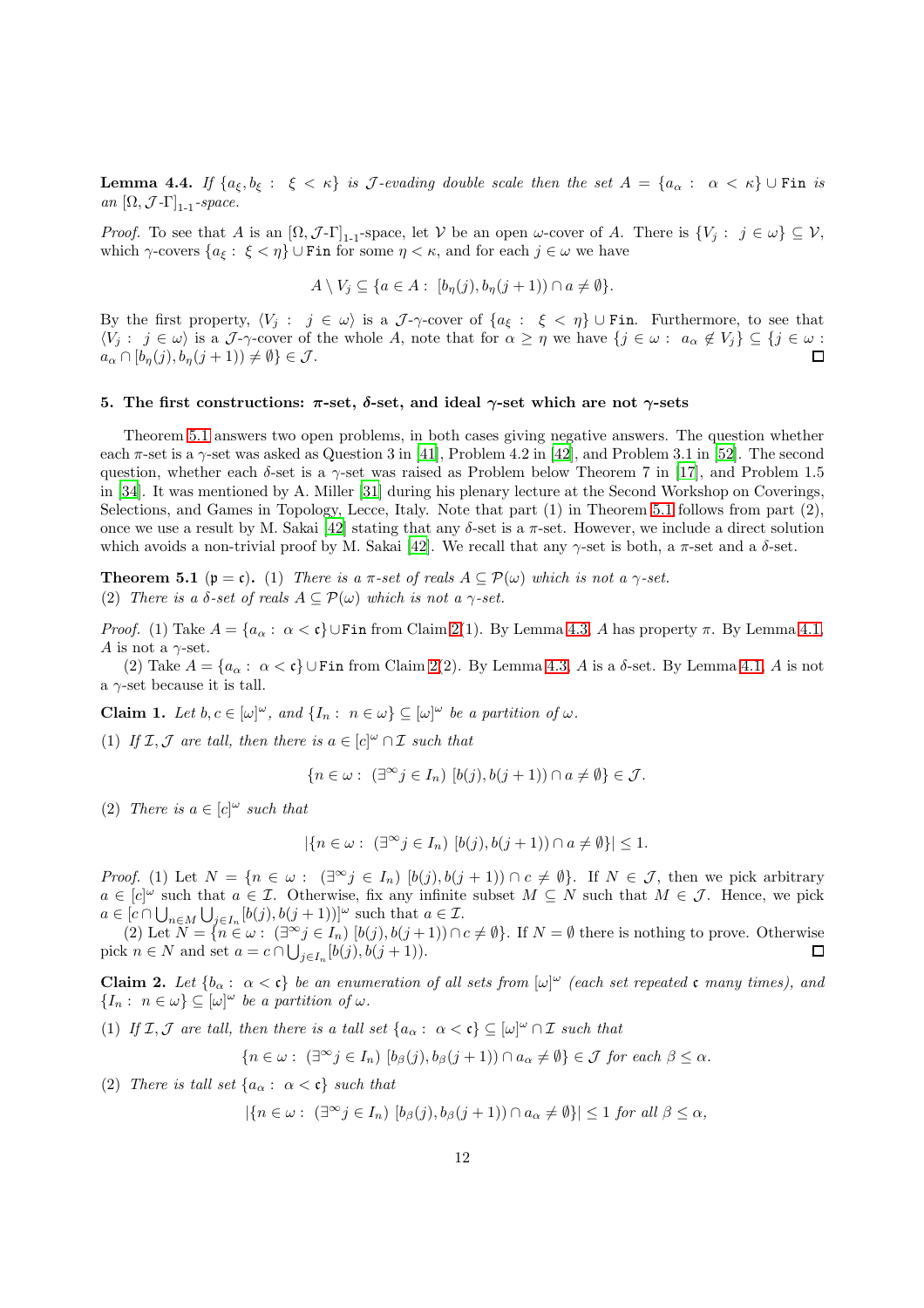*Proof.* We fix an enumeration  $\{c_{\alpha} : \alpha < \mathfrak{c}\}\)$  of all infinite subsets of  $\omega$ . Assuming that we have  $\{a_{\beta} : \beta < \alpha\}$ , we shall pick  $a_{\alpha} \in [\omega]^{\omega}$  such that the conditions (i) - (iii) are satisfied. For (2) we will make sure that conditions (i), (ii), (iv) are satisfied instead.

(i)  $a_{\alpha} \subseteq c_{\alpha}$ ,

(ii)  $a_{\alpha} \in \mathcal{I}$ ,

- (iii)  $\{n \in \omega : (\exists^{\infty} j \in I_n) [b_{\beta}(j), b_{\beta}(j+1)) \cap a_{\alpha} \neq \emptyset\} \in \mathcal{J}$  for any  $\beta \leq \alpha$ .
- (iv)  $|\{n \in \omega : (\exists^{\infty} j \in I_n) \; | b_{\beta}(j), b_{\beta}(j+1)) \cap a_{\alpha} \neq \emptyset\}| \leq 1$  for all  $\beta \leq \alpha$ .

To find such  $a_{\alpha}$ , we first construct  $\subseteq^*$ -decreasing sequence  $\langle a_{\alpha,\beta} : \beta \leq \alpha \rangle$  such that  $c_{\alpha} \supseteq a_{\alpha,\beta}$ ,  $a_{\alpha,\beta} \in \mathcal{I}$ , and

$$
\{n \in \omega : (\exists^{\infty} j \in I_n) \; [b_{\beta}(j), b_{\beta}(j+1)) \cap a_{\alpha,\beta} \neq \emptyset\} \in \mathcal{J},
$$
  

$$
|\{n \in \omega : (\exists^{\infty} j \in I_n) \; [b_{\beta}(j), b_{\beta}(j+1)) \cap a_{\alpha,\beta} \neq \emptyset\}| \leq 1.
$$

respectively. For  $\beta = \xi + 1$  $\beta = \xi + 1$  it is enough to directly apply Claim 1 for  $a_{\alpha,\xi}$ . If  $\beta$  is limit, then we select a pseudointersection  $a \subseteq c_{\alpha}$  of  $\langle a_{\alpha,\xi} : \xi \leq \beta \rangle$ , and afterwards we apply Claim [1](#page-11-2) for a pseudointersection a.  $\Box$ Once we have  $\langle a_{\alpha,\beta} : \beta \leq \alpha \rangle$ , we pick arbitrary pseudointersection  $a_{\alpha} \subseteq c_{\alpha}$  of  $\langle a_{\alpha,\beta} : \beta \leq \alpha \rangle$ .

 $\Box$ 

One can easily see that any  $\gamma$ -set is an  $[\Omega, \mathcal{J}$ -Γ]<sub>1-1</sub>-space. In fact, an  $[\Omega, \mathcal{J}$ -Γ]<sub>1-1</sub>-space is a variant of ideal γ-set. Naturally, if  $\mathcal J$  is not tall, then any  $[\Omega, \mathcal J$ - $\Gamma]_{1-1}$ -space of reals is a γ-set, see Corollary 11.4 in [\[47\]](#page-26-9).

<span id="page-12-0"></span>**Theorem 5.2** ( $\mathfrak{p} = \mathfrak{c}$ ). If J is tall, then there is an  $[\Omega, \mathcal{J} - \Gamma]_{1-1}$ -space  $A \subseteq \mathcal{P}(\omega)$  which is not a  $\gamma$ -set.

*Proof.* We fix an enumeration  $\{c_{\alpha} : \alpha < \mathfrak{c}\}\$  of all infinite subsets of  $\omega$ , and tall ideal  $\mathcal{I}$ . By transfinite induction, we shall construct families  $\{a_{\alpha}: \alpha < \mathfrak{c}\}, \{b_{\alpha}: \alpha < \mathfrak{c}\} \subseteq [\omega]^{\omega}$  such that  $\{b_{\xi}: \xi < \mathfrak{c}\}$  codes representative covers of  $\{a_{\xi}: \xi < \mathfrak{c}\}\)$ , and conditions (1) - (3) are satisfied:

(1)  $a_{\alpha} \subseteq c_{\alpha}$ ,

(2)  $a_{\alpha} \in \mathcal{I}$ ,

(3)  $\{j \in \omega : [b_{\beta}(j), b_{\beta}(j+1)) \cap a_{\alpha} \neq \emptyset\} \in \mathcal{J}$  for any  $\beta \leq \alpha$ .

Then  $A = \{a_{\alpha} : \alpha < \mathfrak{c}\}\cup \text{Fin}$  is an  $[\Omega, \mathcal{J}\text{-}\Gamma]_{1-1}$ -space but not a  $\gamma$ -set. The first fact follows by Lemma [4.4,](#page-11-3) since the family  $\{b_{\xi} : \xi < \mathfrak{c}\}\)$  codes representative covers of  $\{a_{\xi} : \xi < \mathfrak{c}\}\)$  and condition (3) holds. A is tall and has FUP, by conditions (1), (2), respectively. Thus A is not a  $\gamma$ -set by Lemma [4.1.](#page-9-3)

To proceed with construction, we fix an enumeration  $\{V_\alpha : \alpha < \mathfrak{c}\}\)$  of all countable open  $\omega$ -covers of Fin (elements of  $\mathcal{V}_{\alpha}$  are open sets in  $\mathcal{P}(\omega)$ ). Once we have  $\{a_{\beta}: \beta < \alpha\}, \{b_{\beta}: \beta < \alpha\}$  constructed, we consider  $\mathcal{V}_{\alpha}$ . If  $\mathcal{V}_{\alpha}$  is not an  $\omega$ -cover of  $\{a_{\beta}:\ \beta < \alpha\} \cup \text{Fin}$ , then  $b_{\alpha}$  can be arbitrary, e.g., we set  $b_{\alpha} = \omega$ . Otherwise,  $\mathcal{V}_{\alpha}$  is an  $\omega$ -cover of  $\{a_{\beta}: \beta < \alpha\} \cup \text{Fin}$ , and we pick  $b_{\alpha} \in [\omega]^{\omega}$  such as in Lemma [4.2\(](#page-9-2)2).

To pick  $a_{\alpha} \in [\omega]^{\omega}$  such that conditions (1) - (3) are satisfied, it is enough to construct  $\subseteq^*$ -decreasing sequence  $\langle a_{\alpha,\beta} : \beta \leq \alpha \rangle$  such that  $c_{\alpha} \supseteq a_{\alpha,\beta}, a_{\alpha,\beta} \in \mathcal{I}$ , and

$$
\{j \in \omega : [b_{\beta}(j), b_{\beta}(j+1)) \cap a_{\alpha, \beta} \neq \emptyset\} \in \mathcal{J}.
$$

Indeed, then we just pick a pseudointersection  $a_{\alpha} \subseteq c_{\alpha}$  of the sequence  $\langle a_{\alpha,\beta} : \beta \leq \alpha \rangle$ . To construct the sequence  $\langle a_{\alpha,\beta} : \beta \leq \alpha \rangle$ , let us consider  $\beta \leq \alpha$ . For  $\beta = \xi + 1$  it is enough to apply the claim below to  $b_{\beta}$  and  $a_{\xi}$ . If  $\beta$  is limit, then we select a pseudointersection  $d \subseteq c_{\alpha}$  of  $\langle a_{\alpha,\xi} : \xi \leq \beta \rangle$ , and afterwards we apply the claim below to  $b_{\beta}$  and d.

**Claim.** Let  $b, c \in [\omega]^\omega$ . There is  $a \in [c]^\omega \cap \mathcal{I}$  such that

$$
\{j \in \omega : [b(j), b(j+1)) \cap a \neq \emptyset\} \in \mathcal{J}.
$$

*Proof.* Let  $N = \{j \in \omega : [b(j), b(j+1)) \cap c \neq \emptyset\} \in [\omega]^\omega$ . There is  $M \in [N]^\omega$  with  $M \in \mathcal{J}$ . Hence, we pick an infinite subset a of  $c \cap \bigcup_{n \in M} [b(j), b(j+1))$  such that  $a \in \mathcal{I}$ .  $\Box$ 

 $\Box$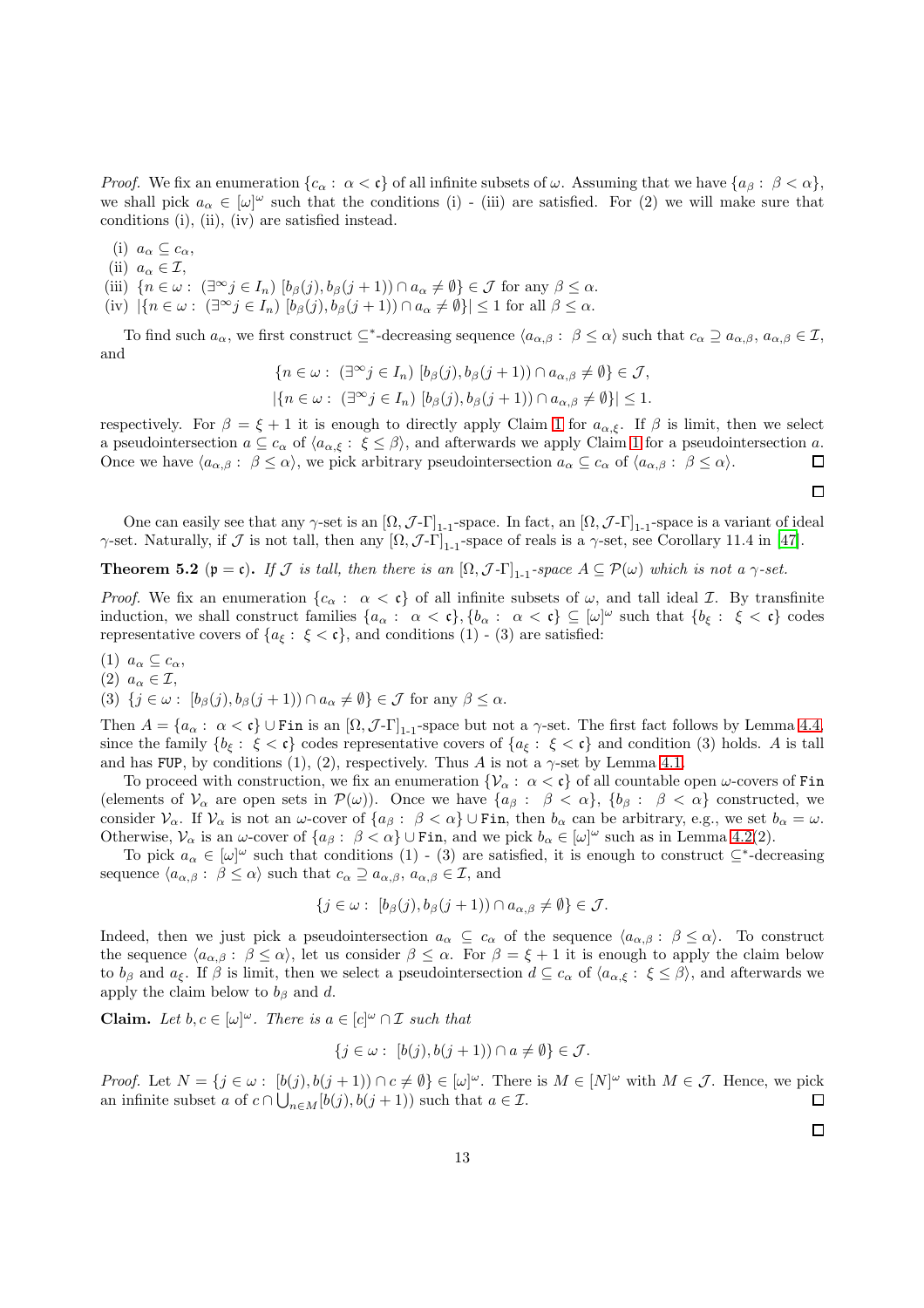### <span id="page-13-1"></span>6. The relation of ideal  $\gamma$ -set to π-set and δ-set

Let us recall a definition of a  $\gamma$ -set and a  $\delta$ -set from Section [3.](#page-6-0) A topological space X is a  $\gamma$ -set if and only if  $X \in L^1(\mathcal{V})$  for any open  $\omega$ -cover  $\mathcal{V}$ . Moreover, X has property  $\delta$  if and only if for any countable open  $\omega$ -cover V there is  $\alpha < \omega_1$  such that  $X \in L^{\alpha}(\mathcal{V})$ . Below we show that there is a strata of consistently different properties between  $\gamma$  and  $\delta$ , where the Katětov power ideals play the central role.

<span id="page-13-0"></span>**Proposition 6.1.** An  $\varepsilon$ -space X is an  $[\Omega, \text{Fin}^\alpha]$ -space if and only if  $X \in \text{L}^\alpha(\mathcal{V})$  for any open  $\omega$ -cover  $\mathcal{V}$ .

 $\Box$ 

*Proof.* Taking  $G = X$  in Lemma [3.1,](#page-7-0) we obtain the assertion.

Consequently,  $[\Omega, \mathcal{J}\text{-}\Gamma]$ -space is associated with property  $\delta$  for many well-known critical ideals  $\mathcal{J}$ , see (1) in Proposition [6.2.](#page-13-2) Moreover,  $[\Omega, \mathcal{J}\text{-}\Gamma]$ -space for some other well-known critical ideals implies property  $\pi$ , which is stated in (2) and (3) in Proposition [6.2.](#page-13-2) Note that if  $\mathcal{I}_1 \leq_K \mathcal{I}_2$ , then any  $[\Omega, \mathcal{I}_1-\Gamma]$ -space is an  $[\Omega, \mathcal{I}_2-\Gamma]$ -space as well, see Proposition 11.3 in [\[47](#page-26-9)].

<span id="page-13-2"></span>**Proposition 6.2.** Let X be an  $\varepsilon$ -space.

(1) If  $\mathcal{J} \leq_K \text{Fin}^{\alpha}$ , then any  $[\Omega, \mathcal{J} - \Gamma]$ -space has property  $\delta$ .

(2) If  $\mathcal{J} \leq_K \text{ nwd},$  then any  $[\Omega, \mathcal{J} - \Gamma]$ -space has property  $\pi$ .

(3) If  $\mathcal J$  is not  $\omega$ -hitting, then any  $[\Omega, \mathcal J$ - $\Gamma]_{\text{KB}}$ -space has property  $\pi$ .<sup>[15](#page-13-3)</sup>

*Proof.* (1) A direct consequence of Proposition [6.1,](#page-13-0) since any  $[\Omega, \mathcal{J}\text{-}\Gamma]$ -space with  $\mathcal{J} \leq_K \text{Fin}^\alpha$  is an  $[\Omega, \text{Fin}^\alpha\text{-}\Gamma]$ space.

(2) Similarly to part (1), it is enough to show that the statement holds for  $\mathcal{J} = \text{nwd}$ . Let  $\{V_k : k \in \omega\}$ be an  $\omega$ -cover. By the assumption, there is a function  $\varphi \colon \mathbb{Q} \to \omega$  such that  $\langle V_{\varphi(q)} : q \in \mathbb{Q} \rangle \in \mathbf{nud}\text{-}\Gamma$ . We may assume that  $\varphi$  is nwd-to-one, then  $\{\varphi(q): q \in B\}$  is infinite for any open  $B \subseteq \mathbb{Q}$ . We fix a countable basis B of topology Q. We shall show that each finite set  $F \subseteq X$  is contained in  $V_{\varphi(q)}$  for all  $q \in B$ , for some  $B \in \mathcal{B}$ . Indeed, let  $F \subseteq X$  be finite. Since  $\{q \in \mathbb{Q} : F \not\subseteq V_{\varphi(q)}\} \in \mathbf{nwd}$  there is  $B \in \mathcal{B}$  such that  ${q \in \mathbb{Q}: F \not\subseteq V_{\varphi(q)}\} \cap B = \emptyset$ . Hence,  $F \subseteq V_{\varphi(q)}$  for all  $q \in B$ .

(3) Since J is not  $\omega$ -hitting there is a sequence  $\langle J_n : n \in \omega \rangle$  of infinite subsets of  $\omega$  such that for any set  $J \in \mathcal{J}$  there is  $n_0 \in \omega$  with  $J_{n_0} \cap J \in \text{Fin}$ .

Let  $\{V_k : k \in \omega\}$  be an  $\omega$ -cover. By the assumption, there is a finite-to-one function  $\varphi : \omega \to \omega$  such that  $\langle V_{\varphi(i)}: i \in \omega \rangle$  is a  $\mathcal{J}\text{-}\gamma\text{-cover}$ . We set  $\mathcal{V}_n = \{V_{\varphi(i)}: i \in J_n\}$ . Each  $\mathcal{V}_n$  is infinite. Moreover, for a finite set  $F \subseteq X$  we have  $\{i : F \not\subseteq V_{\varphi(i)}\} \in \mathcal{J}$ . Hence, there is  $n_0$  such that  $\{i \in J_{n_0} : F \not\subseteq V_{\varphi(i)}\}$  is finite.  $\Box$ 

In the realm of reals, by [\[41,](#page-26-3) [44\]](#page-26-5) we have.

Corollary 6.3. Let X be a set of reals,  $\mathcal{J} \leq_K \text{Fin}^\alpha$  or  $\mathcal{J} \leq_K \text{nu}$ . If X is an  $[\Omega, \mathcal{J}$ -Γ]-space, then X is perfectly meager and has strong measure zero.

We summarize the relations with standard critical ideals in Diagram [3.](#page-14-1) Let us again recall that if  $\mathcal{I}_1 \leq_K \mathcal{I}_2$ , then any  $[\Omega, \mathcal{I}_1-\Gamma]$ -space is an  $[\Omega, \mathcal{I}_2-\Gamma]$ -space as well. Thus we use Diagram [2](#page-3-2) of Katětov order between ideals.

<span id="page-13-3"></span><sup>&</sup>lt;sup>15</sup>Let us recall that if  $\mathcal{I}_1$  is  $\omega$ -hitting and  $\mathcal{I}_1 \le_{\text{KB}} \mathcal{I}_2$ , then  $\mathcal{I}_2$  is  $\omega$ -hitting as well. Hence, not being  $\omega$ -hitting is preserved downwards with respect to  $\leq_{KB}$ .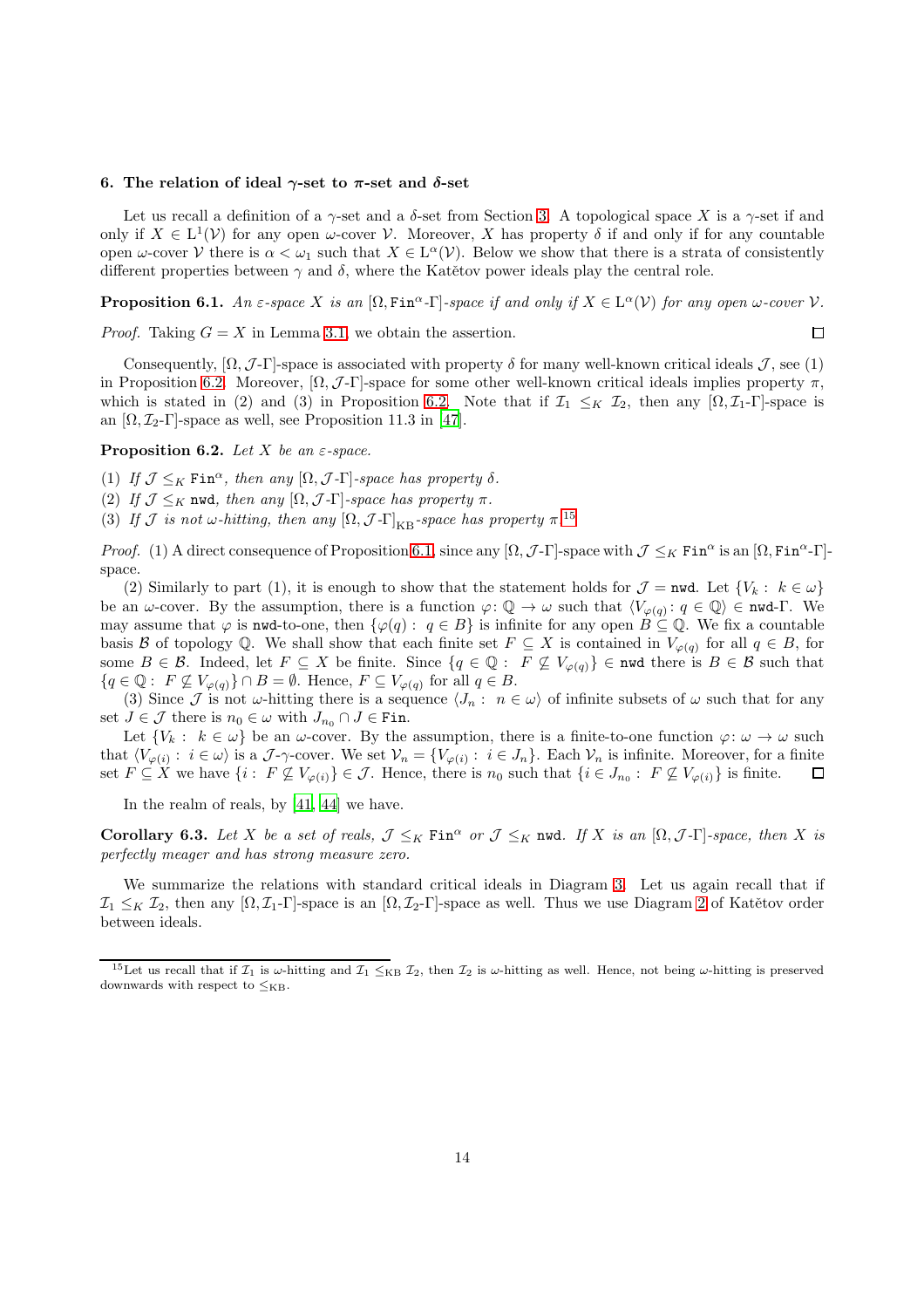

<span id="page-14-1"></span>Diagram 3: Known relations among investigated notions for reals. Here  $2 \leq \beta < \alpha < \omega_1$ .

It is natural to ask about additional implications between properties from Diagram [3.](#page-14-1) In Section [8,](#page-18-0) we answer this question for many pairs of properties from Diagram [3.](#page-14-1) However, we need to develop additional tools in Section [7.](#page-15-0) At the moment we are ready to give negative answer to several possible implications involving property  $\pi$ , or some consequent ones in Corollary [6.5.](#page-15-1) Let us recall that ideals  $\mathcal{ED}_{fin}$ ,  $\mathcal{I}_{1/n}$ ,  $\mathcal{Z}$  are all  $\omega$ -hitting.

<span id="page-14-0"></span>**Theorem 6.4 (CH).** The following are equivalent for any ideal  $\mathcal I$  on  $\omega$ :

- (a)  $\mathcal I$  is not w-hitting.
- (b) Any  $[\Omega, \mathcal{I} \Gamma]_{1-1}$ -space with property  $\varepsilon$  has property  $\pi$ .

*Proof.* (a)  $\rightarrow$  (b) follows from Proposition [6.2.](#page-13-2)

(b)  $\rightarrow$  (a) We shall show that if I is  $\omega$ -hitting, then there is an  $[\Omega, \mathcal{I}\text{-}\Gamma]_{1\text{-}1}$ -space  $A \subseteq \mathcal{P}(\omega)$  which does not have property  $\pi$ . Fix an enumeration  $\{\{c_n^{\alpha}: n \in \omega\} : \alpha < \mathfrak{c}\}\$  of all countable families of infinite subsets of  $\omega$ , and an  $\omega$ -hitting ideal J. By transfinite induction, we shall construct families  $\{a_{\alpha} : \alpha < \mathfrak{c}\}\, \{b_{\alpha} : \alpha < \mathfrak{c}\}\,$  $\mathfrak{c} \} \subseteq [\omega]^\omega$  such that  $\{b_{\xi} : \xi < \mathfrak{c}\}\)$  codes representative covers of  $\{a_{\xi} : \xi < \mathfrak{c}\}\)$ , and that the conditions  $(1)$ . (3) are satisfied:

- (1)  $|a_{\alpha} \cap c_m^{\alpha}| = \omega$  for each  $m \in \omega$ ,
- (2)  $a_{\alpha} \in \mathcal{J}$ ,
- (3)  $\{n \in \omega : [b_{\beta}(n), b_{\beta}(n+1)) \cap a_{\alpha} \neq \emptyset\} \in \mathcal{I}$  for each  $\beta \leq \alpha$ .

Then  $A = \{a_{\alpha} : \alpha < \mathfrak{c}\}\cup\text{Fin}$  is an  $[\Omega, \mathcal{I}\text{-}\Gamma]_{1-1}$ -space but does not have property  $\pi$ . The first fact follows by Lemma [4.4,](#page-11-3) since the family  $\{b_{\xi} : \xi < \mathfrak{c}\}\)$  codes representative covers of  $\{a_{\xi} : \xi < \mathfrak{c}\}\)$ , and condition (3) holds. A is  $\omega$ -hitting and has FUP, by conditions (1) and (2), respectively. Thus A does not have property  $\pi$ by Lemma [4.1.](#page-9-3)

To proceed with construction, we fix an enumeration  $\{V_\alpha : \alpha < \mathfrak{c}\}\)$  of all countable open  $\omega$ -covers of Fin (elements of  $\mathcal{V}_{\alpha}$  are open sets in  $\mathcal{P}(\omega)$ ). Once we have  $\{a_{\beta}: \beta < \alpha\}, \{b_{\beta}: \beta < \alpha\}$  constructed, we consider  $V_{\alpha}$ . If  $V_{\alpha}$  is not an  $\omega$ -cover of  $\{a_{\beta}: \beta < \alpha\}$  U Fin, then  $b_{\alpha}$  and  $\{V_{\alpha,j}: j \in \omega\}$  may be arbitrary, e.g., identity and  $\mathcal{V}_{\alpha}$  itself, respectively. Otherwise,  $\mathcal{V}_{\alpha}$  is an  $\omega$ -cover of  $\{a_{\beta} : \beta < \alpha\} \cup \text{Fin}$ , and we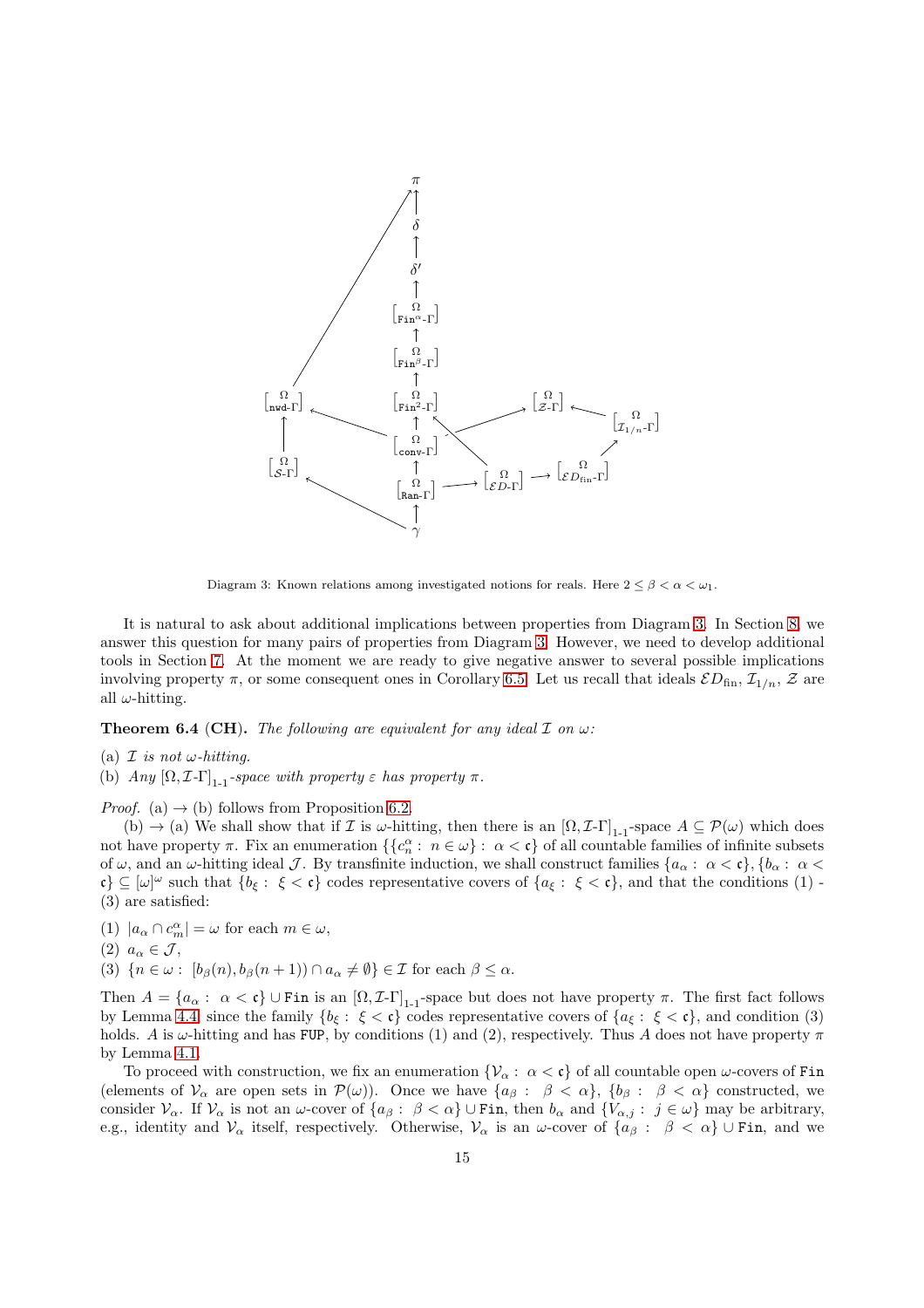pick  $b_{\alpha} \in [\omega]^{\omega}$  from Lemma [4.2\(](#page-9-2)2). Furthemore, by the following claim, we may pick  $a_{\alpha} \in [\omega]^{\omega}$  such that the conditions  $(1)$  -  $(3)$  are satisfied.

**Claim.** Let  $B, C \subseteq [\omega]^\omega$ ,  $|B| = |C| = \omega$ . Then there is  $a \in \mathcal{J} \cap [\omega]^\omega$  such that  $|a \cap c| = \omega$  for each  $c \in C$ , and

$$
(\forall b \in B) \ \{n \in \omega : \ [b(n), b(n+1)) \cap a \neq \emptyset\} \in \mathcal{I}.
$$

*Proof.* We fix an enumeration  $\{b_i : i \in \omega\} = B$  and  $\{c_i : i \in \omega\} = C$ . Since  $\mathcal J$  is  $\omega$ -hitting there is an infinite  $a' \in \mathcal{J}$  such that  $c_m \cap a'$  is infinite for each m. We set

$$
u_m^0 = \{ n \in \omega : \ [b_0(n), b_0(n+1)) \cap c_m \cap a' \neq \emptyset \} \in [\omega]^\omega.
$$

Since  $\mathcal I$  is  $\omega$ -hitting there is an infinite  $d_0 \in \mathcal I$  such that  $u_m^0 \cap d_0$  is infinite for each m. We may assume that sets  $u_m^0 \cap d_0$  are mutually disjoint for  $m \in \omega$ . We pick  $k(0, m, n) \in [b_0(n), b_0(n+1)) \cap c_m \cap a'$  for each  $m \in \omega$ and  $n \in u_m^0 \cap d_0$ , and we set  $a_0 = \{k(0, m, n): n \in u_m^0 \cap d_0, m \in \omega\} \in \mathcal{J}$ , the latter inclusion follows from  $a_0 \subseteq a'$ .

We assume that  $a_0 \supseteq \cdots \supseteq a_j$  are constructed and possess the following properties:

$$
\{n \in \omega : [b_i(n), b_i(n+1)) \cap a_i \neq \emptyset\} \in \mathcal{I} \text{ and } |a_i \cap c_m| = \omega \text{ for each } i \leq j, m \in \omega.
$$

We set  $u_m^{j+1} = \{n \in \omega : [b_{j+1}(n), b_{j+1}(n+1)) \cap c_m \cap a_j \neq \emptyset\} \in [\omega]^\omega$ . We continue as in the previous case to obtain an infinite  $d_{j+1} \in \mathcal{I}$  such that  $u_m^{j+1} \cap d_{j+1}$  are infinite, mutually disjoint for  $m \in \omega$ . We pick  $k(j+1,m,n) \in [b_{j+1}(n), b_{j+1}(n+1)) \cap c_m \cap a_j$  for each  $m \in \omega$  and  $n \in u_m^{j+1} \cap d_{j+1}$ , and we set  $a_{j+1} = \{k(j+1,m,n) : n \in u_m^{j+1} \cap d_{j+1}, m \in \omega\} \in \mathcal{J}$ . Finally, having  $\langle a_i : i \in \omega \rangle$  defined, we take a pseudointersection a of  $\langle a_i : i \in \omega \rangle$  such that  $c_m \cap a$  is infinite for each m. One can check that the requirements on a are fulfilled.  $\Box$ 

 $\Box$ 

Theorem [6.4](#page-14-0) has further consequences for Diagram [3.](#page-14-1) In fact, consistently (e.g., under  $CH$ ) the property  $[\Omega, \mathcal{I}-\Gamma]_{1-1}$  does not imply  $\pi$  (and hence also fails to imply any weaker property), where  $\mathcal{I} \in \{\mathcal{E}D_{fin}, \mathcal{I}_{1/n}, \mathcal{Z}\}.$ 

<span id="page-15-1"></span>Corollary 6.5 (CH). If I is w-hitting and  $\mathcal{J} \leq_K \text{Fin}^\alpha$  or  $\mathcal{J} \leq_K \text{nwd}$ , then there is an  $[\Omega, \mathcal{I} - \Gamma]_{1-1}$ -space  $A \subseteq \mathcal{P}(\omega)$  which is not an  $[\Omega, \mathcal{J} - \Gamma]$ -space.

Hence, we have shown that a large number of arrows cannot be added into Diagram [3.](#page-14-1) We shall address other possible arrows in Section [8,](#page-18-0) see Corollaries [8.2,](#page-19-0) [8.4.](#page-19-1)

#### <span id="page-15-0"></span>7. On two relations of ideals which distinguish ideal  $\gamma$ -sets

In this section we introduce two new relations between ideals which generalize the usual Katetov order. These notions will be crucial in Section [8.](#page-18-0) The whole section is devoted to the proof of Corollary 7.4.

Let  $b \in [\omega]^\omega$ , then the intervals  $[b(j), b(j+1))$  form a partition of  $\omega$ . Such a partition induces a surjective finite to one map  $\mathbf{i}_b: \omega \to \omega$  assigning to a natural number the index of the interval it belongs to, i.e.,  $\mathbf{i}_b(n) = j$  whenever  $n \in [b(j), b(j+1))$ . Note that

$$
\mathbf{i}_b[a] = \{ j \in \omega : [b(j), b(j+1)) \cap a \neq \emptyset \}.
$$

We say that

- $\mathcal{I} \leq_K^+ \mathcal{J}$  if there is  $J \in \mathcal{J}^+$  such that  $\mathcal{I} \leq_K \mathcal{J} \restriction J^{16}$  $\mathcal{I} \leq_K \mathcal{J} \restriction J^{16}$  $\mathcal{I} \leq_K \mathcal{J} \restriction J^{16}$
- $\mathcal{I} \leq_K^{\omega} \mathcal{J}$  if there is a function  $f \in {}^{\omega} \omega$  and a countable family  $B \subseteq [\omega]^{\omega}$  such that for any  $a \subseteq \omega$  we have:

<span id="page-15-2"></span> $16$ See [\[13\]](#page-26-36) for other +-version of some ideals ordering.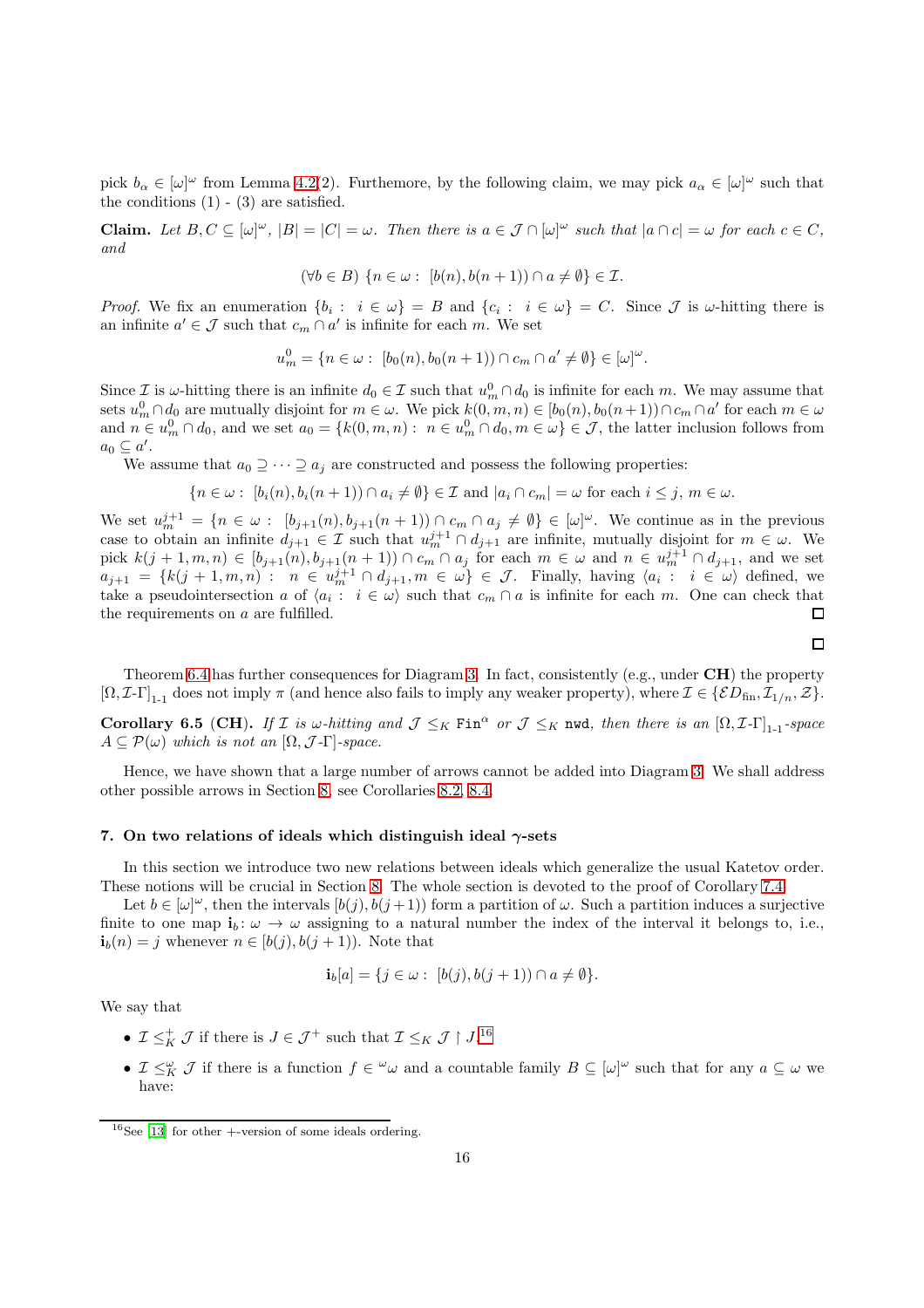if  $\mathbf{i}_b[a] \in \mathcal{I}$  for any  $b \in B$ , then  $f^{-1}[a] \in \mathcal{J}$ .

Similarly to Katětov order, the function f in the definition of  $\leq_K^{\omega}$  has to be J-to-one. We shall use this fact without any comment. One can check that if  $\mathcal{I}_1 \leq_K \mathcal{I}_2$  and  $\mathcal{I}_2 \leq_K \mathcal{I}_3$ , then  $\mathcal{I}_1 \leq_K \mathcal{I}_3$ . Immediately from the definition we have

$$
\mathcal{I} \leq_K^{\omega} \mathcal{J} \longleftarrow \mathcal{I} \leq_K \mathcal{J} \longrightarrow \mathcal{I} \leq_K^+ \mathcal{J}.
$$

Focusing on Diagram [2,](#page-3-2) it is known that with one possible exception,<sup>[17](#page-16-0)</sup> each missing arrow from  $\mathcal I$  to  $\mathcal J$ means that  $\mathcal{I} \nleq_K \mathcal{J}.^{18}$  $\mathcal{I} \nleq_K \mathcal{J}.^{18}$  $\mathcal{I} \nleq_K \mathcal{J}.^{18}$  Although  $\text{Fin} \times \text{Fin} \leq_K^+ \text{conv}$  and  $\text{Fin} \times \text{Fin} \nleq_K \text{conv}$ , in many other cases in Diagram [2](#page-3-2) we have that if  $\mathcal{I} \nleq_K \mathcal{J}$ , then  $\mathcal{I} \nleq_K \tilde{\mathcal{J}}$ . It is well-known that ideals Fin,  $\mathcal{I}_{1/n}$ ,  $\mathcal{E}D$ ,  $\mathcal{E}D_{fin}$ , Ran, S are all  $F_{\sigma}$  ideals. Moreover, by the result attributed to [\[23](#page-26-37)] in [\[19](#page-26-15)], any  $F_{\sigma}$  ideal is a P<sup>+</sup>-ideal, i.e., any decreasing sequence  $\langle I_n : n \in \omega \rangle$  of *I*-positive sets has an *I*-positive pseudointersection.

**Lemma 7.1.** (1)  $\mathcal{G}^* \nleq^+_{K} \mathcal{J}$ ,  $\mathcal{G}^* \times \text{Fin} \nleq^+_{K} \mathcal{J}$  for any ultrafilter  $\mathcal{G}$  and a Borel ideal  $\mathcal{J}$ . (2)  $\text{Fin}\times \text{Fin}\not\leq_K^+ \mathcal J$  for any  $\text{P}^+{\text{\text -}ideal}}$   $\mathcal J.$  In particular,  $\text{Fin}\times \text{Fin}\not\leq_K^+ \text{Fin},\mathcal I_{1/n},\mathcal ED,\mathcal ED_{\text{fin}},\text{Ran},\mathcal S.$ (3) nwd  $\not\leq^+_{K}$  *J for any*  $F_{\sigma}$  *ideal J. In particular,* nwd  $\not\leq^+_{K}$  Fin,  $\mathcal{I}_{1/n}$ ,  $\mathcal{E}D, \mathcal{E}D_{\text{fin}},$  Ran,  $\mathcal{S}$ . (4)  $\mathcal{I} \nleq_K^+$  conv for any  $\mathcal{I} \nleq_K$  Fin  $\times$  Fin. In particular, nwd,  $\mathcal{S}, \mathcal{Z}, \mathcal{I}_{1/n}, \mathcal{E}D_{\text{fin}} \nleq_K^+$  conv.

(5)  $\mathcal{I} \nleq_K^+ \mathcal{J}$  for any  $F_{\sigma}$  ideal  $\mathcal{J}$  such that conv  $\leq_K \mathcal{I}$ . In particular,

conv, Fin<sup> $\alpha$ </sup>  $\nleq_K^+$  S, Ran,  $\mathcal{E}D, \mathcal{E}D_{\text{fin}}, \mathcal{I}_{1/n}$   $(\alpha > 1)$ .

(6)  $\text{Fin}_{M}^{\alpha} \nleq_K^+ \text{Fin}_{M}^{\beta}$  for  $0 < \beta < \alpha < \omega_1$ .  $\mathcal{I}_{1/n} \nleq_K^+ \mathcal{E} D_{\text{fin}}$ .

*Proof.* (1) One can check that a Borel ideal  $\mathcal J$  restricted to any  $\mathcal J$ -positive set is again Borel. Moreover, since  $\mathcal{G}^* \leq_K \mathcal{G}^* \times \text{Fin}$ , we obtain  $\mathcal{G}^* \times \text{Fin} \not\leq_K \mathcal{J}$  as a consequence of  $\mathcal{G}^* \not\leq_K \mathcal{J}$ . Thus we shall prove just the latter. To get the contradiction, assume that there is a function  $\varphi: \omega \to \omega$  such that  $\mathcal{G}^* \leq_{\varphi} \mathcal{J}$ . One can check that the induced map  $F: \mathcal{P}(\omega) \to \mathcal{P}(\omega)$  defined by  $F(Y) = \varphi^{-1}[Y]$  is continuous. By the assumption  $\mathcal{G}^* \leq_{\varphi} \mathcal{J}$ , we immediately obtain  $\mathcal{G}^* \subseteq F^{-1}[\mathcal{J}]$ . Moreover, once we have  $Y \subseteq \omega$  with  $F(Y) \in \mathcal{J}$ , we necessarily have  $Y \in \mathcal{G}^*$  as well, since otherwise  $F(Y) \in \mathcal{J}^*$  by the maximality of  $\mathcal{G}$  and  $\mathcal{G}^* \leq_{\varphi} \mathcal{J}$ . Thus  $\mathcal{G}^* = F^{-1}[\mathcal{J}]$ , and therefore  $\mathcal{G}^*$  is Borel, a contradiction.

(2) Proposition 5.11 in [\[19\]](#page-26-15).

(3) Note that  $\mathcal{J} \restriction J$  is an  $F_{\sigma}$  ideal for each  $J \in \mathcal{J}^+$ . However, nwd  $\nleq_K \mathcal{K}$  for any  $F_{\sigma}$  ideal  $\mathcal{K}$ . Indeed, by [\[21,](#page-26-38) Corollary 2.4], it is consistent that  $cov^*(\mathcal{K}) > \mathfrak{d}$ . On the other hand,  $cov^*(nwd) = cov(\mathcal{M}) \leq \mathfrak{d}$ . Thus if  $\mathbf{nwd} \leq_K \mathcal{K}$  was true, then it would be true in the above mentioned model by the absolutness of Katětov order, and we obtain  $cov^*(nwd) \ge cov^*(\mathcal{K})$ , a contradiction.

(4) Each  $J \notin \text{conv}$  contains conv-positive subset  $J' \subseteq J$  such that  $J' \upharpoonright \text{conv}$  is isomorphic to Fin  $\times$  Fin. (5) No  $F_{\sigma}$  ideal is Katětov above conv, see [\[20\]](#page-26-16). Considering  $J \in \mathcal{J}^+$ , one can check that  $\mathcal{J} \restriction J$  is an  $F_{\sigma}$ ideal. Since conv  $\leq_K \mathcal{I}$ , we have  $\mathcal{I} \nleq_K \mathcal{J} \restriction J$ .

(6) By Proposition [2.1,](#page-4-1)  $\text{Fin}_{M}^{\beta}$  is K-equivalent to  $\text{Fin}_{M}^{\beta} \restriction Y$  for each  $Y \notin \text{Fin}_{M}^{\beta}$ , and  $\text{Fin}_{M}^{\alpha} \nleq_K \text{Fin}_{M}^{\beta}$ .

To show that  $\mathcal{I}_{1/n} \nleq_K^+ \mathcal{E} D_{\text{fin}}^+$ , note that  $\mathcal{I}_{1/n} \nleq_K \mathcal{E} D_{\text{fin}}^+$ , see [\[20\]](#page-26-16). If  $E \in \mathcal{E} D_{\text{fin}}^+$ , then there is an infinite set  $I \subseteq \omega$  such that the number of elements of  $(I(j) \times \omega) \cap E$  is increasing with j. Setting  $E' = (I \times \omega) \cap \Delta \in$  $\mathcal{E}D_{\text{fin}}^+$  for  $\Delta = \{(n,m): n \leq m\}$ , we obtain  $\mathcal{E}D_{\text{fin}} \upharpoonright E \leq_K \mathcal{E}D_{\text{fin}} \upharpoonright E' \leq_K \mathcal{E}D_{\text{fin}}$ . П

In the rest of the present section we try to answer the following question about the pair  $(\mathcal{I}, \mathcal{J})$ :

If  $\mathcal{I} \leq_K^{\omega} \mathcal{J}$ , is it necessary true that  $\mathcal{I} \leq_K^+ \mathcal{J}$  (or even  $\mathcal{I} \leq_K \mathcal{J}$ ) as well?

We include a proof of auxiliary assertions.

**Lemma 7.2.** (1) If  $\mathcal{I} \nleq_K^+ \mathcal{J}$ , then for any  $f \in \omega$ ,  $b \in [\omega]^\omega$ , and  $N \in \mathcal{J}^+$  there is  $a \in [\omega]^\omega$  and  $M \in \mathcal{J}^+ \cap [N]^\omega$  such that  $M \subseteq f^{-1}[a]$ , and  $\mathbf{i}_b[a] \in \mathcal{I}$ .

<sup>&</sup>lt;sup>17</sup>It is not known whether Ran  $\leq_K S$ , see [\[6](#page-26-13), [7](#page-26-14), [19](#page-26-15), [20\]](#page-26-16).

<span id="page-16-1"></span><span id="page-16-0"></span><sup>18</sup>Under assumption that we added all arrows arising from transitivity.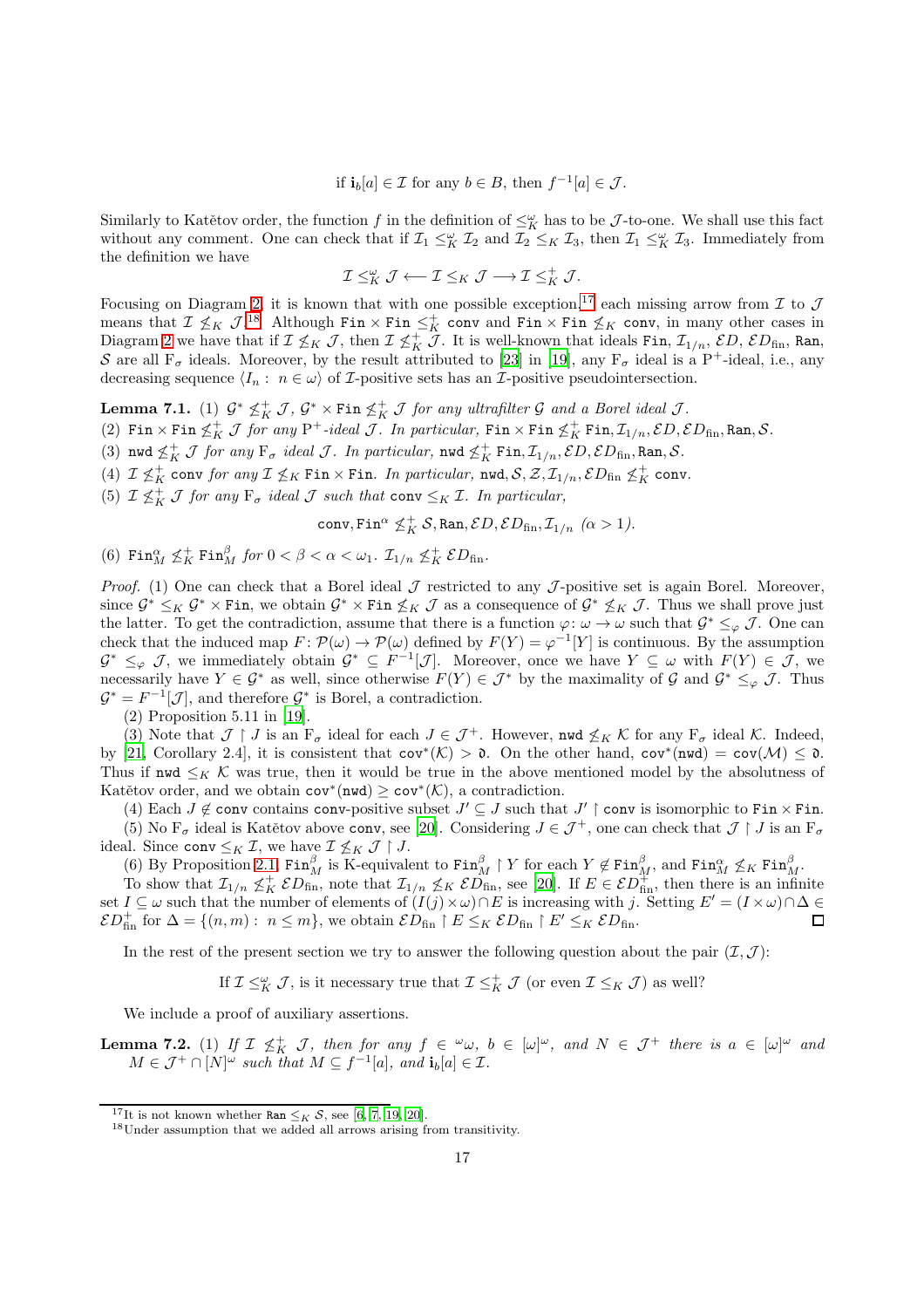(2) Let G be an ultrafilter, and J a Borel ideal. If  $\mathcal{I} \not\leq_K^{\omega} \mathcal{J}$ , then for any J-to-one function  $f \in \omega_\omega$  and countable  $B \subseteq [\omega]^\omega$ , there is an infinite set  $a \in \mathcal{G}^*$  such that  $f^{-1}[a] \in \mathcal{J}^+$  and  $\mathbf{i}_b[a] \in \mathcal{I}$  for any  $b \in B$ .

*Proof.* (1) We define  $g \in \omega$  by setting  $g = \mathbf{i}_b \circ f$ , i.e.,  $g(m) = j$  whenever  $f(m) \in [b(j), b(j+1))$ . By  $\mathcal{I} \nleq_K \mathcal{J} \upharpoonright N$ , there is an infinite  $c \in \mathcal{I}$  such that  $M = (g \upharpoonright N)^{-1}[c] \in \mathcal{J}^+ \cap [N]^{\omega}$ . We set  $a = \mathbf{i}_b^{-1}[c] =$  $\bigcup \{ [b(j), b(j+1)) : j \in c \} \in [\omega]^\omega$ . One can see that  $f^{-1}[a] = g^{-1}[c] \supseteq M$  and that  $\mathbf{i}_b[a] = c \in \mathcal{I}$ .

(2) Let  $f \in \omega$  be J-to-one,  $B \subseteq [\omega]^{\omega}$ ,  $|B| \leq \omega$ . By  $\mathcal{I} \not\leq_K^{\omega} \mathcal{J}$ , there is  $a' \in [\omega]^{\omega}$  such that  $f^{-1}[a'] \in \mathcal{J}^+$ and  $\mathbf{i}_b[a'] \in \mathcal{I}$  for any  $b \in B$ . We claim that there is  $a \subseteq a'$  such that  $a \in \mathcal{G}^*$  and  $f^{-1}[a] \in \mathcal{J}^+$ . Indeed, otherwise  $\mathcal{G}^* \restriction a' \leq_f \mathcal{J}$ , which is not possible for a Borel ideal  $\mathcal{J}$ , see part (1). It follows directly that  $\mathbf{i}_b[a] \in \mathcal{I}$  for any  $b \in B$ .  $\Box$ 

Let us recall the notation from Section [2.](#page-3-0) For a sequence of ideals  $\langle \mathcal{J}_n : n \in \omega \rangle$  we denote  $\mathcal{J}_\infty$  = Fin-  $\sum\{\mathcal{J}_n: n\in\omega\}.$ 

**Proposition 7.3.** (1) Let  $\mathcal{J}$  be a P<sup>+</sup>-ideal.<sup>[19](#page-17-0)</sup> If  $\mathcal{I} \leq_K^{\omega} \mathcal{J}$ , then  $\mathcal{I} \leq_K^+ \mathcal{J}$ . (2) Let  $\mathcal{I} \nleq_K^{\omega} \mathcal{J}_n \restriction Y$  for any  $Y \in \mathcal{J}_n^+$  and  $n \in \omega$ . If  $\mathcal{I} \leq_K^{\omega} \mathcal{J}_{\infty}$ , then  $\mathcal{I} \leq_K^+ \mathcal{J}_{\infty}$ . (3) If  $\mathcal{I} \leq_K^{\omega}$  conv, then  $\mathcal{I} \leq_K^+$  conv.

Proof. (1) Let  $\mathcal{I} \nleq_K^+ \mathcal{J}$ ,  $f \in \omega \omega$  and  $B = \{b_n : n \in \omega\}$ . To find an appropriate set a, one can first construct inductively using Lemma 7.2(1), a decreasing sequence  $\{A_n : n \in \omega\} \subseteq \mathcal{J}^+$  and a sequence  $\{a_n: n \in \omega\} \subseteq [\omega]^\omega$  such that  $A_n \subseteq f^{-1}[a_n]$ , and

$$
\mathbf{i}_{b_n}[a] = \{ j \in \omega : [b_n(j), b_n(j+1)) \cap a_n \neq \emptyset \} \in \mathcal{I}.
$$

Afterwards, we pick a pseudointersection  $A \in \mathcal{J}^+$  of  $\{A_n : n \in \omega\}$ . A is a pseudointersection of  $\{f^{-1}[a_n] : n \in \mathcal{J}\}$  $n \in \omega$  as well. Finally, we set  $a = f[A]$ . Then we have immediately  $f^{-1}[a] \in \mathcal{J}^+$ . Furthermore,  $\mathbf{i}_{b_n}[a] \in \mathcal{J}$ for each n, since a is almost contained in each  $a_n$ .

(2) Let  $\mathcal{I} \nleq_K^+ \mathcal{J}_{\infty}$ , function  $f: \omega \times \omega \to \omega$  and the set  $B = \{b_n: n \in \omega\}$  being arbitrary. We set  $d_{-1} = \omega$ and  $m_{-1} = 0$ .

Taking  $k \in \{-1\} \cup \omega$ , we assume we have the number  $m_k$ , and the infinite set  $d_k \subseteq \omega$  with  $u_k = f^{-1}[d_k] \in$  $\mathcal{J}_{\infty}^+$ . We shall consider the map  $f \restriction u_k : u_k \to d_k$  and the set  $b_{k+1}$ . By the assumption  $\mathcal{I} \nleq_K^+ \mathcal{J}_{\infty}$  together with Lemma 7.2(1), we obtain an infinite  $d_{k+1} \subseteq d_k$  such that  $(f \restriction u_k)^{-1}[d_{k+1}] \in \mathcal{J}_{\infty}^+$  and  $\mathbf{i}_{b_{k+1}}[d_{k+1}] \in \mathcal{I}$ . Thus by the definition of  $\mathcal{J}_{\infty}$ , there is  $m_{k+1} > m_k$  such that  $c_{k+1} = \{i : (m_{k+1}, i) \in (f \restriction u_k)^{-1}[d_{k+1}]\} \in$  $\mathcal{J}_{m_{k+1}}^+$ . We set  $h_{k+1}(i) = f(m_{k+1}, i)$  for any  $i \in c_{k+1}$ . Then  $h_{k+1}: c_{k+1} \to d_{k+1}$ , and by the assumption that  $\mathcal{I} \not\leq_K^{\omega} \mathcal{J}_{m_{k+1}} \restriction c_{k+1}$ , we have an infinite  $a_{k+1} \subseteq d_{k+1}$  such that  $h_{k+1}^{-1}[a_{k+1}] \in \mathcal{J}_{m_{k+1}}^+$ , and

$$
(\forall n \in \omega) \mathbf{i}_{b_n}[a_{k+1}] \in \mathcal{I}.
$$

We set  $a = \bigcup_{l \in \omega} a_l$ . We claim that  $f^{-1}[a] \in \mathcal{J}_{\infty}^+$  and  $\mathbf{i}_{b_n}[a] \in \mathcal{I}$  for each  $n \in \omega$ . Indeed, to prove the first assertion, note that  $\langle m_n : n \in \omega \rangle$  is injective and  $\{j : (m_n, j) \in f^{-1}[a]\} \supseteq h_n^{-1}[a_n] \in \mathcal{J}_{m_n}^+$  for each  $n \in \omega$ . For the second one, let us pick  $n \in \omega$  and consider  $\mathbf{i}_{b_n}[a]$ . We have

$$
\mathbf{i}_{b_n}[a] \subseteq \mathbf{i}_{b_n}[d_n] \cup \bigcup_{l < n} \mathbf{i}_{b_n}[a_l] \in \mathcal{I}.
$$

(3) We assume that  $\mathcal{I} \nleq_K^+$  conv. Let  $f \in \omega \omega$  and  $B = \{b_n : n \in \omega\}$ . By Lemma 7.2(1), there is  $a_0 \in [\omega]^\omega$ such that  $f^{-1}[a_0] \notin \text{conv}, \text{ and}$ 

$$
\mathbf{i}_{b_0}[a_0] = \{ j \in \omega : [b_0(j), b_0(j+1)) \cap a_0 \neq \emptyset \} \in \mathcal{I}.
$$

 $f^{-1}[a_0] \notin \text{conv}$ , so it has infinitely many accumulation points. Let us pick a strictly monotone sequence  $\langle r_i : i \in \omega \rangle$  of accumulation points of  $f^{-1}[a_0]$ , and  $A_{0,0} \in [f^{-1}[a_0]]^{\omega}$  which converges to  $r_0$ . Note that  $f[A_{0,0}]\subseteq a_0$ , and so  $\mathbf{i}_{b_0}\big[f[A_{0,0}]\big] \in \mathcal{I}$ .

<span id="page-17-0"></span><sup>&</sup>lt;sup>19</sup>i.e., any decreasing sequence  $\langle J_n : n \in \omega \rangle$  of  $\mathcal J$ -positive sets has a  $\mathcal J$ -positive pseudointersection.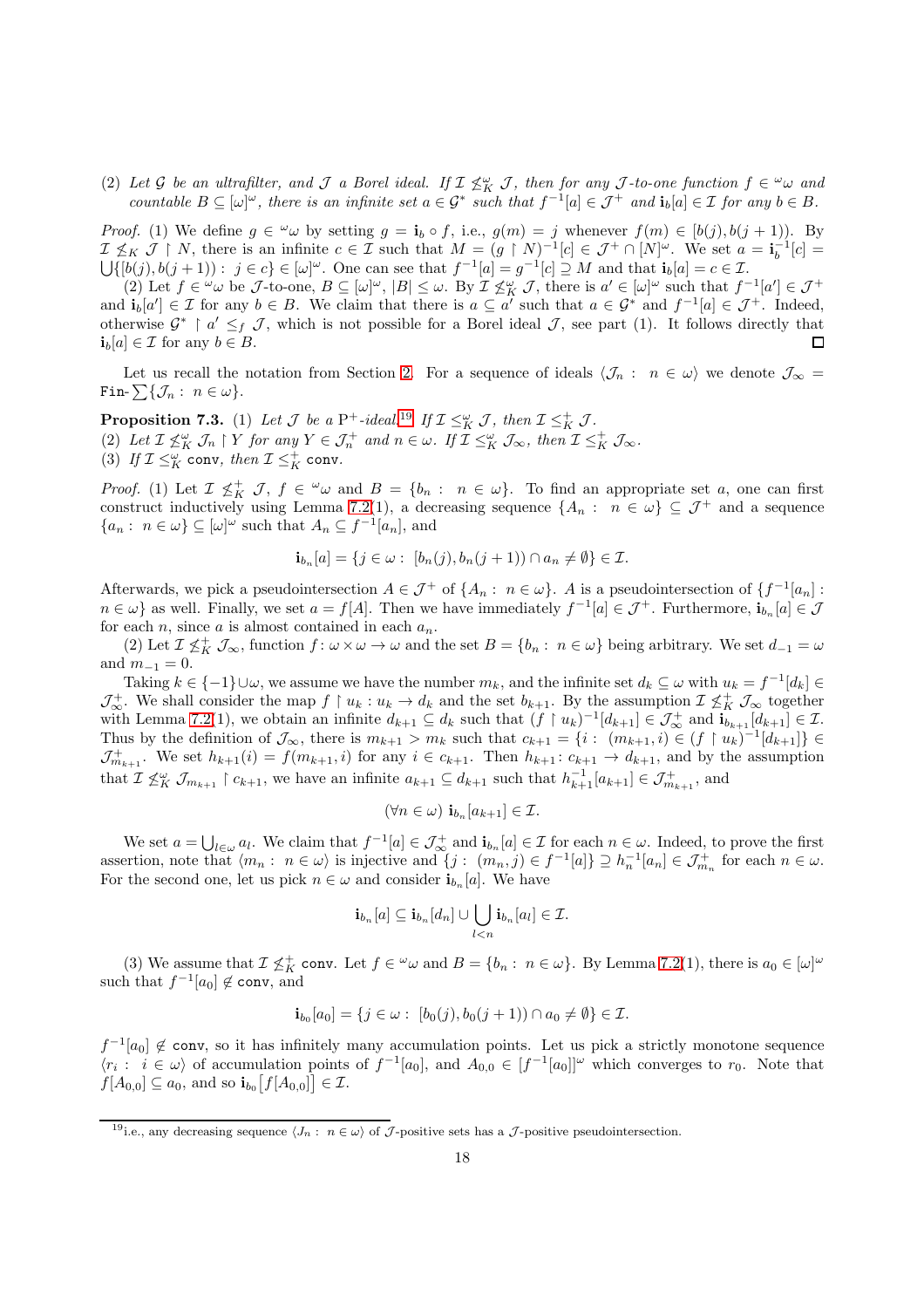By Lemma 7.2(1), there is  $a_1 \in [a_0]^\omega$  such that  $f^{-1}[a_1] \notin \text{conv}$  and  $\mathbf{i}_{b_1}[a_1] \in \mathcal{I}$ . Let us pick  $A_{1,1} \in$  $[f^{-1}[a_1]]^{\omega}$ , which converges to  $r_{i_1}$  with  $i_1 = \min\{i : r_i \in \overline{f^{-1}[a_1]}, i > 0\}$ . Note that  $f[A_{1,1}] \subseteq a_1$ , and so  $\mathbf{i}_{b_1}\big[f[A_{1,1}]\big] \in \mathcal{I}.$ 

We assume that we have a decreasing sequence  $a_0, \ldots, a_k$  of infinite sets such that  $f^{-1}[a_i] \notin \text{conv}$  and  $\mathbf{i}_{b_i}[a_i] \in \mathcal{I}$ . Moreover, we assume we have  $\langle A_{n,n} : n \leq k \rangle$ , and increasing  $\langle i_n : n \leq k \rangle$  such that  $A_{n,n} \in \mathcal{I}$  $[f^{-1}[a_n]]^{\omega}$  is converging to  $r_{i_n}$  and  $\mathbf{i}_{b_n}[f[A_{n,n}]] \in \mathcal{I}$ .

By Lemma 7.2(1), there is  $a_{k+1} \in [a_k]^{\omega}$  such that  $f^{-1}[a_{k+1}] \notin \mathsf{conv}$  and  $\mathbf{i}_{b_{k+1}}[a_{k+1}] \in \mathcal{I}$ . Let us pick  $A_{k+1,k+1} \in [f^{-1}[a_{k+1}]]^{\omega}$  which converges to  $r_{i_{k+1}}$  with  $i_{k+1} = \min\{i : r_i \in \overline{f^{-1}[a_{k+1}]}, i > i_k\}$ . Note that  $f[A_{k+1,k+1}] \subseteq a_{k+1}$ , and so  $\mathbf{i}_{b_{k+1}}[f[A_{k+1,k+1}]] \in \mathcal{I}$ .

Taking into account that the ideal I is tall, one can construct a decreasing family  $\{A_{n,m}: m \in \omega\}$  of infinite sets with the largest element  $A_{n,n}$  such that  $\mathbf{i}_{b_m}[f[A_{n,m}]] \in \mathcal{I}$ . We take a pseudointersection  $A_n$  of  $\langle A_{n,m} : m \in \omega \rangle$  below  $A_{n,n}$ , and set  $A = \bigcup_{n \in \omega} A_n$ . One can see that  $A \notin \text{conv. Moreover, } f[A] \subseteq a_0$ . Finally,

$$
\mathbf{i}_{b_k}\big[f[A]\big] \subseteq \mathbf{i}_{b_k}[a_k] \cup \bigcup_{i < k} \mathbf{i}_{b_k}\big[f[A_i]\big] \in \mathcal{I}.
$$

Thus f and B do not witness  $\mathcal{I} \leq_K^{\omega}$  conv, as exemplified by  $f[A]$ . Since f and B were chosen arbitrarily, we have  $\mathcal{I} \nleq_K^{\omega}$  conv. П

Combining Lemma 7.1 with Proposition 7.3 we obtain the following consequence.

Corollary 7.4. (1) Let  $0 < \alpha < \omega_1$ . If  $\mathcal{I} \leq_K^{\omega}$  Fin<sup> $\alpha$ </sup>, then  $\mathcal{I} \leq_K$  Fin $^{\alpha}$ . In particular, Fin $^{\alpha} \not\leq_K^{\omega}$  Fin $^{\beta}$  for any  $0 < \beta < \alpha$ , and  $\mathcal{G}^* \times \text{Fin} \nleq_K^{\omega} \text{Fin}^{\alpha}$  for any ultrafilter  $\mathcal{G}$ .

(2) The relation  $\not\leq_K^+$  in parts (2) - (6) in Lemma 7.1 can be substituted with the relation  $\not\leq_K^{\omega}$ .

*Proof.* (1) If  $\mathcal{I} \nleq_K$  Fin, then  $\mathcal{I} \nleq_K^{\omega}$  Fin by Proposition 7.3(1). Moreover, it follows that  $\mathcal{I} \nleq_K^{\omega}$  Fin  $\restriction Y$  for any infinite  $Y \subseteq \omega$ . We continue by transfinite induction.

Suppose that  $\mathcal{I} \nleq_K \text{Fin}^\alpha$  for some  $\alpha \geq 2$ . Let  $M \subseteq {}^{\omega}\omega_1$  contains cofinal sequences. Since  $\text{Fin}^\alpha$  is Katětov equivalent to  $\text{Fin}_{M}^{\alpha}$ , we conclude that  $\mathcal{I} \nleq_K \text{Fin}_{M}^{\alpha}$ , and hence  $\mathcal{I} \nleq_K^+ \text{Fin}_{M}^{\alpha}$  by Proposition [2.1\(](#page-4-1)4). By recursive assumption, we know that  $\mathcal{I} \not\leq_K^{\omega} \text{Fin}_{M}^{\beta}$  for all  $\beta < \alpha$  (beacause  $\mathcal{I} \not\leq_K \text{Fin}_{M}^{\beta}$ ), and again by Proposition [2.1\(](#page-4-1)4), we obtain  $\mathcal{I} \nleq_K^{\omega} \text{Fin}_{M}^{\beta} \restriction Y$  for  $Y \notin \text{Fin}_{M}^{\beta}$ . Now a direct application of Proposition 7.3(2) gives  $\mathcal{I} \nleq_K^{\omega} \text{Fin}_{M}^{\alpha}$ , and hence also  $\mathcal{I} \nleq_K^{\omega} \text{Fin}^{\alpha}$ .

The first particular case follows by  $\text{Fin}^{\alpha} \not\leq_K \text{Fin}^{\beta}$ , see Proposition [2.1.](#page-4-1) The second one is a consequence of Lemma 7.1(1).

 $(2)$  A direct consequence of Lemma 7.1, and Proposition 7.3. The assertion for Katětov power ideal is proved in part (1). 口

### <span id="page-18-0"></span>8.  $\pi$ -set,  $\delta$ -set, and ideal  $\gamma$ -sets distinguished

One can check that if  $\mathcal{J}_1 \leq_K \mathcal{J}_2$  and X is an  $[\Omega, \mathcal{J}_1-\Gamma]$ -space, then X is an  $[\Omega, \mathcal{J}_2-\Gamma]$ -space, see Proposition 11.3 in [\[47\]](#page-26-9). Thus K-equivalent pairs of ideals lead to equivalent notions. By a general part of the next assertion, if  $\mathcal{J}_1, \mathcal{J}_2$  are Borel such that  $\mathcal{J}_2 \nleq_K^{\omega} \mathcal{J}_1$ , the reversed implication is not provable. By Proposi-tion [6.2,](#page-13-2) if I is not ω-hitting and X is an  $[\Omega, \mathcal{I}\text{-}\Gamma]_{1\text{-1}}$ -space, then X has property  $\pi$ . The particular part of the next assertion gives sufficient condition on  $\mathcal I$  such that the previous implication cannot be reversed.

<span id="page-18-1"></span>**Theorem 8.1** (CH). If  $\{\mathcal{J}_{\alpha}: \alpha < \omega_1\}$  is a family of Borel ideals such that  $\mathcal{I} \nleq_K^{\omega} \mathcal{J}_{\alpha}$  for all  $\alpha < \omega_1$ , then there exists an  $[\Omega, \mathcal{I}\text{-}\Gamma]_{1-1}$ -space  $A \subseteq \mathcal{P}(\omega)$  which is not an  $[\Omega, \mathcal{J}_{\alpha}\text{-}\Gamma]$ -space for all  $\alpha < \omega_1$ .

In particular, if  $\mathcal{I} \nleq_K \text{Fin}^\alpha$  for each  $\alpha < \omega_1$ , then there is an  $[\Omega, \mathcal{I} - \Gamma]_{1-1}$ -space  $A \subseteq \mathcal{P}(\omega)$  which is not a  $\delta$ -set (and hence not a  $\pi$ -set).

*Proof.* We fix an ultrafilter G, a bijection  $\varrho: \mathfrak{c} \times \mathfrak{c} \to \mathfrak{c}$ , and an enumeration  $\{f_\alpha: \alpha < \mathfrak{c}\}\$  of functions such that for each  $\xi < \mathfrak{c}$ , the family  $\{f_{\varrho(\xi,\eta)}: \eta < \mathfrak{c}\}\$ is the family of all  $\mathcal{J}_{\xi}$ -to-one functions from  $\omega$ . By transfinite induction, see the last paragraph of the proof, we shall construct families  $\{a_\alpha: \alpha < \mathfrak{c}\}, \{b_\alpha: \alpha < \mathfrak{c}\} \subseteq [\omega]^\omega$ such that  $\{b_{\xi} : \xi < \mathfrak{c}\}\)$  codes representative covers of  $\{a_{\xi} : \xi < \mathfrak{c}\}\)$ , and that the conditions (i) - (iii) for  $\xi, \eta < \mathfrak{c}$  with  $\rho(\xi, \eta) = \alpha$  are satisfied: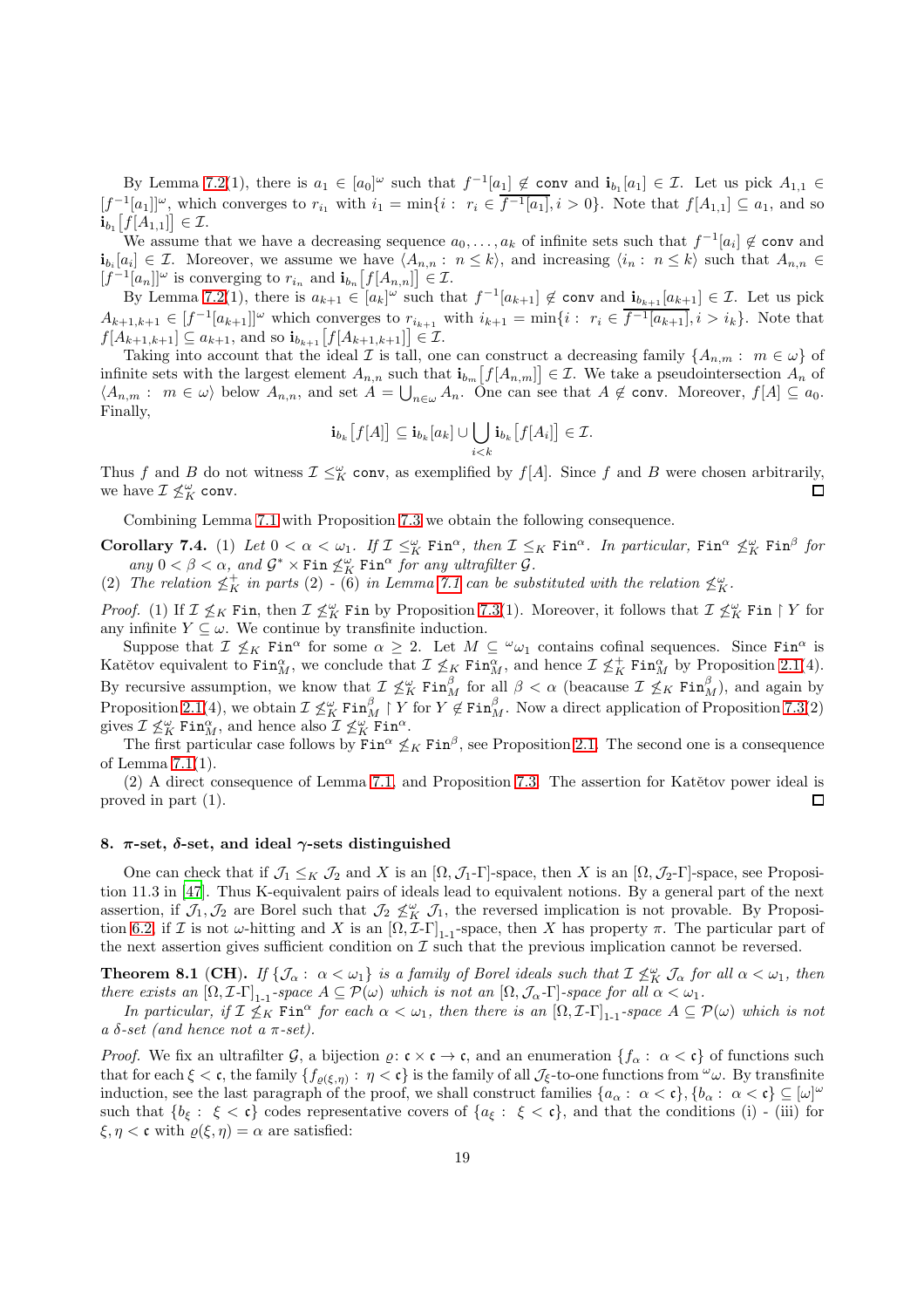- (i)  $f_{\alpha}^{-1}[a_{\alpha}] \in \mathcal{J}_{\xi}^{+},$
- (ii)  $a_{\alpha} \in \mathcal{G}^*$ ,
- (iii)  $\{j \in \omega : [b_{\beta}(j), b_{\beta}(j+1)) \cap a_{\alpha} \neq \emptyset\} \in \mathcal{I}$  for any  $\beta \leq \alpha$ .

Then  $A = \{a_{\alpha} : \alpha < \mathfrak{c}\}\cup\text{Fin}$  is an  $[\Omega, \mathcal{I}\text{-}\Gamma]_{1\text{-}1}$ -space. It follows by Lemma [4.4,](#page-11-3) since the family  $\{b_{\xi} : \xi < \mathfrak{c}\}\$ codes representative covers of  $\{a_{\xi}: \xi < \mathfrak{c}\}\$  and condition (iii) holds.

A is not an  $[\Omega, \mathcal{J}_{\xi} - \Gamma]$ -space for all  $\xi < \mathfrak{c}$ . Indeed, let  $\xi < \mathfrak{c}$ . For any  $\mathcal{J}_{\xi}$ -to-one function  $f \in \omega$  there is  $\eta < \mathfrak{c}$  such that  $f = f_{\varrho(\xi,\eta)}$ . By condition (i), we have  $f^{-1}[a_{\varrho(\xi,\eta)}] \notin \mathcal{J}_{\xi}^+$ . Thus  $A \nleq_K \mathcal{J}_{\xi}$ . Moreover, A has FUP by condition (ii). Thus A is not an  $[\Omega, \mathcal{J}_{\xi} - \Gamma]$ -space by Lemma [4.1.](#page-9-3)

In particular case for  $\mathcal{J}_{\xi} = \text{Fin}^{\xi}$ , A does not possess property  $\delta$ . This is by Lemma [4.1,](#page-9-3) since  $A \nleq_K \text{Fin}^{\xi}$ for each  $\xi < \mathfrak{c}$ , and A has FUP. Note that also in this case we have  $\mathcal{I} \not\leq_K^{\omega}$  Fin<sup> $\xi$ </sup> for all  $\xi < \mathfrak{c}$  by Corollary 7.4(1), although we directly assume just  $\mathcal{I} \nleq_K \text{Fin}^{\xi}$  for each  $\xi < \mathfrak{c}$ . This is used for the construction below.

To proceed with construction, we fix an enumeration  $\{\mathcal{V}_{\alpha}: \alpha < \mathfrak{c}\}\$  of all countable open  $\omega$ -covers of Fin (elements of  $\mathcal{V}_{\alpha}$  are open sets in  $\mathcal{P}(\omega)$ ). Once we have  $\{a_{\beta}: \beta < \alpha\}, \{b_{\beta}: \beta < \alpha\}$  constructed, we consider  $V_{\alpha}$ . If  $V_{\alpha}$  is not an  $\omega$ -cover of  $\{a_{\beta} : \beta < \alpha\} \cup \text{Fin}$ , then  $b_{\alpha}$  may be arbitrary, e.g.,  $b_{\alpha} = \omega$ . Otherwise,  $\mathcal{V}_{\alpha}$  is an  $\omega$ -cover of  $\{a_{\beta}: \beta < \alpha\} \cup \text{Fin}$ , and we pick  $b_{\alpha} \in [\omega]^{\omega}$  from Lemma [4.2\(](#page-9-2)2). Furthemore, by Lemma 7.2(2), we may pick  $a_{\alpha} \in [\omega]^{\omega}$  such that the conditions (i) - (iii) are satisfied, respectively.  $\Box$ 

The consequence of Theorem [8.1](#page-18-1) is the negative answer to the question whether each  $\pi$ -set is a  $\delta$ -set. The question was raised as Problem 4.2 in [\[42](#page-26-4)] (Question 3 in [\[41](#page-26-3)] is also close).

<span id="page-19-0"></span>Corollary 8.2 (CH). There is a  $\pi$ -set  $A \subseteq \mathcal{P}(\omega)$  which is not a  $\delta$ -set.

*Proof.* By Corollary 7.4(1), we have  $G^* \times \text{Fin } \nleq_K^{\omega} \text{Fin}^{\alpha}$  for an ultrafilter G. Thus by Theorem [8.1,](#page-18-1) there is an  $[\Omega, (\mathcal{G}^* \times \text{Fin}) - \Gamma]_{1-1}$ -space  $A \subseteq \mathcal{P}(\omega)$  which is not a  $\delta$ -set. Moreover,  $\mathcal{G}^* \times \text{Fin}$  is not  $\omega$ -hitting, therefore A is a  $\pi$ -set by Proposition [6.2.](#page-13-2)  $\Box$ 

By Proposition 7.3(1), we obtain the following consequence of Theorem [8.1.](#page-18-1)

<span id="page-19-2"></span>**Corollary 8.3 (CH).** If  $\mathcal{J}$  is a Borel P<sup>+</sup>-ideal and  $\mathcal{I} \nleq_K^+ \mathcal{J}$ , then there is an  $[\Omega, \mathcal{I} - \Gamma]_{1-1}$ -space  $A \subseteq \mathcal{P}(\omega)$ which is not an  $[\Omega, \mathcal{J} - \Gamma]$ -space.

We again focus on Diagram [3,](#page-14-1) since we list further arrows which cannot be added there. This complements the list of implications in Corollary [6.5.](#page-15-1) The following assertion is a consequence of Corollaries 7.4, [8.3,](#page-19-2) and Theorem [8.1.](#page-18-1)

<span id="page-19-1"></span>Corollary 8.4 (CH). The statement

"There is an  $[\Omega, \mathcal{I}\text{-}\Gamma]_{1,1}$ -space  $A \subseteq \mathcal{P}(\omega)$  which is not an  $[\Omega, \mathcal{J}\text{-}\Gamma]$ -space."

is true for the following ideals.

- (1)  $\mathcal{I} \nleq_K \text{Fin}^{\beta}$ ,  $\mathcal{J} = \text{Fin}^{\beta}$ , for  $0 < \beta < \omega_1$ . In particular,  $\mathcal{I}$  may be nwd,  $\mathcal{S}$ , and  $\text{Fin}^{\alpha}$  for  $\beta < \alpha < \omega_1$ .
- (2)  $\mathcal{I} = \text{Fin}^{\alpha}$ ,  $\mathcal{J}$  a P<sup>+</sup>-ideal, for  $0 < \alpha < \omega_1$ . In particular,  $\mathcal{J}$  may be  $\text{Fin}, \mathcal{I}_{1/n}, \mathcal{E}D, \mathcal{E}D_{\text{fin}}, \text{Ran}, \mathcal{S}$ .
- (3)  $\mathcal{I} = \text{nwd}, \mathcal{J}$  an  $F_{\sigma}$  ideal. In particular,  $\mathcal{J}$  may be  $\text{Fin}, \mathcal{I}_{1/n}, \mathcal{E}D, \mathcal{E}D_{\text{fin}}, \text{Ran}, \mathcal{S}$ .
- (4)  $\mathcal{I} \nleq_K \text{Fin} \times \text{Fin}$  and  $\mathcal{J} \leq_K \text{conv.}$  In particular,  $\mathcal{I}$  may be nwd,  $\mathcal{S}$ , and  $\mathcal{J}$  may be conv, Ran.
- (5) conv  $\leq_K \mathcal{I} \not\leq_K \mathcal{I}$ , and  $\mathcal{J}$  is  $F_{\sigma}$  ideal. In particular,  $\mathcal{I}$  may be conv,  $\text{Fin}^{\alpha}$  for  $\alpha > 1$ , and  $\mathcal{J}$  may be  $\mathcal{S}$ , Ran,  $\mathcal{E}D, \mathcal{E}D_{fin}, \mathcal{I}_{1/n}$ .

(6) 
$$
\mathcal{I} = \mathcal{I}_{1/n}, \mathcal{J} = \mathcal{E}D_{\text{fin}}.
$$

Moreover, there is  $A \subseteq \mathcal{P}(\omega)$  possessing property  $\delta'$  (and so  $\delta$  as well) which is not an  $[\Omega, \text{Fin}^{\beta}]\text{-}\text{Space}.$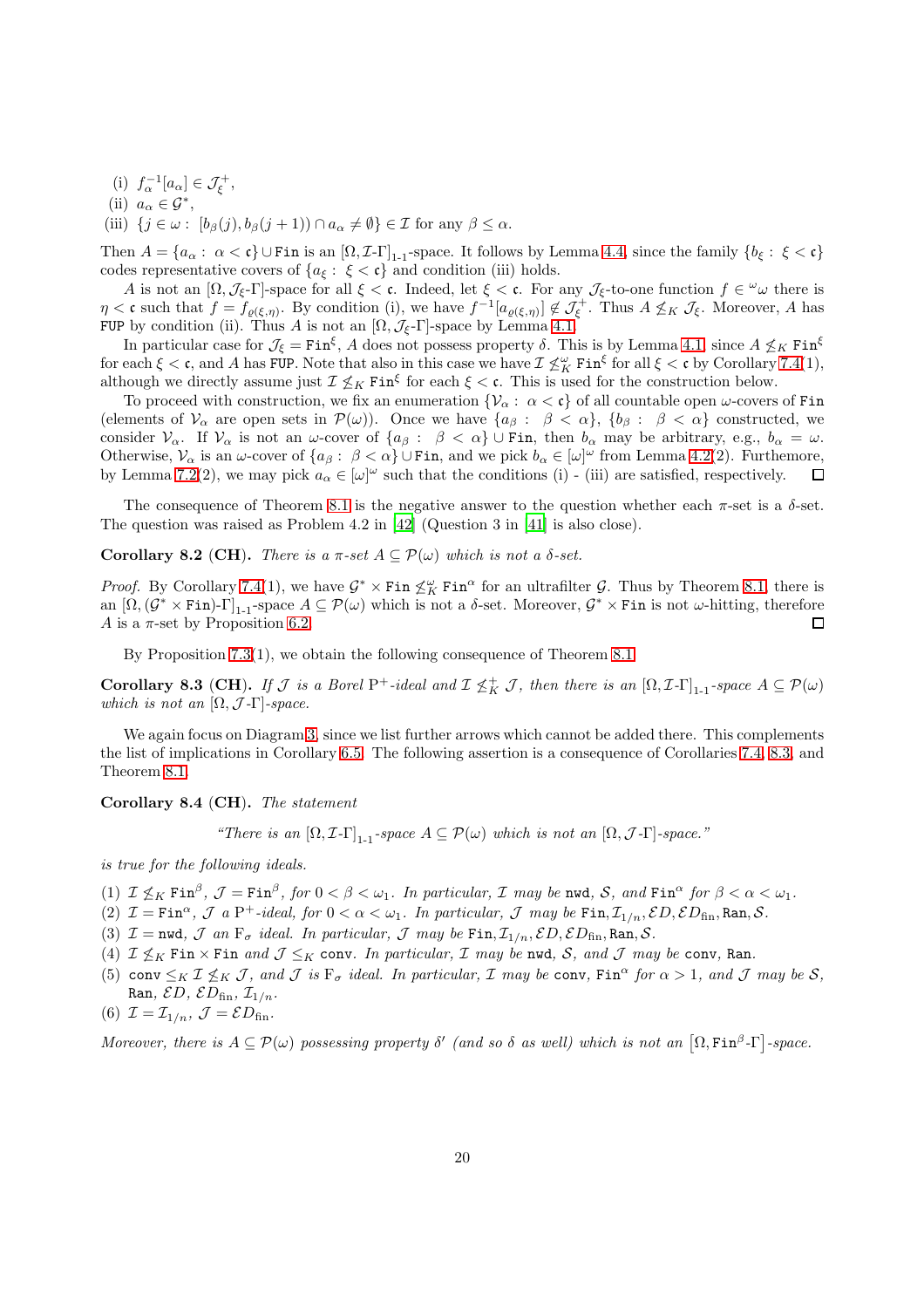### <span id="page-20-0"></span>9. Ideal Fréchet–Urysohn property

According to [\[5,](#page-26-17) [47\]](#page-26-9),  $C_p(X)$  possesses J-Fréchet–Urysohn property, shortly  $[\Omega_0, \mathcal{J} - \Gamma_0]$ , [20](#page-20-1) if for every  $A \subseteq C_p(X)$  and  $f \in \overline{A}$  there is a sequence in A which J-converges to  $f^{(2)}$ , which means that there exists a sequence  $\langle a_n : n \in \omega \rangle$  of elements of A such that  $\{n \in \omega : a_n \notin O\} \in \mathcal{J}$  for any open neighbourhood O of f. We summarize the relations between properties  $[\Omega_0, \mathcal{J} - \Gamma_0]$  for various standard critical ideals  $\mathcal{J}$ in Diagram [4](#page-20-3) which is similar to Diagram [3.](#page-14-1) Both diagrams raise from Diagram [2](#page-3-2) depicting the Katětov order on these ideals. Here we use the fact that if  $\mathcal{I}_1 \leq_K \mathcal{I}_2$ , then any  $[\Omega_0, \mathcal{I}_1-\Gamma_0]$ -space is an  $[\Omega_0, \mathcal{I}_2-\Gamma_0]$ -space as well. We recall that [\[34,](#page-26-7) Theorem 4.5] gives a characterization of  $\delta$ -spaces by a property of  $C_p(X)$ phrased in terms of pointwise convergence of partial real-valued functions on  $X^{22}$  $X^{22}$  $X^{22}$ . In what follows we shall refer to the latter property of  $C_p(X)$  as to partlim.



<span id="page-20-3"></span>Diagram 4: Ideal Fréchet–Urysohn property of  $C_p(X)$  for  $X \subseteq \mathbb{R}$ . Ordinal  $\beta$  is less than  $\alpha$ .

The main goal of the present section is to prove that consistently many arrows "missing" in Diagram [4](#page-20-3) actually cannot be added, by relating these properties of  $C_p(X)$  to the covering properties of X studied earlier in this paper. If  $C_p(X)$  is an  $[\Omega_0, \mathcal{J}$ -Γ<sub>0</sub>]-space, then X is an  $[\Omega, \mathcal{J}$ -Γ]-space, see [\[47](#page-26-9)]. Hence, for sets of reals and  $\mathcal{J} \leq \text{Fin}^{\alpha}$  or  $\mathcal{J} \leq \text{nwd}$ , we obtain the following diagram of implications, see Proposition [6.2.](#page-13-2)<sup>[23](#page-20-5)</sup>

$$
\gamma \to \begin{bmatrix} \Omega_0 \\ \mathcal{J}\text{-}\Gamma_0 \end{bmatrix} \to \begin{bmatrix} \Omega \\ \mathcal{J}\text{-}\Gamma \end{bmatrix} \to \pi.
$$

It is clear that if  $\mathcal J$  is not tall and X is an  $[\Omega, \mathcal J$ -Γ]-space, then  $C_p(X)$  is an  $[\Omega_0, \mathcal J$ -Γ<sub>0</sub>]-space: This happens because the former property is equivalent to being a  $\gamma$ -space, and the latter to being a Fréchet-Urysohn one.

<sup>&</sup>lt;sup>20</sup>We shall write  $\begin{bmatrix} \Omega_0 \\ J - \Gamma_0 \end{bmatrix}$  as well. Symbol  $\Omega_0$  in the notation stands for the family of all  $A \subseteq C_p(X) \setminus \{0\}$  with  $0 \in \overline{A}$ , and  $\Gamma_0$  is the family of all sequences convergent to 0. Note that  $C_p(X)$  is a topological group.

<span id="page-20-2"></span><span id="page-20-1"></span><sup>&</sup>lt;sup>21</sup>By Theorem [1.2,](#page-2-0) if X is an  $\varepsilon$ -space, then it is enough to consider countable  $A \subseteq C_p(X)$ .

 $22$  We do not define here this property, which is exactly stated in [\[34,](#page-26-7) Theorem 4.5(1)], because we do not work with it directly in the paper.

<span id="page-20-5"></span><span id="page-20-4"></span><sup>&</sup>lt;sup>23</sup>When discussing relation between an  $[\Omega_0, \mathcal{J} - \Gamma_0]$ -space and an  $[\Omega, \mathcal{J} - \Gamma]$ -space, we always associate  $[\Omega, \mathcal{J} - \Gamma]$  with a topological space and  $[\Omega_0, \mathcal{J} - \Gamma_0]$  with corresponding space of continuous functions.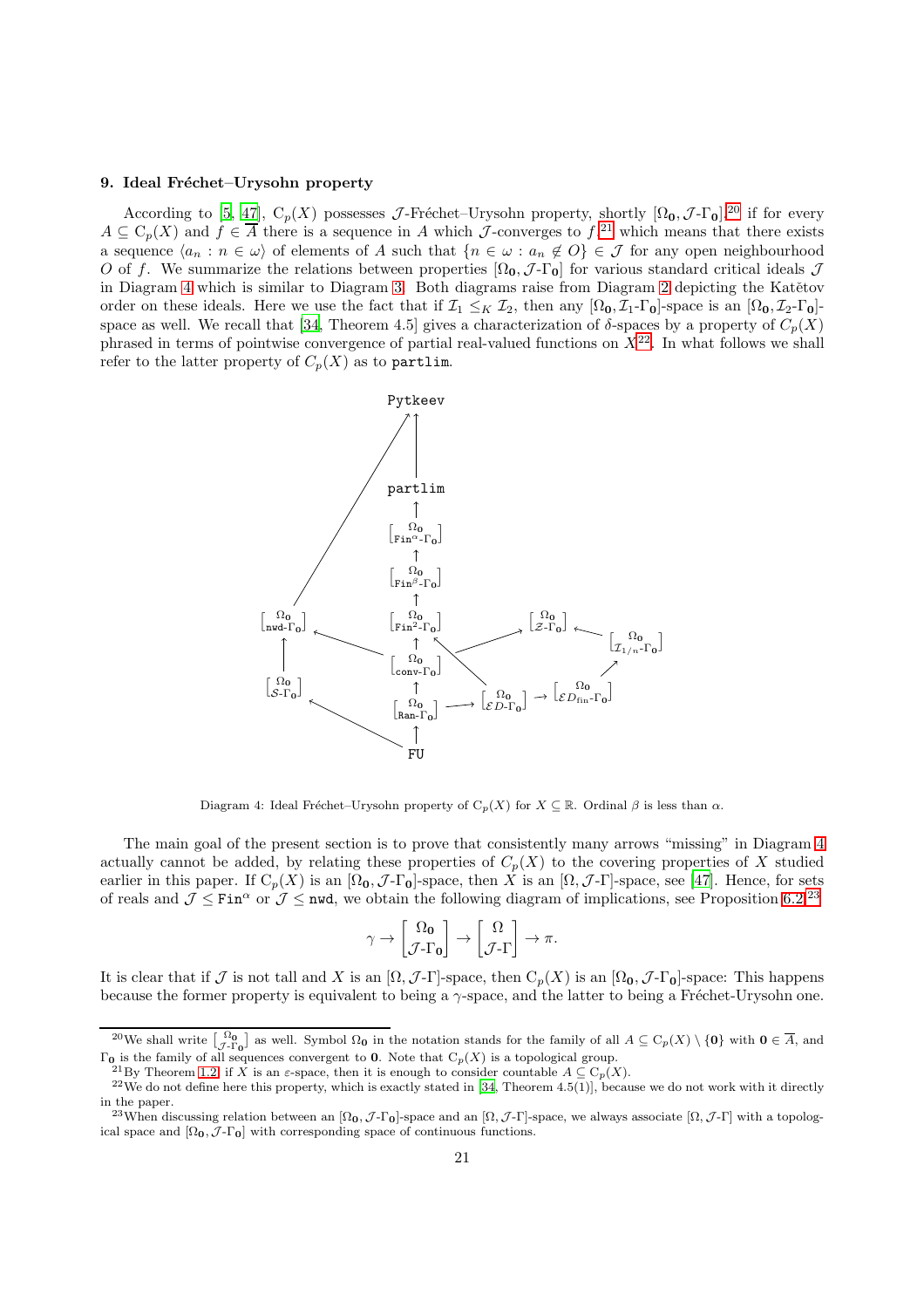We show that this implication holds for arbitrary (not necessary tall) ideals in the realm of  $S_1(\Omega, \Omega)$ -spaces. Let us recall that a topological space X is an  $S_1(\Omega, \Omega)$ -space if for every sequence  $\langle \mathcal{V}_n : n \in \omega \rangle$  of open  $ω$ -covers of X there is  $V_n ∈ V_n$  such that  $\{V_n : n ∈ ω\}$  is an  $ω$ -cover of X, see [\[43](#page-26-31)] and references therein for more information on such spaces.

<span id="page-21-0"></span>**Proposition 9.1.** If X is an  $S_1(\Omega, \Omega)$ - and  $[\Omega, \mathcal{J} - \Gamma]$ -space, then  $C_p(X)$  is an  $[\Omega_0, \mathcal{J} - \Gamma_0]$ -space.

*Proof.* We assume that we have continuous functions  $f_m: X \to [0,1]$  such that  $\mathbf{0} \in \{f_m: m \in \omega\}$ . Then for an injective sequence  $\langle x_m : m \in \omega \rangle$  in X and a nonnegative integer n define  $V_{n,m} = \{x \in X : f_m(x)$  $2^{-n} \wedge x \neq x_m$ . One can check that each sequence  $\langle V_{n,m} : m \in \omega \rangle$  is an  $\omega$ -cover of X. By the assumption, there is  $\varphi: \omega \to \omega$  such that  $\langle V_{n,\varphi(n)}: n \in \omega \rangle$  is an  $\omega$ -cover of X. Since X is an  $[\Omega, \mathcal{J}$ -Γ]-space, there is a J-to-one function  $\psi: \omega \to \omega$  such that  $\langle V_{\psi(n),\varphi(\psi(n))} : n \in \omega \rangle$  is a J- $\gamma$ -cover of X.

We claim that the sequence  $\langle f_{\varphi(\psi(n))} : n \in \omega \rangle$  is  $\mathcal{J}$ -γ-converging to 0. Indeed, let  $\varepsilon > 0$  and  $x \in X$ . Note that  $\{n: 2^{-\psi(n)} < \varepsilon\} \in \mathcal{J}^*$ . Also,  $\{n: f_{\varphi(\psi(n))}(x) < \varepsilon\}$  is a superset of the intersection of the sets  ${n: 2^{-\psi(n)} < \varepsilon}$  and  ${n: x \in V_{\psi(n),\varphi(\psi(n))}}$ , both being from  $\mathcal{J}^*$ .  $\Box$ 

We shall use Proposition [9.1](#page-21-0) in constructions of  $[\Omega_0, \mathcal{J} - \Gamma_0]$ -spaces in Theorem [9.5.](#page-22-0) Thus an appropriate sufficient condition for a set of reals to be an  $S_1(\Omega, \Omega)$ -space is needed. The following theorem is a consequence of results in  $[27, 50]$  $[27, 50]$  $[27, 50]$ . Let us recall that a topological space X has Rothberger property if for every sequence  $\langle V_n : n \in \omega \rangle$  of open covers of X there are  $V_n \in V_n$  such that  $\{V_n : n \in \omega\}$  is an open cover of X. A topological space X has Hurewicz property if for every sequence  $\langle \mathcal{V}_n : n \in \omega \rangle$  of open covers of X without finite subcovers there are finite  $\mathcal{W}_n \subseteq \mathcal{V}_n$  such that  $\{\bigcup \mathcal{W}_n : n \in \omega\}$  is a  $\gamma$ -cover of X. For more on Rothberger and Hurewicz properties see [\[8](#page-26-20), [43\]](#page-26-31).

<span id="page-21-1"></span>**Theorem 9.2** (L.D.R. Kočinac–M. Scheepers, B. Tsaban–T. Weiss). Let X be a set of reals such that  $X<sup>n</sup>$ has Hurewicz property for each n. If X has Rothberger property, then X is an  $S_1(\Omega, \Omega)$ -space.

Theorem [9.2](#page-21-1) will help us to conclude that the spaces we construct below with the help of  $\mathcal{J}\text{-evading}$ double scales (see p. [11](#page-10-0) for the definition thereof) satisfy  $S_1(\Omega,\Omega)$ , thus allowing to use Proposition [9.1](#page-21-0) in order to establish the corresponding local properties of function spaces.

<span id="page-21-2"></span>**Lemma 9.3.** Let  $\mathcal J$  be an ideal on  $\omega$  and suppose that  $\{a_{\xi}: \xi < \mathfrak{b}\} \subseteq [\omega]^{\omega}$   $\mathcal J$ -evades  $\{b_{\xi}: \xi < \mathfrak{b}\} \subseteq [\omega]^{\omega}$ such that for every  $f \in [\omega]^\omega$  there exists  $\beta < \mathfrak{b}$  with  $b_\beta \subseteq f$ . Then for any f there exists  $\beta < \mathfrak{b}$  such that the family  $\{\{i : f(i) \leq a_\alpha(i)\} : \alpha \geq \beta\}$  has FIP. Moreover, if J is meager, then the filter induced by the aforementioned family is meager as well.

*Proof.* Set  $f'(0) = f(1)$  and  $f'(n + 1) = f(f'(n) + 1)$  for all  $n \in \omega$ .

**Claim.** If  $b \subseteq f'$ , then for any  $a \in [\omega]^{\omega}$  and  $k \in \omega$ , if  $a \cap [b(k), b(k+1)) = \emptyset$ , then  $f(b(k)) < a(b(k))$ , i.e.,  $b(k) \in \{m : f(m) < a(m)\}.$ 

*Proof.* Given any  $k \in \omega$  let us denote by i and j natural numbers such that  $b(k) = f'(i)$  and  $b(k+1) = f'(j)$ . Then  $b(k + 1) = f'(j) \ge f'(i + 1) > f(f'(i)) = f(b(k))$  and  $a(b(k)) \ge b(k + 1)$  since  $a \cap [b(k), b(k + 1)) = \emptyset$ . Combining these two inequalities we get  $a(b(k)) > f(b(k))$ .  $\Box$ 

Let  $\beta \in \mathfrak{b}$  be such that  $b_{\beta} \subseteq f'$ . Since  $\{a_{\xi} : \xi < \mathfrak{b}\} \subseteq [\omega]^{\omega}$  J-evades  $\{b_{\xi} : \xi < \mathfrak{b}\} \subseteq [\omega]^{\omega}$ , we have

$$
F_{\beta,\alpha} := \{ k \in \omega : [b_{\beta}(k), b_{\beta}(k+1)) \cap a_{\alpha} = \emptyset \} \in \mathcal{J}^*
$$

for all  $\alpha \geq \beta$ . Applying the claim proved above we conclude that  $b_{\beta}[F_{\beta,\alpha}] \subseteq \{i : f(i) < a_{\alpha}(i)\}\$ for all  $\alpha \geq \beta$ , and hence the family  $\mathcal{G} := \{ \{i : f(i) \leq a_{\alpha}(i)\} : \alpha \geq \beta \}$  has FIP. Moreover, if  $\mathcal{J}$  is meager, so is the filter generated by  $\{b_{\beta}[F] : F \in \mathcal{J}^*\}$ . Since  $\mathcal{G}$  is a subset of the latter one, it is meager as well. П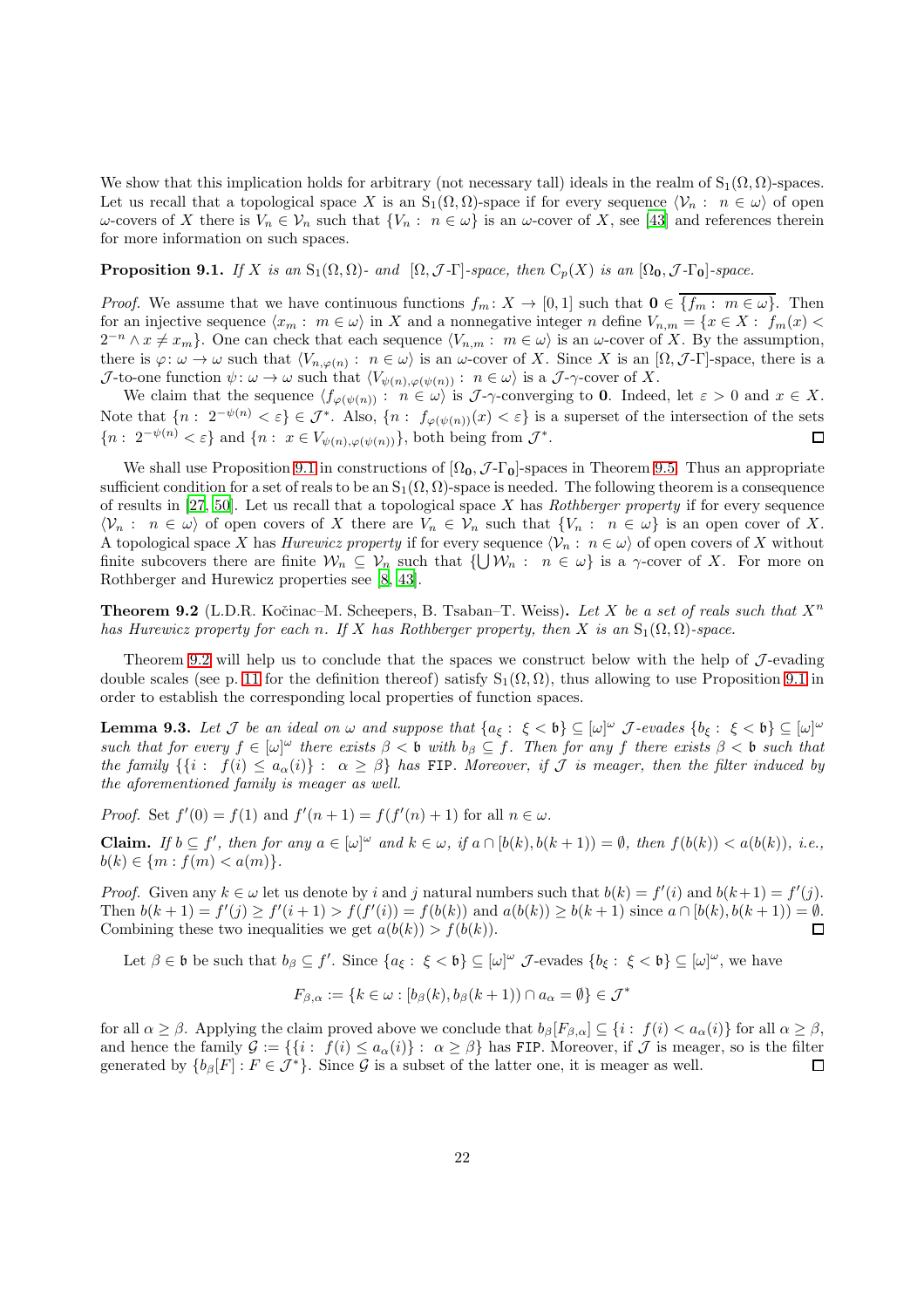Our assumption in Lemma [9.3](#page-21-2) implicitly gives  $\mathfrak{b} = \mathfrak{c}$ : Since there are almost disjoint subfamilies of  $[\omega]^\omega$ of size c, no family  $B \subseteq [\omega]^\omega$  of size  $\lt c$  can have the property that for each  $f \in [\omega]^\omega$  there exists  $b \in B$ with  $b \subseteq f$ . This is not an essential restriction in this context since we need Lemma [9.3](#page-21-2) for the proof of Theorem [9.5](#page-22-0) where we anyway need to assume CH due to the usage of  $\leq^{\omega}_{K}$ .

The proof of the next statement is a direct application of [\[2,](#page-25-3) Lemma 13] in the style of [\[51](#page-26-35), Theorem 5.1]. We shall construct a variation of a scale satisfying the premises of Proposition [9.1,](#page-21-0) see [\[8,](#page-26-20) [49,](#page-26-34) [51](#page-26-35)] for an overview of similar results. Let us recall that  $A \subseteq \mathcal{P}(\omega)$  is  $\kappa$ -concentrated on Fin if  $|A \setminus V| < \kappa$  for any open set  $V \supseteq$  Fin.

<span id="page-22-1"></span>**Proposition 9.4.** Under the assumptions of Lemma [9.3,](#page-21-2) the set  $A = \{a_\alpha : \alpha < \mathfrak{b}\}\cup$  Fin is b-concentrated on Fin and has all finite powers Hurewicz. Moreover, if  $\mathfrak{b} = \text{cov}(\mathcal{M})$  and  $\{a_{\alpha}, b_{\alpha} : \alpha < \mathfrak{b}\}\$ is J-evading double scale, then  $C_p(A)$  is an  $[\Omega_0, \mathcal{J} - \Gamma_0]$ -space.

*Proof.* By induction on  $k \in \omega$ , we shall show first that  $A^k$  has the Hurewicz property. Suppose first that  $k = 1$  and consider a continuous  $\Psi: A \to [\omega]^\omega$ . By Hurewicz' characterization [\[22\]](#page-26-41) (see also [\[24,](#page-26-42) Theorem 4.4] or [\[38\]](#page-26-43) for more recent proofs) it is enough to show that the image  $\Psi[A]$  is bounded in  $({}^{\omega}\omega, \leq^*)$ . By [\[2,](#page-25-3) Lemma 13, there is  $g \in [\omega]^\omega$  such that for any  $a \in A$  we have

$$
\{i: g(i) < a(i)\} \subseteq \{i: \Psi(a)(i) \le g(i)\}.
$$

By Lemma [9.3,](#page-21-2) there exist  $\beta < \mathfrak{b}$  and a meager filter F such that  $\{\{i : g(i) < a_{\alpha}(i)\} : \alpha \geq \beta\} \subseteq \mathcal{F}$ . Then  $g \leq_{\mathcal{F}} a_{\alpha}$  for  $\alpha \geq \beta$ , and by the above inclusion, we obtain that  $\Psi(a_{\alpha}) \leq_{\mathcal{F}} g$  for  $\alpha \geq \beta$ . Since  $\Psi[\{a_{\alpha}: \alpha < \beta\} \cup \text{Fin}\}]$  has cardinality  $\lt b$ , the image  $\Psi[A]$  is bounded in  $({}^{\omega}\omega, \leq_{\mathcal{F}})$ . However, F is meager and hence  $\Psi[A]$  is bounded in  $({}^{\omega}\omega, \leq^*)$  as well, see [\[14](#page-26-44), Theorem 5.3] or [\[51,](#page-26-35) Lemma 2.26] for a proof of this easy fact.

Now suppose that  $A^{k-1}$  is Hurewicz for some  $k \geq 2$  and consider a continuous  $\Psi: A^k \to [\omega]^\omega$ . By [\[2,](#page-25-3) Lemma 13], there is  $g \in [\omega]^\omega$  such that for any  $a^0, \ldots, a^{k-1} \in A$  we have

$$
\{i: g(i) < \min\{a^0(i), \dots, a^{k-1}(i)\}\} \subseteq \{i: \Psi(a^0, \dots, a^{k-1})(i) \le g(i)\}.
$$

By Lemma [9.3,](#page-21-2) there is  $\beta < \mathfrak{b}$  and a meager filter F such that  $\{\{i : g(i) < a_{\alpha}(i)\} : \alpha \geq \beta\} \subseteq \mathcal{F}$ . For any  $\alpha_0, \ldots, \alpha_{k-1} \ge \beta$  we obtain that  $\{i : g(i) < \min\{a_{\alpha_0}(i), \ldots, a_{\alpha_{k-1}}(i)\}\}\in \mathcal{F}$ . It follows from the above that  $\Psi(a_{\alpha_0},\ldots,a_{\alpha_{k-1}}) \leq_{\mathcal{F}} g$  for any  $\alpha_0,\ldots,\alpha_{k-1} \geq \beta$ , and hence also  $\Psi[E]$  is bounded in  $({}^{\omega}\omega, \leq^*)$  for  $E = \{ \langle a_{\alpha_0}, \ldots, a_{\alpha_{k-1}} \rangle : \ \alpha_0, \ldots, \alpha_{k-1} \geq \beta \}$  because  $\mathcal F$  is meager, see the discussion in case  $k = 1$ .

Let us show that the set  $\Psi[A^k \setminus E]$  is bounded. For fixed  $a \in \{a_{\xi} : \xi < \beta\}$  and  $i < k$  consider the set  $E_a^i = \{ \langle a_{\alpha_0}, \ldots, a_{\alpha_{i-1}}, a, a_{\alpha_{i+1}}, \ldots, a_{\alpha_{k-1}} \rangle : \ \alpha_0, \ldots, \alpha_{i-1}, \alpha_{i+1}, \ldots, \alpha_{k-1} \geq \beta \}.$  There are fewer than **b** of sets  $E_a^i$ , they cover  $A^k \setminus E$ , and each  $E_a^i$  is homeomorphic to  $A^{k-1}$ . It suffices now to apply our inductive assumption to conclude that  $\Psi[A^k]$  is bounded in  $({}^{\omega}\omega, \leq^*)$ , which completes our proof of all finite powers of A being Hurewicz.

Given any open neighbourhood O of Fin, the complement  $\mathcal{P}(\omega) \setminus O$  is a compact subspace of  $[\omega]^\omega$ , hence it is bounded by some  $f \in [\omega]^\omega$ , and therefore there exists  $\beta < \mathfrak{b}$  such that  $O \ni b_\alpha$  for all  $\alpha \geq \beta$ , see Lemma [9.3.](#page-21-2) This means that  $A$  is  $\mathfrak b$ -concentrated.

Now if  $\mathfrak{b} = \text{cov}(\mathcal{M})$ , then A is  $\text{cov}(\mathcal{M})$ -concentrated and hence Rothberger by [\[24,](#page-26-42) Theorem 4.2]. Thus by Theorem [9.2](#page-21-1) we conclude that A is an  $S_1(\Omega, \Omega)$ -space. If in addition  $\{a_{\alpha}, b_{\alpha} : \alpha < b\}$  is J-evading double scale, Lemma [4.4](#page-11-3) implies that A is an  $[\Omega, \mathcal{J}\text{-}\Gamma]$ -space. Hence, by Proposition [9.1,](#page-21-0) we conclude that  $C_p(A)$  is an  $[\Omega_0, \mathcal{J} - \Gamma_0]$ -space, which completes our proof.  $\Box$ 

# <span id="page-22-0"></span>**Theorem 9.5 (CH).** Let  $I$  be a meager ideal.

- (1) If  $\mathcal{I} \nleq_K^{\omega}$  Fin<sup> $\alpha$ </sup> for each  $\alpha < \omega_1$ , then there is  $A \subseteq \mathcal{P}(\omega)$  such that  $C_p(A)$  is an  $[\Omega_0, \mathcal{I} \Gamma_0]$ -space but A is not a  $\delta$ -set.
- (2) If  $\mathcal J$  is a Borel ideal and  $\mathcal I \nleq_K \mathcal J$ , then there is  $A \subseteq \mathcal P(\omega)$  such that  $C_p(A)$  is an  $[\Omega_0, \mathcal I$ - $\Gamma_0]$ -space but not an  $[\Omega_0, \mathcal{J} - \Gamma_0]$ -space.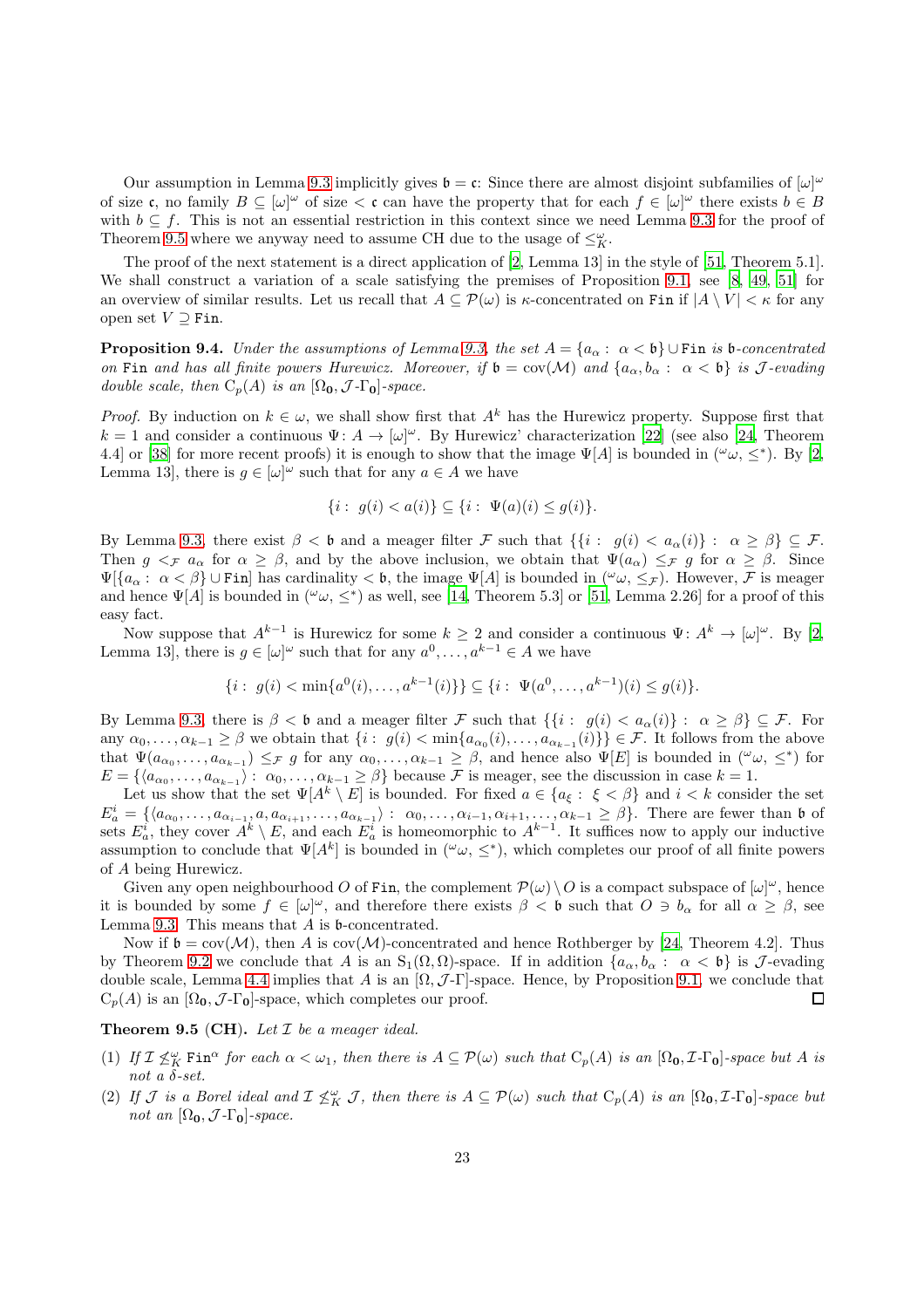Proof. It essentially suffices to repeat the proof of Theorem [8.1,](#page-18-1) with the following addition: When constructing the family  $\{b_{\xi} : \xi < \mathfrak{c}\}\,$ , we have to make sure that it satisfies the premises of Lemma [9.3,](#page-21-2) i.e., that for every  $f \in [\omega]^\omega$  there exists  $\xi$  with  $b_{\xi} \subseteq f$ . That is possible by enumerating all infinite subsets of  $\omega$ and asking in the  $\xi$ -th step that  $b_{\xi}$  is a subset of  $\xi$ -th set, see Lemma [4.2\(](#page-9-2)1). Furthermore, we have to use Proposition [9.4](#page-22-1) instead of Lemma [4.4.](#page-11-3)  $\Box$ 

As a consequence we get the following counterpart of Corollary [8.4](#page-19-1) for spaces of functions, which gives an extensive list of arrows which consistently cannot be added to Diagram [4.](#page-20-3)

### Corollary 9.6 (CH). The statement

"There is  $A \subseteq \mathcal{P}(\omega)$  such that  $C_p(A)$  is an  $[\Omega_0, \mathcal{I} - \Gamma_0]$ -space but not an  $[\Omega_0, \mathcal{I} - \Gamma_0]$ -space"

is true for all pairs of ideals listed in Corollary [8.4.](#page-19-1)

### <span id="page-23-0"></span>10. Consequences for cardinal invariants and other covering notions

P. Borodulin–Nadzieja and B. Farkas [\[5\]](#page-26-17) have introduced and investigated cardinal invariant  $\mathfrak{p}_{\Box}(\mathcal{J})$ defined for  $\square \in \{1\text{-}1, \text{KB}, \text{K}\}\;$  by

$$
\mathfrak{p}_{\Box}(\mathcal{J}) = \min\{|\mathcal{A}|: \ \mathcal{A} \subseteq \mathcal{P}(\omega) \text{ has FUP} \land \mathcal{A} \nleq_{\Box} \mathcal{J}\}.
$$

It has been shown in [\[47](#page-26-9), Proposition 3.3] that  $\text{non}([\Omega, \mathcal{J} - \Gamma]_{\Box}) = \mathfrak{p}_{\Box}(\mathcal{J})^{24}$  $\text{non}([\Omega, \mathcal{J} - \Gamma]_{\Box}) = \mathfrak{p}_{\Box}(\mathcal{J})^{24}$  $\text{non}([\Omega, \mathcal{J} - \Gamma]_{\Box}) = \mathfrak{p}_{\Box}(\mathcal{J})^{24}$  Moreover, it has been shown that  $\mathfrak{p}_{\Box}(\text{Ran}) = \mathfrak{p}_{\Box}(\text{conv}) = \mathfrak{p}$ . Since  $\text{non}(\gamma) = \mathfrak{p}$  by F. Galvin and A.W. Miller [\[16](#page-26-11)], and  $\text{non}(\pi) = \mathfrak{p}$  by P. Simon and B. Tsaban [\[44\]](#page-26-5), we obtain the following consequence of Proposition [6.2.](#page-13-2)

**Corollary 10.1.** (1) If  $\mathcal J$  is not w-hitting, then  $\mathfrak{p}_{KB}(\mathcal J) = \mathfrak{p}$ . (2) If  $\mathcal{J} \leq_K \mathbf{n}$  wd or  $\mathcal{J} \leq_K \mathbf{Fin}^\alpha$ , then  $\mathfrak{p}_K(\mathcal{J}) = \mathfrak{p}$ . (3)  $\mathfrak{p}_K(\text{Fin} \times \text{Fin}) = \mathfrak{p}_K(\text{Fin}^{\alpha}) = \mathfrak{p}_K(\mathcal{E}D) = \mathfrak{p}_K(\mathcal{S}) = \mathfrak{p}_K(\text{nwd}) = \mathfrak{p}.$ 

Another consequence is related to our Lemma [4.1](#page-9-3) and  $\omega$ -hitting families of reals. In fact, the main essence of the proof is the above mentioned equality  $\text{non}(\pi) = \mathfrak{p}$  by P. Simon and B. Tsaban [\[44](#page-26-5)].

Corollary 10.2.  $\mathfrak{p} = \min\{|A| : A \subseteq \mathcal{P}(\omega) \text{ has FUP}, A \text{ is } \omega\text{-hitting}\}.$ 

*Proof.* Let us denote the right-hand side cardinality by  $\kappa$ . If  $A \subseteq \mathcal{P}(\omega)$  has FUP, and  $|A| < \mathfrak{p}$ , then any infinite pseudointersection of  $A^* = {\omega \ a : a \in A}$  is a witness for A being not tall, no word about  $\omega$ -hitting. Thus  $\kappa \geq \mathfrak{p}$ .

To show the reversed inequality, let  $X \subseteq \mathcal{P}(\omega)$  be a non- $\pi$ -set of size p with a clopen  $\omega$ -cover  $\mathcal{V} = \{V_n :$  $n \in \omega$  witnessing this (enumerated bijectively). For each finite set  $F \subseteq X$  we set  $a_F = \{n : F \nsubseteq V_n\}$ . Then  $A = \{a_F : F \in [X]^{<\omega}\}\$ has FUP (because  $V$  is an  $\omega$ -cover), and is  $\omega$ -hitting since  $V$  is a witness of X being not a  $\pi$ -set. П

In contrast to  $[\Omega, \mathcal{J}\text{-}\Gamma]$ -space whose definition involves all  $\omega$ -covers, a similar notion related just to  $\mathcal{I}\text{-}\gamma$ covers for an ideal I is studied as well. Let  $\square \in \{1-1, KB, K\}$ . We say that X is an  $[\mathcal{I}\text{-}\Gamma, \mathcal{J}\text{-}\Gamma]_{\square}$ -space if for every *I*- $\gamma$ -cover  $\langle V_n : n \in \omega \rangle$  of X there is  $\Box$ -function  $\varphi \in {}^{\omega}\omega$  such that  $\langle V_{\varphi(m)} : m \in \omega \rangle$  is a  $\mathcal{J}$ - $\gamma$ -cover of X, see [\[45](#page-26-19), [47\]](#page-26-9). Any  $[\Omega, \mathcal{J}\text{-}\Gamma]$ -space is an  $[\mathcal{I}\text{-}\Gamma, \mathcal{J}\text{-}\Gamma]$ -space, the relation is depicted in Diagram [5.](#page-24-1) Note that any topological space X is both an  $[\Omega, \mathcal{J}\text{-}\Gamma]$ -space and a  $[\mathcal{J}\text{-}\Gamma,\Gamma]$ -space if only if X is a  $\gamma$ -set.

<span id="page-23-1"></span><sup>&</sup>lt;sup>24</sup> $\mathfrak{p}_{\Box}(\mathcal{J})$  is a uniformity number of  $[\Omega_0, \mathcal{J}\text{-}\Gamma_0]_{\Box}$  as well, see [\[47](#page-26-9), Proposition 9.4] or [\[5,](#page-26-17) Theorem 3.2] for details.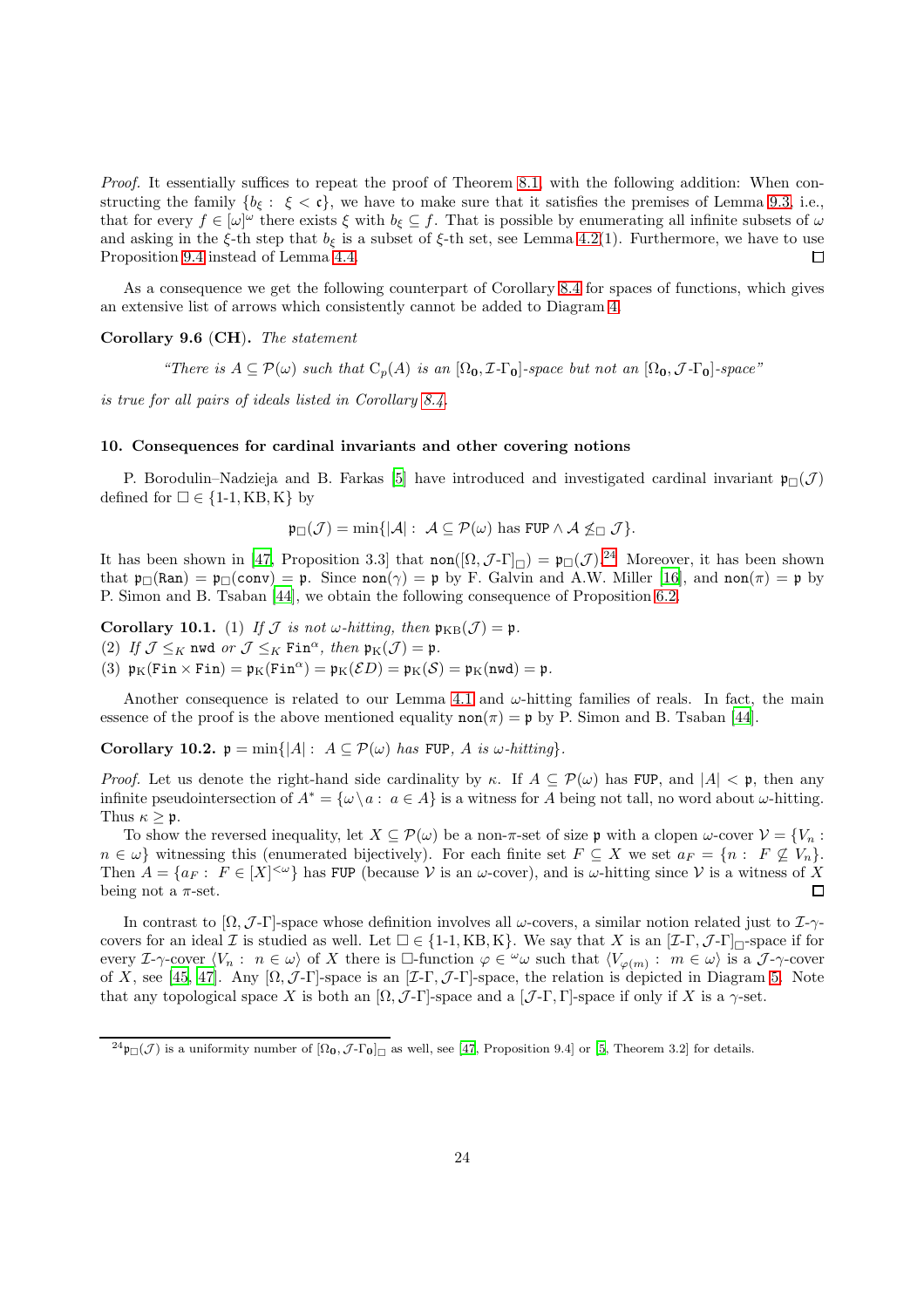

<span id="page-24-1"></span>Diagram 5:  $[\mathcal{I}\text{-}\Gamma,\mathcal{J}\text{-}\Gamma]$ -space.

Properties  $[\Omega, \mathcal{J}\text{-}\Gamma]$  and  $[\mathcal{I}\text{-}\Gamma, \Gamma]$  are independent. The uniformity number of  $[\mathcal{I}\text{-}\Gamma, \Gamma]$ -space is cov<sup>\*</sup> $(\mathcal{I}),$ see [\[45\]](#page-26-19). Thus if  $cov^*(\mathcal{I}) > \mathfrak{p}$ , then there is trivially an [ $\mathcal{I}\text{-}\Gamma,\Gamma$ ]-space which is not a  $\gamma$ -set, and so not an  $[\Omega, \mathcal{J}\text{-}\Gamma]$ -space. On the other hand, we show below that the reversed implication is also not provable.

Corollary 10.3. (1) ( $\mathfrak{p} = \mathfrak{c}$ ) If I, J are tall, then there is an  $[\Omega, \mathcal{J} - \Gamma]_{1-1}$ -space  $A \subseteq \mathcal{P}(\omega)$  which is not an  $[\mathcal{I}\text{-}\Gamma,\Gamma]\text{-space.}$ 

- (2) (CH) If I, J are w-hitting, then there is an  $[\Omega, \mathcal{J} \Gamma]_{1-1}$ -space  $A \subseteq \mathcal{P}(\omega)$  which is neither an  $[\mathcal{I} \Gamma, \Gamma]$ space nor a π-set.
- (3) (CH) Let G be an ultrafilter, and J a Borel ideal such that  $\mathcal{I} \nleq_K^{\omega} \mathcal{J}$ . Then there is an  $[\Omega, \mathcal{I} \Gamma]_{1-1}$ -space  $A \subseteq \mathcal{P}(\omega)$  which is not a  $[\mathcal{G}-\Gamma, \mathcal{J}-\Gamma]$ -space.

Proof. (1) A consequence of a proof of Theorem [5.2](#page-12-0) since tall ideal  $\mathcal I$  in its proof was selected in advance, and the constructed set A is tall and contained in  $\mathcal I$ . By [\[47,](#page-26-9) Lemma 3.2(1)], no  $A \nleq_K$  Fin contained in  $\mathcal I$ is an  $[\mathcal{I}\text{-}\Gamma,\Gamma]$ -space.

(2) A consequence of a proof of Theorem [6.4](#page-14-0) since  $\omega$ -hitting ideal  $\mathcal I$  in its proof was selected in advance, and the constructed set  $A \subseteq \mathcal{I}$  is  $\omega$ -hitting and thus tall. By Lemma [4.1,](#page-9-3) A is not an  $[\mathcal{I}\text{-}\Gamma,\Gamma]$ -space.

(3) A consequence of a proof of Theorem [8.1:](#page-18-1) The set A constructed there is contained in  $\mathcal{G}^*$ , and  $A \nleq_K \mathcal{J}$ . Hence, by [\[47,](#page-26-9) Lemma 3.2(1)], A is not a [ $\mathcal{G}\text{-}\Gamma$ ,  $\mathcal{J}\text{-}\Gamma$ ]-space.  $\Box$ 

Finally, let us point out that a functional version of an  $[I-\Gamma, \mathcal{J}-\Gamma]_{\square}$ -space is investigated in [\[39,](#page-26-45) [40,](#page-26-46) [45,](#page-26-19) [47](#page-26-9)], including a cardinal invariant  $\mathfrak{p}_{\Box}(\mathcal{I},\mathcal{J})$  as the uniformity number of an  $[\mathcal{I}\text{-}\Gamma,\mathcal{J}\text{-}\Gamma]_{\Box}$ -space, and its functional version.

# 11. Questions

We have shown in Corollary [8.4](#page-19-1) that many of the implications in Diagram [3](#page-14-1) cannot be provably reversed. However, our reasoning was based on the fact that for most of critical ideals  $\mathcal{I},\mathcal{J}$  in Diagram [2,](#page-3-2) if  $\mathcal{I}\nleq_K \mathcal{J}$ , then  $\mathcal{I} \nleq_K \mathcal{J} \restriction J$  for each  $\mathcal{J}$ -positive set J. Since the ideal Fin  $\times$  Fin is Katětov below conv  $\restriction J$  for many conv-positive sets  $J$ , the following remains open.

<span id="page-24-0"></span>Question 1. Is it consistent that there is an  $[\Omega,(\text{Fin}\times \text{Fin})-\Gamma]$ -set which is not an  $[\Omega, \text{conv}-\Gamma]$ -set?

Question [1](#page-24-0) applies also to the other pairs. We do not know whether it is consistent that the following holds:  $[\Omega, \text{Fin}^{\alpha}\text{-}\Gamma] \nrightarrow [\Omega, \text{nwd}\text{-}\Gamma], [\Omega, \mathcal{E}D\text{-}\Gamma] \nrightarrow [\Omega, \text{conv}\text{-}\Gamma].$ 

Section [7](#page-15-0) is devoted to ideals  $\mathcal{I}, \mathcal{J}$  such that  $\mathcal{I} \leq_K^{\omega} \mathcal{J}$  yields  $\mathcal{I} \leq_K^+ \mathcal{J}$ . However, we do not know a general combinatorial description of such pairs.

Question 2. Which assumption on  $\mathcal{I},\mathcal{J}$  guarantee that  $\mathcal{I} \leq_K^{\omega} \mathcal{J}$  implies  $\mathcal{I} \leq_K^+ \mathcal{J}$  (or even  $\mathcal{I} \leq_K \mathcal{J}$ )?

Our constructions in Sections [8](#page-18-0) and [9](#page-20-0) needed CH since they rely on the relation  $\leq_K^{\omega}$  involving countable families. The employed transfinite inductions are therefore of the length  $\omega_1$ . We do not know whether this restriction could be weakened.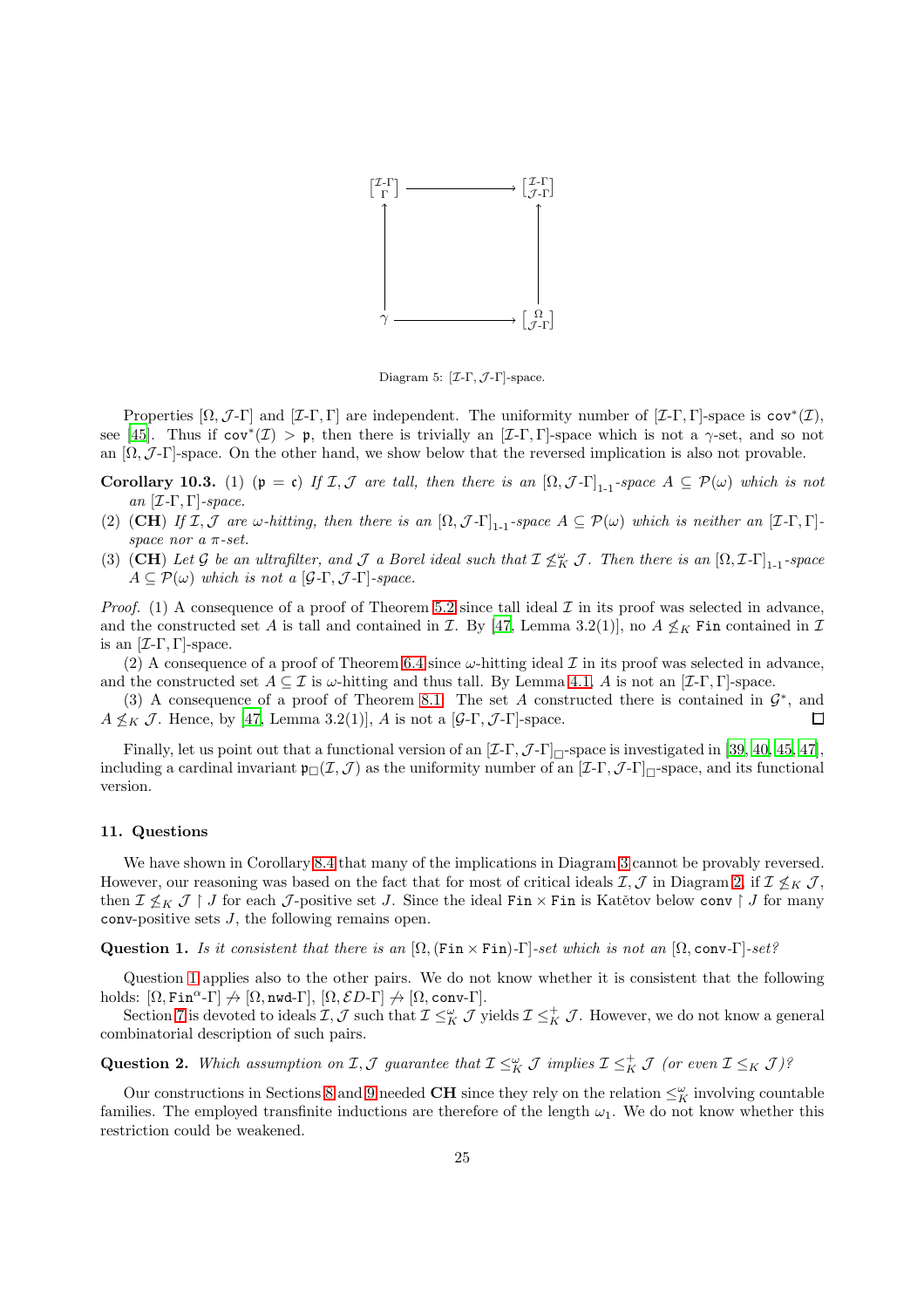# Question 3. Could the assumption of CH in Theorems [8.1](#page-18-1) and [9.5](#page-22-0) be weakened to MA or  $\mathfrak{p} = \mathfrak{c}$ ?

In the constructions of our examples we always assume  $p = c$ . However, P. Borodulin-Nadzieja and B. Farkas [\[5\]](#page-26-17) have shown that it is consistent that there is an ideal J with the uniformity number  $\mathfrak{p}_K(\mathcal{J})$  of an  $[\Omega, \mathcal{J}\text{-}\Gamma]$ -space larger than the pseudointersection number p.

Question 4. Is  $\mathfrak{p}_{\Box}(\mathcal{J}) = \mathfrak{c}$  enough to guarantee the existence of an  $[\Omega, \mathcal{J} - \Gamma]_{\Box}$ -space of cardinality  $\mathfrak{c}$ ?

It has been also proven in  $[5]$  that in the Cohen real model there exists a meager ideal  $\mathcal J$  such that  $\mathfrak{p}_{\mathsf{K}}(\mathcal{J}) > \mathfrak{p}$ . On the other hand, our results (Corollary 10.1) together with those in [\[47\]](#page-26-9) show that most of the critical ideals in Diagram [2](#page-3-2) have  $\mathfrak{p}_K(\mathcal{J})$  (provably) equal to p.

Question 5. Is it consistent that  $\mathfrak{p}_K(\mathcal{J}) > \mathfrak{p}$  for some nicely definable (e.g., Borel, analytic,  $\Delta_2^1$ , etc.) ideal J ?

If  $C_p(X)$  is an  $[\Omega_0,\mathcal{J}\text{-}\Gamma_0]$ -space, then X is an  $[\Omega,\mathcal{J}\text{-}\Gamma]$ -space. The reversed implication is true for non-tall ideal  $\mathcal J$  (being Fréchet–Urysohn space and a  $\gamma$ -set, respectively, see [\[47\]](#page-26-9)) as well as in an S<sub>1</sub>( $\Omega$ ,  $\Omega$ )-space (Proposition [9.1\)](#page-21-0).

**Question 6.** (1) Is there an  $[\Omega, \mathcal{J} - \Gamma]$ -space X such that  $C_p(X)$  is not an  $[\Omega_0, \mathcal{J} - \Gamma_0]$ -space?

- (2) What if  $\mathcal J$  is not w-hitting (and hence  $[\Omega, \mathcal J$ -Γ]-space implies  $\pi$ )?
- (3) Is it consistent that a dominating subset of  $\omega$  is a  $\pi$ -set?

The next question is related to the last item of Question 6.

# <span id="page-25-4"></span>Question 7. Are  $\pi$ -sets of reals preserved by adding a Cohen real?

Since  $\gamma$ -sets are preserved by adding Cohen reals by [\[32,](#page-26-47) Theorem 5.1], a negative answer to Question [7](#page-25-4) would give a π-set of reals which is not a γ-set, with an alternative (forcing-theoretic) proof. On the other hand, an affirmative answer would imply much more than a negative answer to Question 6(3): After adding uncountably many Cohen reals each ground model set  $X$  of reals is easily seen to become Rothberger, and thus so do all its finite powers, being also ground model sets of reals. Combining this with [\[52,](#page-26-6) Theorem 11] we conclude that all finite powers of X are also Hurewicz in the Cohen extension. Now,  $[32,$  Theorem 5.2] implies that all finite powers of X must have been both Rothberger and Hurewicz already in the ground model.

Let us recall that a topological space X has property  $\delta$  if for every open  $\omega$ -cover V of X there is  $\alpha < \omega_1$ such that  $X \in L^{\alpha}(\mathcal{V})$ . On the other hand, X has property  $\delta'$  if there is  $\alpha < \omega_1$  such that for any open ω-cover V we have  $X \in L^{\alpha}(\mathcal{V})$ . Thus any δ'-set is a δ-set as well. However, we do not know whether these two notions are provably equivalent.

Question 8. Is any  $\delta$ -set also a  $\delta'$ -set?

Acknowledgement. We would like to thank the participants of Košice set-theoretical seminar for valuable comments and suggestions.

### References

<span id="page-25-0"></span>[1] Arkhangeľskii A.V., On some topological spaces that occur in functional analysis, Uspekhi Mat. Nauk 31 (1976), 17–32.

<span id="page-25-3"></span>[2] Bartoszy´nski T. and Tsaban B., Hereditary topological diagonalizations and the Menger–Hurewicz conjectures, Proc. Amer. Math. Soc. 134 (2006), 605–615.

- <span id="page-25-2"></span>[3] Barbarski P., Filipów R., Mrozek N. and Szuca P., When does the Katětov order imply that one ideal extends the other?, Colloq. Math. 130 (2013), 91–102.
- <span id="page-25-1"></span>[4] Blass A.: Combinatorial cardinal characteristics of the Continuum in: Foreman M., Kanamori A. (eds) Handbook of Set Theory. Springer, Dordrecht (2010), 24–27.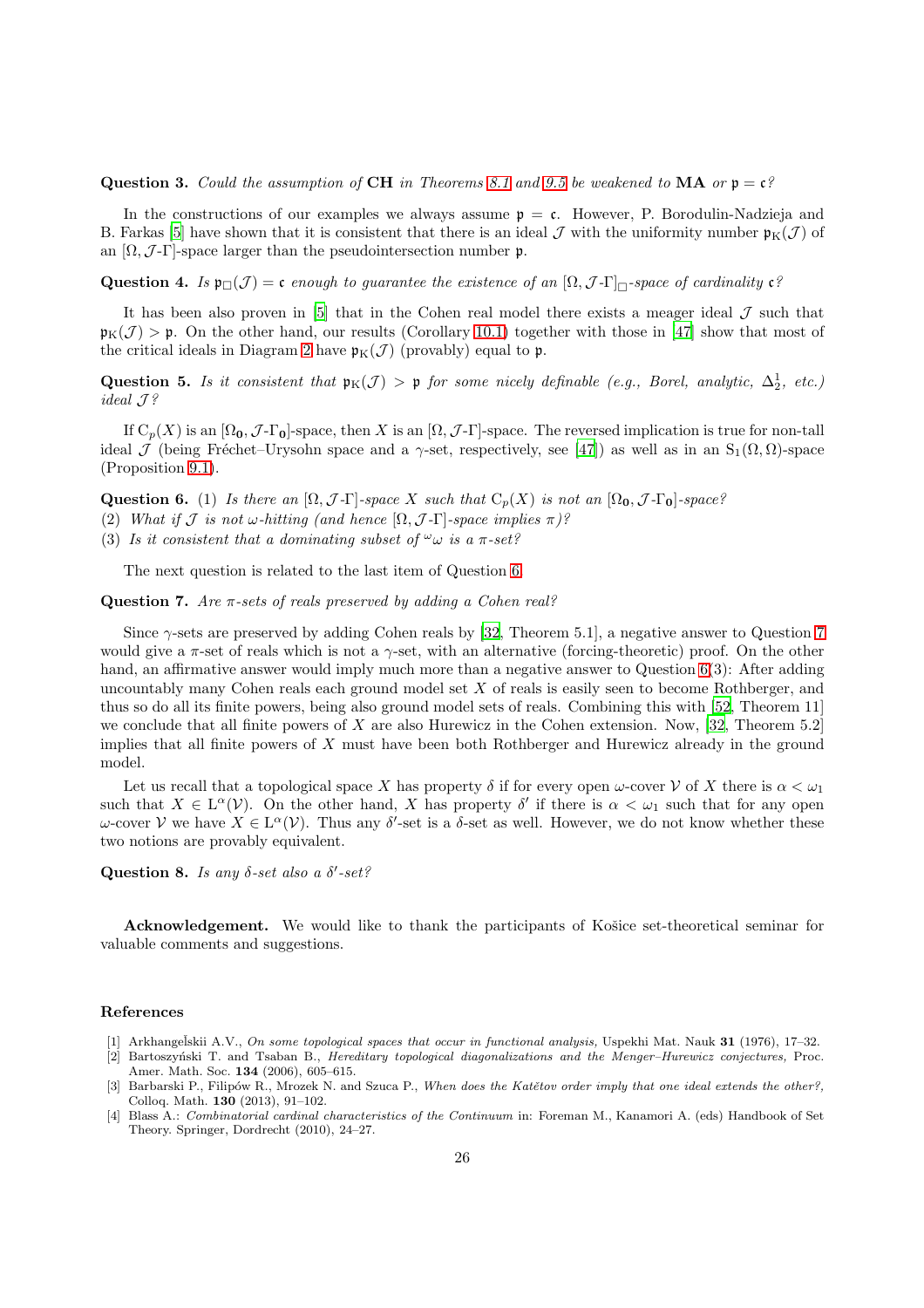- <span id="page-26-17"></span>[5] Borodulin–Nadzieja P. and Farkas B., Cardinal coefficients associated to certain orders on ideals, Arch. Math. Logic 51 (2012), 187–202.
- <span id="page-26-13"></span>[6] Brendle J. and Flašková J., Generic existence of ultrafilters on the natural numbers, Fund. Math. 263 (2017), 201–245. [7] Brendle J., Farkas B. and Verner J., Towers in filters, cardinal invariants, and Luzin type families, J. Symbolic
- <span id="page-26-14"></span>Logic 83 (2018), 1013–1062. Bukovský L., The Structure of the Real Line, Basel Boston, Birkhaüser 2011.
- <span id="page-26-32"></span><span id="page-26-20"></span>Bukovský L.: Selection principle S<sub>1</sub> and combinatorics of open covers, Topology Appl. 258 (2019), 239–250.
- <span id="page-26-28"></span>[10] Bukovský L., Das P. and Šupina J., *Ideal quasi-normal convergence and related notions*, Colloq. Math. 146 (2017), 265–281.
- <span id="page-26-29"></span>[11] Das P., Certain types of open covers and selection principles using ideals, Houston J. Math. 39 (2013), 637–650.
- <span id="page-26-23"></span>Debs G. and Raymond J., Filter descriptive classes of Borel functions, Fund. Math. 204 (2009), 189-213.
- <span id="page-26-36"></span>[13] Farah I., Analytic quotients: theory of liftings for quotients over analytic ideals on the integers, Mem. Amer. Math. Soc. 148 (2000), no. 702
- <span id="page-26-44"></span>[14] Farkas B. and Soukup L., More on cardinal invariants of analytic P-ideals, Comment. Math. Univ. Carolin. 50 (2009), 281–295.
- <span id="page-26-25"></span>[15] Filipów R. and Szuca P., Three kinds of convergence and the associated *I-Baire classes*, J. Math. Anal. Appl. 391 (2012), 1–9.
- <span id="page-26-11"></span>[16] Galvin F. and Miller A.W., γ-sets and other singular sets of real numbers, Topology Appl. 17 (1984), 145–155.
- <span id="page-26-0"></span>[17] Gerlits J. and Nagy Zs., Some properties of  $C_p(X)$ , I, Topology Appl. 14 (1982), 151–161.
- <span id="page-26-22"></span>[18] Grimeisen G., Ein Approximationssatz fur Bairesche Funktionen, Math. Ann. 146 (1962), 189–194.
- <span id="page-26-15"></span>[19] Hrušák M., Combinatorics of filters and ideals, Contemp. Math. 533 (2011), 29–69.
- <span id="page-26-16"></span>[20] Hrušák M., Katětov order on Borel ideals, Arch. Math. Logic 56 (2017), 831–847.
- <span id="page-26-38"></span>[21] Hrušák M., Meza-Alcántara D. and Minami H., Pair-splitting, pair-reaping and cardinal invariants of  $F_{\sigma}$ -ideals, J. Symbolic Logic 75 (2010), 661–677.
- <span id="page-26-41"></span>[22] Hurewicz W., Über Folgen stetiger Funktionen, Fund. Math.  $9$  (1927), 193-204.
- <span id="page-26-37"></span>[23] Just W. and Krawczyk A., On certain Boolean algebras  $\mathcal{P}(\omega)/I$ , Trans. Amer. Math. Soc. 285 (1984), 411–429.
- <span id="page-26-42"></span>[24] Just W., Miller A., Scheepers M. and Szeptycki P., The combinatorics of open covers. II, Topology Appl. 73 (1996), 241–266.
- <span id="page-26-21"></span>[25] Katětov M., Products of filters, Comment. Math. Univ. Carolin. 9 (1968), 173–189.
- <span id="page-26-12"></span>[26] Katětov M., On descriptive classification of functions, in: General Topology and its Relations to Modern Analysis and Algebra, Proceedings of the Third Prague Topological Symposium, Prague, 1972, 235–242.
- <span id="page-26-39"></span>[27] Kočinac L.D.R. and Scheepers M., Combinatorics of open covers (VII): Groupability, Fund. Math. 179 (2003), 131-155.
- <span id="page-26-24"></span>[28] Kwela A. and Reclaw I., Ranks of  $\mathcal{F}\text{-limits}$  of filter sequences, J. Math. Anal. Appl. 398 (2013), 872–878.
- <span id="page-26-27"></span>[29] Kwela A. and Staniszewski M., Ideal equal Baire classes, J. Math. Anal. Appl. 451 (2017), 1133–1153.
- <span id="page-26-1"></span>[30] Malykhin V.I. and Tironi G., Weakly Fréchet-Urysohn and Pytkeev spaces, Topology Appl. 104 (2000), 181-190.
- <span id="page-26-8"></span>[31] Miller A., On  $\gamma$ -sets, plenary lecture, Second Workshop on Coverings, Selections, and Games in Topology, Lecce, Italy, 19–22 Dec 2005. Lecture notes: <http://u.cs.biu.ac.il/~tsaban/SPMC05/Miller.pdf.>
- <span id="page-26-47"></span>[32] Miller A., Tsaban B. and Zdomskyy L., Selective covering properties of product spaces, II: gamma spaces, Trans. Amer. Math. Soc. 368 (2016), 2865–2889.
- <span id="page-26-10"></span><span id="page-26-7"></span>[33] Orenshtein T. and Tsaban B., Linear σ-additivity and some applications, Trans. Amer. Math. Soc. 363 (2011), 3621–3637. [34] Orenshtein T. and Tsaban B., Pointwise convergence of partial functions: The Gerlits–Nagy Problem, Adv. Math. 232 (2013), 311–326.
- <span id="page-26-33"></span>[35] Osipov A.V.: Classification of selectors for sequences of dense sets of  $C_p(X)$ , Topology Appl. 242 (2018), 20–32.
- <span id="page-26-18"></span>[36] Pytkeev E.G., On the tightness of spaces of continuous functions, Uspekhi Mat. Nauk 37 (1982), 157–158.
- <span id="page-26-2"></span>[37] Pytkeev E.G., On maximally resolvable spaces, Proc. Steklov Inst. Math. 154 (1984), 225-230.
- <span id="page-26-43"></span>[38] Reclaw I., Every Luzin set is undetermined in the point-open game, Fund. Math. 144 (1994), 43–54.
- <span id="page-26-45"></span>[39] Repický M., Spaces not distinguishing ideal convergences of real-valued functions, Real Anal. Exchange 46 (2021), 367–394.
- <span id="page-26-46"></span>[40] Repick´y M., Spaces not distinguishing ideal convergences of real-valued functions, II, Real Anal. Exchange 46 (2021), 395–422.
- <span id="page-26-3"></span>[41] Sakai M., The Pytkeev property and the Reznichenko property in function spaces, Note di Matematica 22 (2003), 43–52.
- <span id="page-26-4"></span>[42] Sakai M., Special subsets of reals characterizing local properties of function spaces, in: Kočinac L. (eds), Selection Principles and Covering Properties in Topology, quaderni di matematica 18, Caserta, 2006, 196–225.
- <span id="page-26-31"></span>[43] Scheepers M.: Combinatorics of open covers I: Ramsey theory, Topology Appl. 69 (1996), 31–62.
- <span id="page-26-5"></span>[44] Simon P. and Tsaban B., On the Pytkeev property in spaces of continuous functions, Proc. Amer. Math. Soc. 136 (2008), 1125–1135.
- <span id="page-26-19"></span>[45] Sottová V. and Šupina J., Principle  $S_1(\mathcal{P}, \mathcal{R})$ : ideals and functions, Topology Appl. 258 (2019), 282–304.
- <span id="page-26-26"></span>[46] Supina J., *Ideal QN-spaces*, J. Math. Anal. Appl.  $434$  (2016) 477-491.
- <span id="page-26-9"></span>[47] Supina J., Pseudointersection numbers, ideal slaloms, topological spaces, and cardinal inequalities, to appear in Arch. Math. Logic.
- <span id="page-26-30"></span>[48] Szewczak P. and Tsaban B., Products of Menger spaces: General spaces, Topology Appl. 255 (2019), 41–55.
- <span id="page-26-34"></span>[49] Tsaban B., Menger's and Hurewicz's Problems: Solutions from "The Book" and refinements, Contemp. Math. 533 (2011), 211–226.
- <span id="page-26-40"></span>[50] Tsaban B. and Weiss T., Products of special sets of real numbers, Real Anal. Exchange 30 (2004/2005), 819–836.
- <span id="page-26-35"></span>[51] Tsaban B. and Zdomskyy L., Scales, fields, and a problem of Hurewicz, J. Eur. Math. Soc. 10 (2008), 837-866.
- <span id="page-26-6"></span>[52] Tsaban B. and Zdomskyy L., On the Pytkeev property in spaces of continuous functions (II), Houston J. Math. 35 (2009),